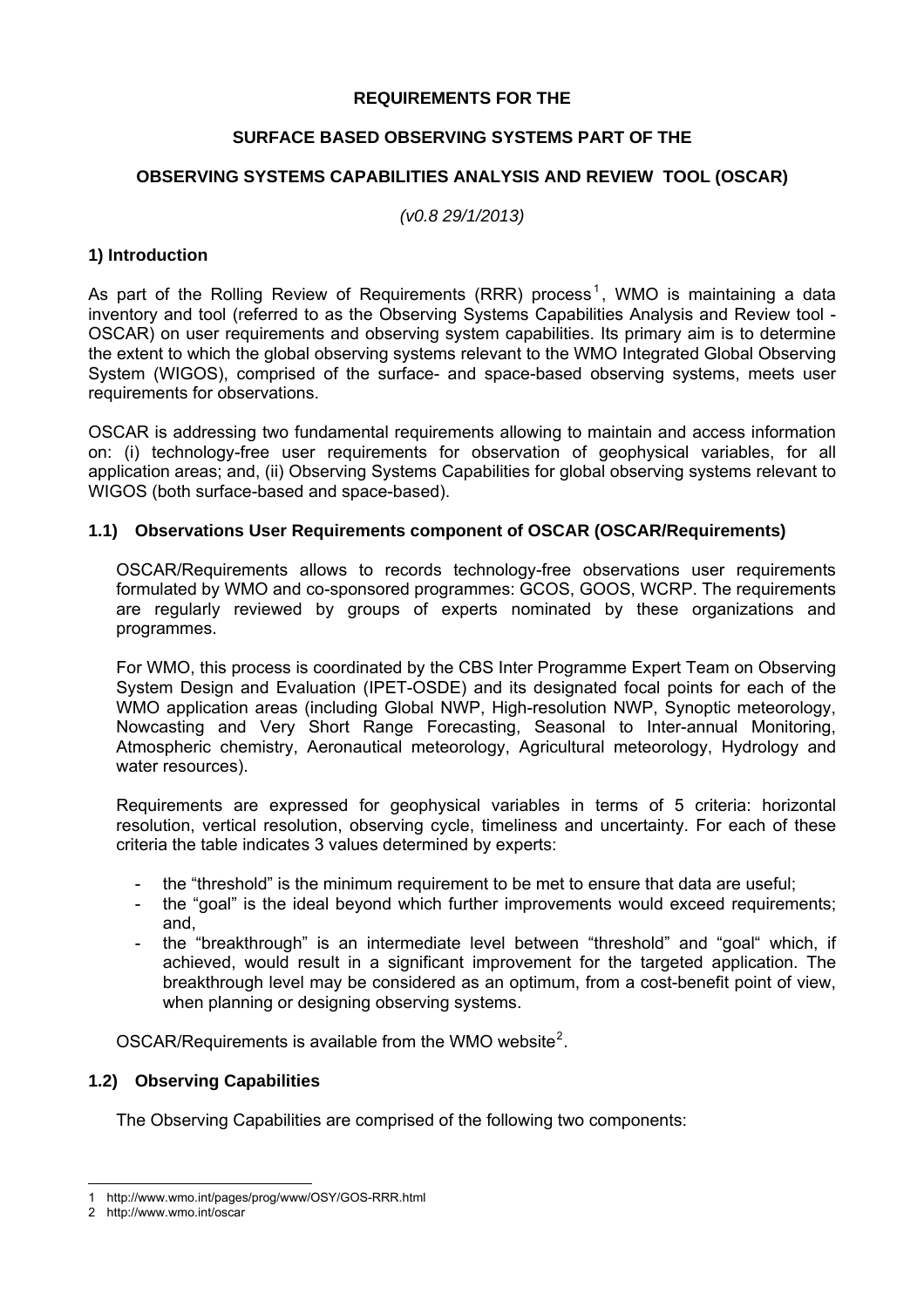- <span id="page-1-1"></span>• The Satellite component of OSCAR (OSCAR/Space<sup>[3](#page-1-0)</sup>), which includes the space-based observing system capabilities database, maintained by the WMO Space Programme and available from the WMO website<sup>[3](#page-1-1)</sup>; and,
- The Surface-Based observing systems component of OSCAR (OSCAR/Surface), which will be maintained by the WMO World Weather Watch Programme.

While the development of the Satellite component of OSCAR (OSCAR/Space<sup>[3](#page-1-1)</sup>) of the OSCAR is well advanced and now operational, the OSCAR/Surface component is yet to be specified and implemented.

This document defines the requirements for OSCAR/Surface, including the module(s) that supports (i) the recording of capabilities of surface-based observing stations, and (ii) the Critical Review of the surface-based observing systems capabilities compared to observational user requirements.

### **2) OSCAR Architecture Within the WIGOS Operational Information Resource (WIR)**

OSCAR will be integrated into the web-based WIGOS Operational Information Resource (WIR), which will provide all WIGOS related operational information, including:

- observations user requirements;
- a description of the contributing observing networks (instrument/site/platform metadata), and their capabilities;
- list of standards used in the WIGOS framework;
- data policies applicable;
- information on how to access data; and,
- information on WIGOS impacts and benefits to Members.

The WIR will provide a tool that will utilise OSCAR for conducting critical reviews as part of the RRR process, and assist Members and Regional Associations in conducting observational network design studies. This tool and the resulting studies will provide guidance on how to develop capacities in developing countries according to WIGOS requirements and could also be utilised for national observing network design as required and as appropriate. The information collected, when utilised in the RRR process, is intended in particular to identify the gaps within global, regional or national observational networks, identify areas where existing operational observing systems could be used to fill these gaps, or their scope expanded to most efficiently and optimally address the requirements of application areas. The information provided on standards will support the production of more homogeneous data-sets and assist in ensuring observations are traceable and of known quality.

The WIR will also include information on plans for development and evolution of both observing systems and observational networks, which will provide the ability to determine the structure and capabilities of future, planned global, regional, and national observational networks and the extent to which they will address user requirements.

The WIR is depicted schematically in Figure 1. The OSCAR component of WIR is shown in light green in this figure.

<span id="page-1-0"></span><sup>3</sup> http://www.wmo.int/oscar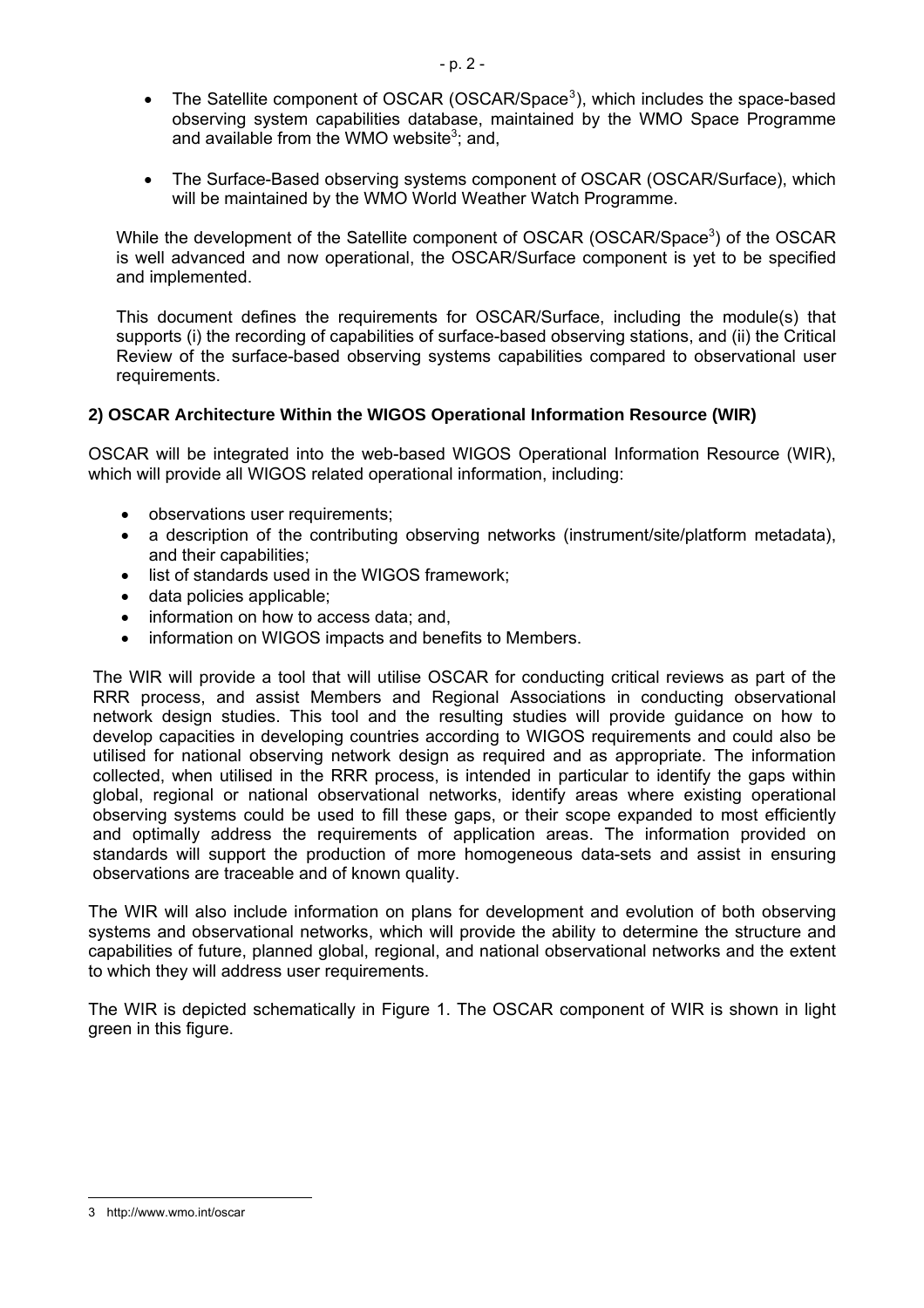

Figure 1: Architecture of the WIGOS Operational Information Resource (WIR) (in green), and its OSCAR component (in light green)

# **3) Requirements of OSCAR/Surface**

There are two fundamental requirements of OSCAR/Surface:

- 1) To provide for the entry, storage, maintenance and retrieval of all historical, current and future metadata associated with WMO Publication No. 9, Volume  $A<sup>4</sup>$  $A<sup>4</sup>$  $A<sup>4</sup>$ , Observing Stations and WMO Catalogue of Radiosondes.
- 2) To contribute to the process of carrying out the Rolling Review of Requirements for the surface-based systems relevant to WIGOS, which shall include both land-based and ocean-based observing systems capabilities.

OSCAR/Surface shall provide the following primary functions:

- Provide facilities for entry, storage, maintenance and retrieval of:
	- o required reference material and metadata on WIGOS historical, current and future surface-based observing systems;
	- o required reference material and metadata on WIGOS surface-based observing systems actual performance capabilities;
- By appropriate data and information exchange mechanisms, interface to third party databases that contain information on the status and performances of observing stations

<span id="page-2-0"></span> 4 <http://www.wmo.int/pages/prog/www/ois/volume-a/vola-home.htm>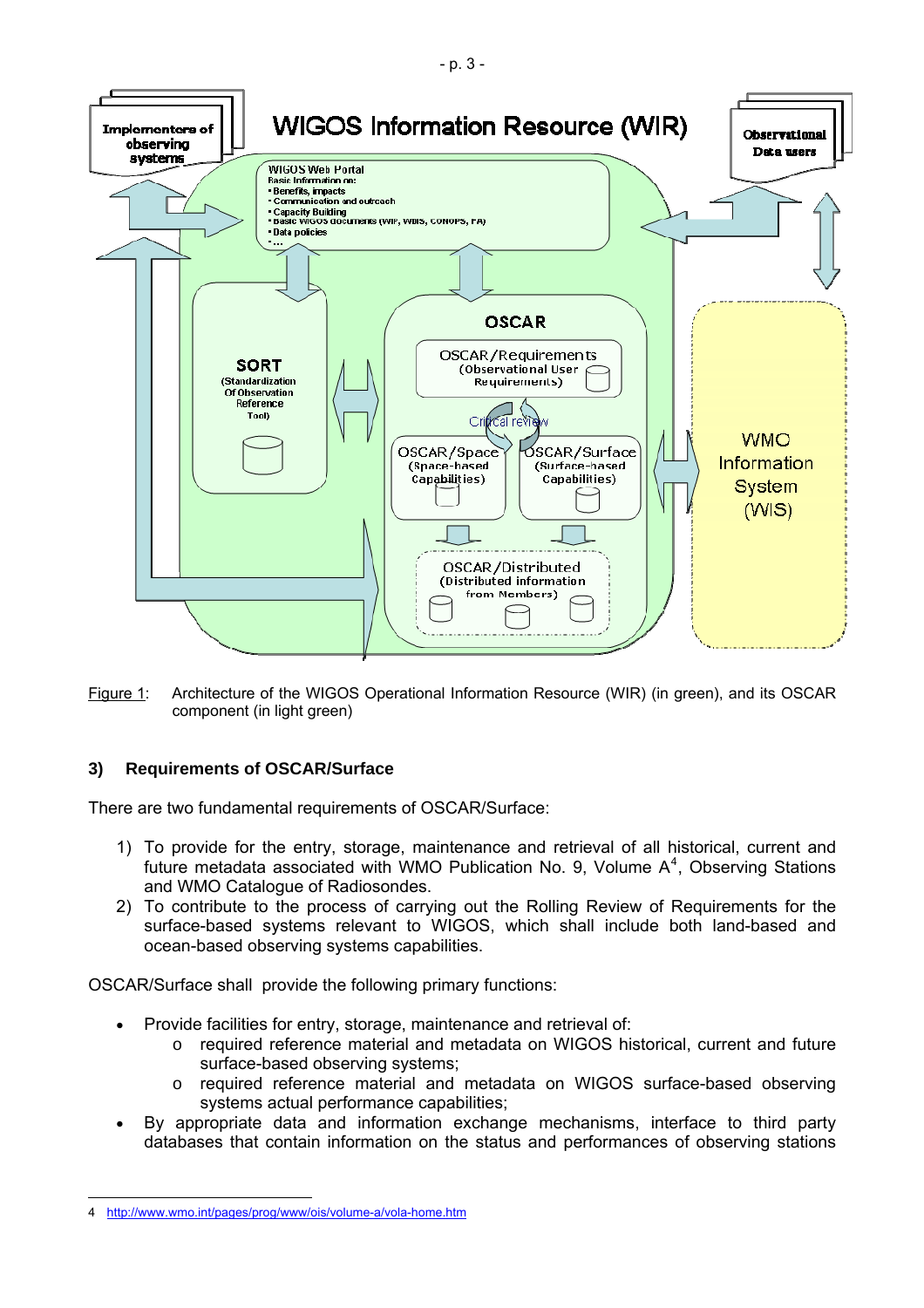managed by Members and partner organizations contributing to WIGOS (e.g. GAWSIS $5$ , JCOMMOPS<sup>6</sup>);

- By appropriate data and information exchange mechanisms, provide or provide access to all necessary data and information to the processes and applications that support the RRR process, including the critical review of capabilities of surface-based observing systems.
- Using information from both OSCAR/Requirements and OSCAR/Surface, critical review by comparing the performance of the instruments with the user requirements, and identify gaps in conjunction with the use of other tools such as Observing System Experiments (OSE) and Observing System Simulation Experiments (OSSEs). The critical review is particularly useful for producing the Statements of Guidance (SoGs) for each of the application area which provide for a gap analysis and specific recommendations to address those gaps. SoGs are used in turn to produce and update the Implementation Plan for the Evolution of the global observing system (EGOS-IP).

OSCAR/Surface shall meet the following additional requirements:

• The existing User Requirements Database, and the existing space-based capabilities database shall be integrated within OSCAR into a single physical database based on the same relational model.

In order to meet these fundamental requirements and functions, it is necessary to specify requirements for 4 primary components of OSCAR/Surface.

### **3.1) OSCAR/Surface Primary Components**

OSCAR/Surface shall have the following primary components:

- 1. A Capabilities Dataholding Facility;
- 2. A Capabilities Dataholding User Interface to support entry to and update of information to the CD;
- 3. A Reporting and Statistics Module and User Interface to query the content of OSCAR/Surface.
- 4. A Critical Review Module and User Interface to support the RRR process.
- 5. An historical capability management module.

#### **3.2) Requirements of the Capabilities Dataholding Facility**

OSCAR/Surface will be part of the WIGOS Operational Information Resource (WIR), provide a linkage between WIS and WIGOS, and facilitate interoperability, standardization and management of metadata in support of WIGOS.

OSCAR/Surface shall contain the fields required to include all information from an evolution<sup>[7](#page-3-0)</sup> ofWMO Publication No. 9, Volume  $A^8$  $A^8$ , Observing Stations and WMO Catalogue of Radiosondes and to provide an historical record of it. A subset of this metadata will particularly be used to define the actual surface-based observing systems and networks for the purpose of deriving the observations capabilities on a geographical basis as part of the Critical Review process.

The Observational Capabilities for surface-based observing systems is based on the following systems architecture definition:

- The Surface-based Global Observing System is comprised of a set of systems (observing platform types);
- Systems are comprised of a set of 1 or more platforms;

 $\overline{a}$ 5 <http://gaw.empa.ch/gawsis/>

<span id="page-3-0"></span><sup>6</sup> <http://wo.jcommops.org/cgi-bin/WebObjects/JCOMMOPS>

<sup>7</sup> The data model of WMO No. 9, Volume A is meant to be updated to reflect the required evolutions in the WIGOS framework

<span id="page-3-1"></span><sup>8</sup> <http://www.wmo.int/pages/prog/www/ois/volume-a/vola-home.htm>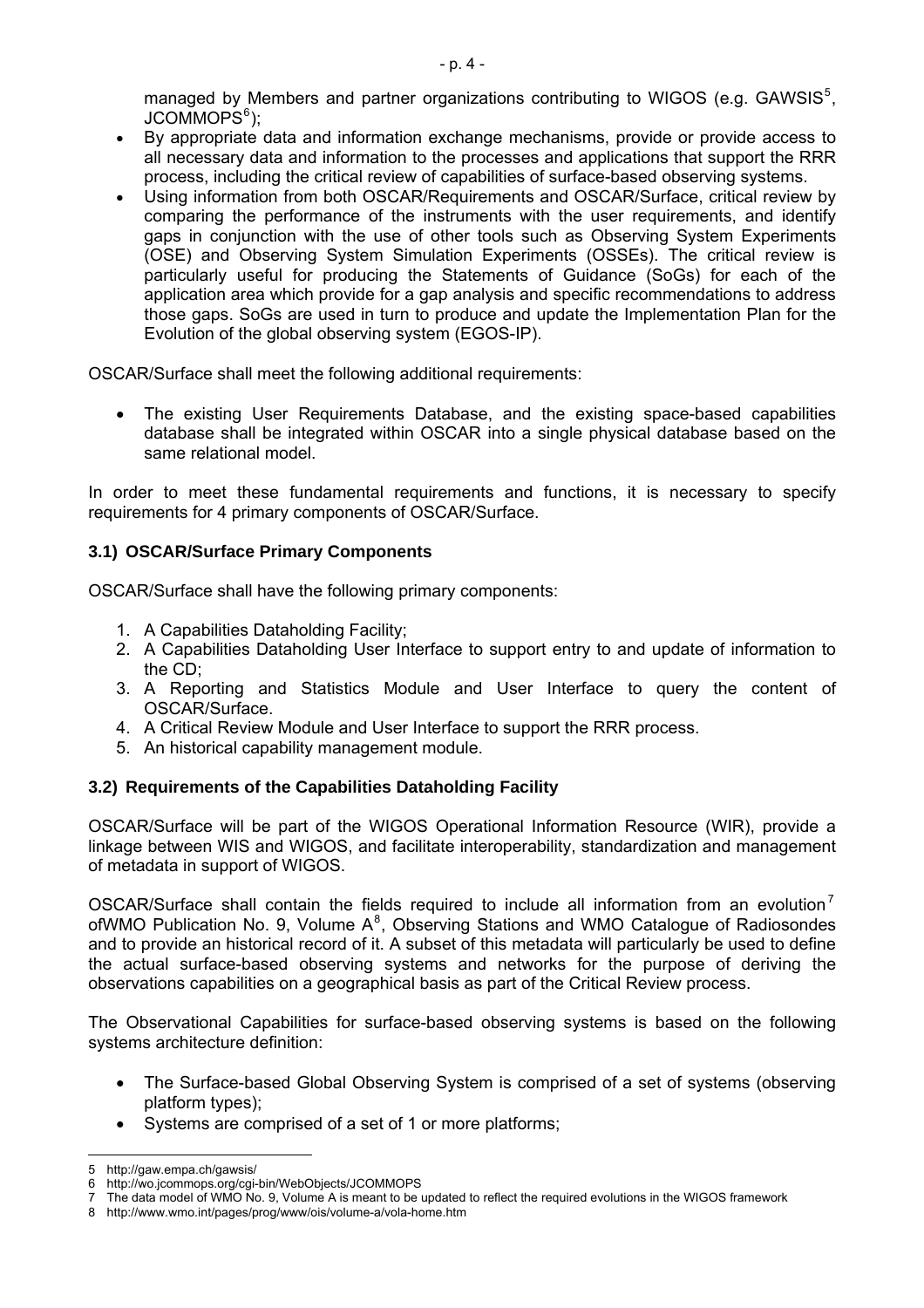- Platforms are comprised of a set of 1 or more measured variables; and,
- Measured variables are made at 1 or more layers (e.g. surface, low troposphere, high troposphere, etc.) with capabilities recorded at the layer level.
- Capabilities can be defined as specific to individual measured variables for measurements made at a specific layer (e.g. a weather radar has a coverage that is individually site, sensor, and layer specific);
- Capabilities can be defined as generic to sets of measured veraibles (e.g. all AWS using a particular sensor/instrument will have generic capabilities for the variable measured);
- Capabilities can be defined as generic to sets of platforms, e.g. only AMDAR Aircraft platforms that have a humidity sensor will be capable of measuring humidity with the same capabilities;
- Capabilities can be defined as generic to a complete set of platforms (systems), e.g. all AMDAR Aircraft platforms will be capable of measuring air temperature with the same capabilities.

OSCAR/Surface shall contain the fields necessary to define the capabilities for each system, for each variable measured by its sensors/instruments at the applicable layer (i.e. horizontal resolution, vertical resolution, observing cycle, timeliness, uncertainty, and stability), with the following functionality.

OSCAR/Surface shall facilitate the definition of predefined geographical regions of the globe (i.e. polygon shapes, e.g. defining regions, countries, radar footprint, climatologically significant areas), based on the highest required resolution (Base Resolution), e.g. 1° x 1°, so that Observational Capabilities for variables can be determined on a geographical basis for those regions, based on the integrated capability of individual systems and networks and facilitate all the requirements of the Critical Review Module and User Interface.

OSCAR/Surface shall facilitate the management of Observational Capabilities of variables at the Base Resolution for the following system platform sensing types:

| <b>Platform</b><br><b>location</b><br>(Fixed/Mobile<br>platform) | of<br><b>Type</b><br>measurement<br><b>situ</b><br>$\prime$<br>(in<br><b>Remotely</b><br>sensed<br>measurements) | of<br><b>Type</b><br>measurement<br>(Surface<br><b>Profile</b><br>measurements) | <b>Examples of station</b><br>type | <b>Things</b><br>to<br>consider<br>for<br>recording<br>and<br>computing<br>the<br>capabilities |
|------------------------------------------------------------------|------------------------------------------------------------------------------------------------------------------|---------------------------------------------------------------------------------|------------------------------------|------------------------------------------------------------------------------------------------|
| Stationary                                                       | in situ                                                                                                          | Surface                                                                         | <b>AWSs</b>                        | Capability<br>at<br>- a<br>point                                                               |
| Stationary                                                       | Remotely sensed                                                                                                  | Surface                                                                         | Surface radars                     | Capability<br>within<br>applicable<br>the<br>region                                            |
| Mobile                                                           | in situ                                                                                                          | Surface                                                                         | Drifting buoys, ships,<br>trucks   | Representative<br>snapshot<br>of a<br>network<br>Capability<br>at<br>- a<br>point              |
| Mobile                                                           | Remotely sensed                                                                                                  | Surface                                                                         | n/a                                | n/a                                                                                            |
| Stationary                                                       | in situ                                                                                                          | Profiling                                                                       | Radio-sondes                       | Capability<br>at<br>a a<br>point for<br>each<br>relevant layer                                 |
| Stationary                                                       | Remotely sensed                                                                                                  | Profiling                                                                       | Wind profiler radars               | Capability<br>within<br>applicable<br>the<br>for each<br>region<br>relevant layer              |
| Mobile                                                           | in situ                                                                                                          | Profiling                                                                       | AMDAR, Argo floats,                | Representative                                                                                 |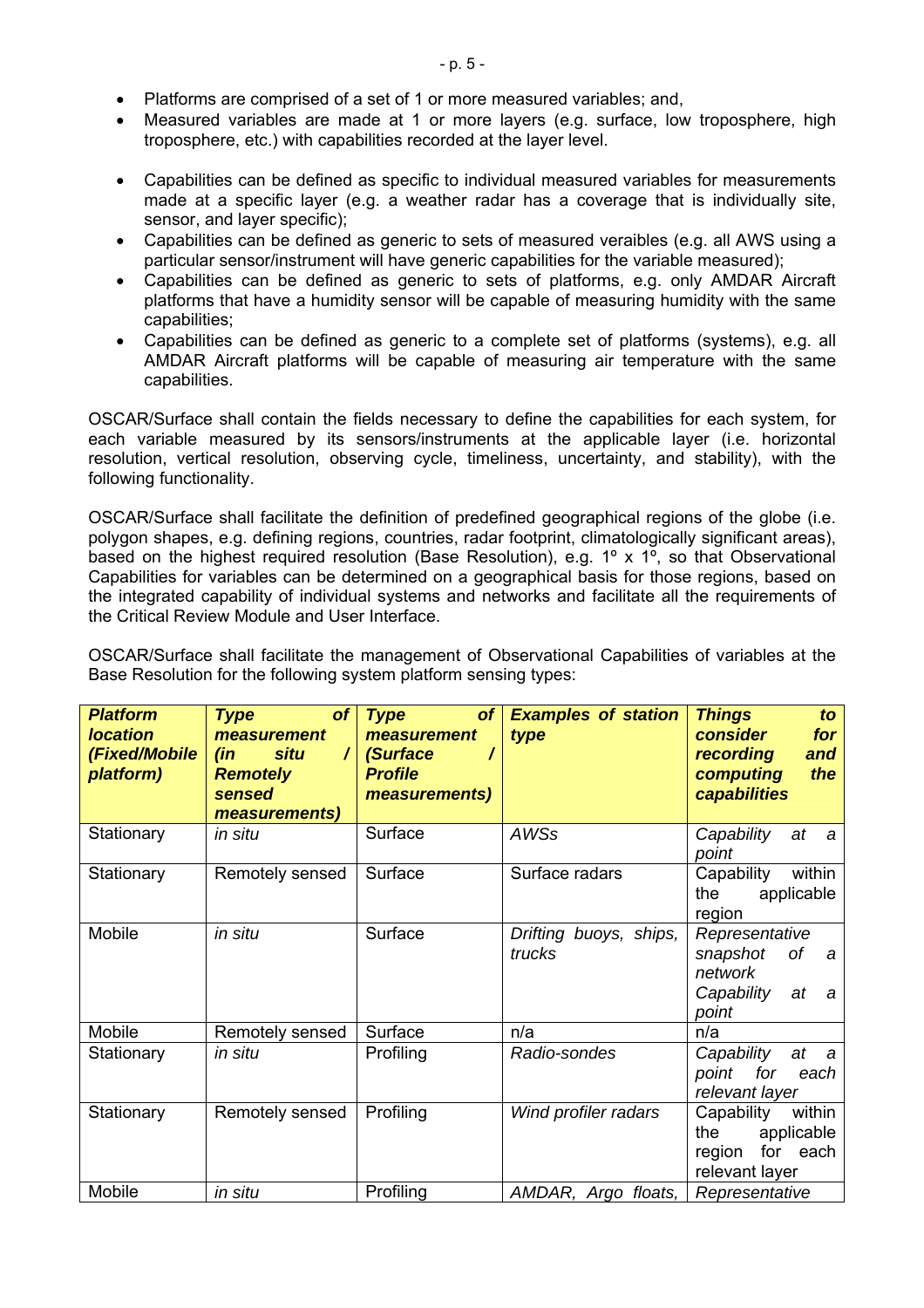|        |                             | gliders | snapshot of a<br>network;                           |
|--------|-----------------------------|---------|-----------------------------------------------------|
|        |                             |         | Capability at a<br>point for each<br>relevant layer |
| Mobile | Remotely sensed   Profiling | n/a     | n/a                                                 |

Table1: Things to consider for recording and computing the capabilities depending on the platform characteristics and sensing types.

Each of these platform sensing types and the systems to which they belong requires specific methodologies to enable a process for deriving the Observational Capabilities from the metadata or, in some cases, data output (Table 1). In particular, in the case of Mobile platforms, the horizontal and vertical resolutions will necessarily be derived from "snapshots" of the network configurations at a particular instant in time that takes into account not only the number of platforms but also their location at that time. This will require access to a reliable source of platform positional information or metadata.

To support the definition of Observational Capabilities of systems that are not definable as a single-point in the horizontal and/or vertical (via layers), such as wind profiler radars, it will be necessary to allow the specification of capabilities with reference to pre-defined geographic regions, e.g. a circle with its coordinates (latitude, longitude, and radius), a polygon or set of polygons. A polygon will be a series of 3 or more ordered points that together form a polygon in horizontal geographical space [(lat1, lon1), (lat2, lon2), (lat3, lon3),....(latN,lonN]. In the database, the mechanism for defining polygons for capabilities can also be used to define geographical regions for the determination of integrated Observational Capabilities.

#### **Proposed Architectural Solution**

OSCAR/Surface shall use observational user requirements from OSCAR/Requirements in order to be able to perform the critical review by comparing the capabilities with the requirements.

The tentative embryo relational model proposed for OSCAR/Surface is provided in Appendix I, as well as the description of the required tables. The model proposed is a simplification of what will be required, and it is understood that the actual relational model may be adjusted (e.g. new or changed tables, fields, relationships, etc.) and become more complex as part of the database, once developed. In particular, the management of the history of the capabilities (for both the generic capabilities, i.e. by pre-defined geographic region, and the platform capabilities and status) is not specified and will be required to be specified later.

The generic capabilities (typically for pre-defined geographic regions, and layers<sup>[9](#page-5-0)</sup>) for a component observing system (platform type, see Appendix III) and a variable are derived automatically from the capabilities of individual observing stations as explained below. Additional guidance is also provided in Appendix IV in this regard.

• For a pre-defined geographic region, a layer, and a variable, the capabilities are computed automatically according to the following. A selection of relevant platforms measured variable capabilities for the considered layer is made according to the following criteriae: (i) stations located in the considered pre-defined geographic region of Region\_area km<sup>2</sup>, (ii) stations of the considered platform type, (iii) stations declared operational in the database (operational status = OPER), (iv) station measured variable, with the sensor/instrument marked as functioning (operational status = OPER), and (iv) station measured variable capabilities for the considered layer.

<span id="page-5-0"></span> $\overline{a}$ 9 For upper air and surface-based remotely-sensed systems, we will need to include the layers: LT, HT and LS. See Appendix IV for details.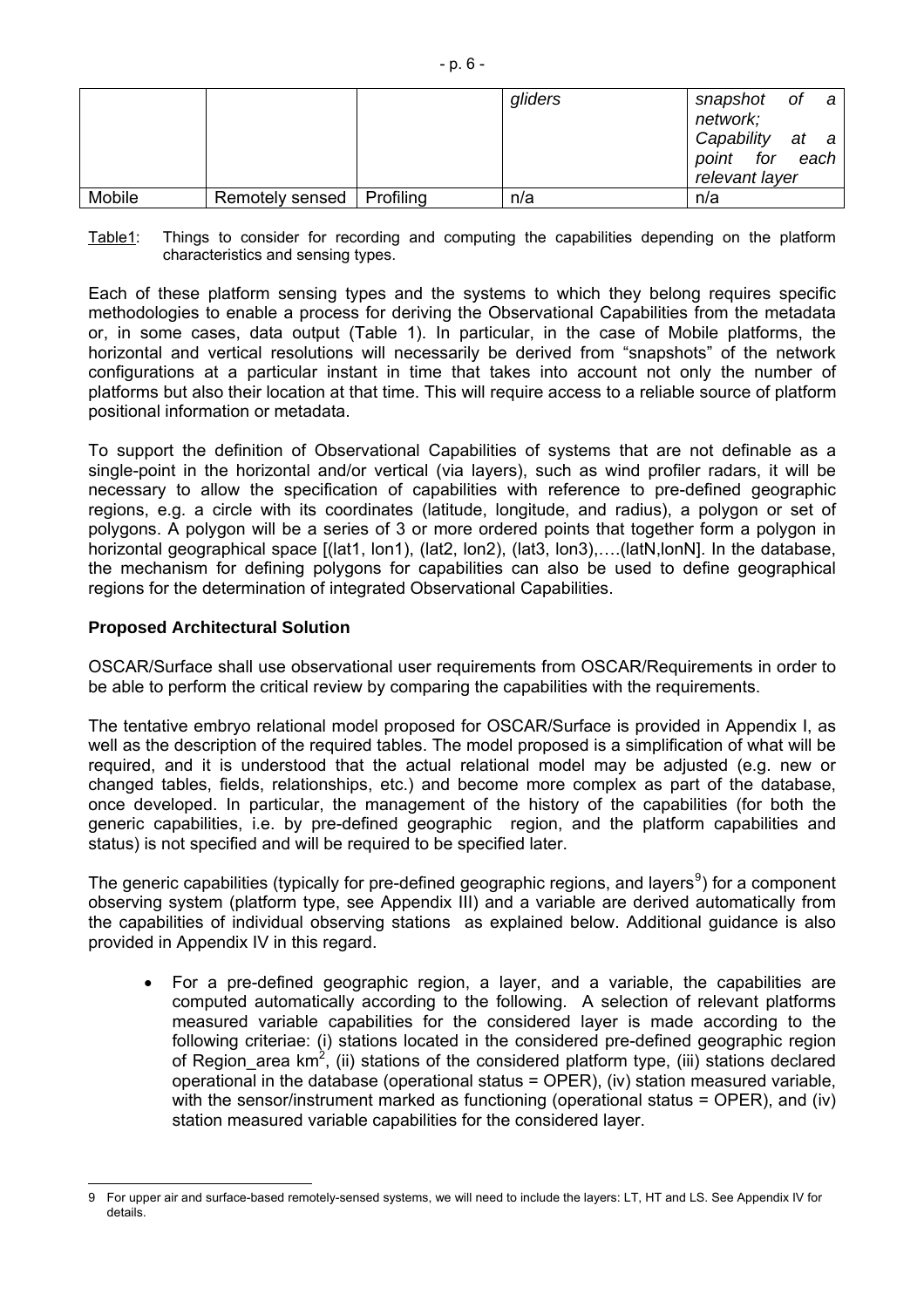- The total number of platforms (*n*) corresponds to the number of unique virtual observing platforms returned by the query, and computed as following.
	- a. For platforms making measurements at a point (e.g. AWS, AMDAR), the number of virtual observing platforms is the number of actual observing platform of that type returned by the query.
	- b. For platforms making measurements within an applicable area (e.g. a surface radar), the number of virtual observing platforms corresponds to the sum of virtual observing platforms equivalent to each of the actual selected platforms of that type. For one actual platform of that type, the number of virtual observing platforms corresponds to the total area  $(km^2)$  of the applicable area of the actual station (e.g. the radar circle, or the region where the radar is said to report useful observations) intersected with the pre-selected region of interest (as defined by the query) divided by the square of the typical horizontal resolution (km) of the product (grid) of the considered platform measured variable layer.
	- c. The number of virtual platforms of type (a) and (b) above shall be added to obtain the total number of virtual platforms *(n).*



- Figure 2: Example of applicable areas, and predefined regions. In this example, assuming Radars 1, 2, and 3 provide measurements for the considered variable at an horizontal resolution of 2km (i.e. typical product grid) if the applicable areas of Radar 1, 2, and 3 intersected with the predefined region are respectively 100  $km^2$ , 200  $km^2$ , and 120  $km<sup>2</sup>$ , then their total number of virtual platforms in that region would be 25, 50, and 30 respectively. Assuming the 4 AWS also provide the measurements for the same considered variable, the total number of virtual platforms would therefore be 105  $(radars) + 4 (AWS) = 109.$
- Horizontal resolution shall be deduced for the pre-defined geographic region by computing the square root of the total area (km2) of the region divided by the number of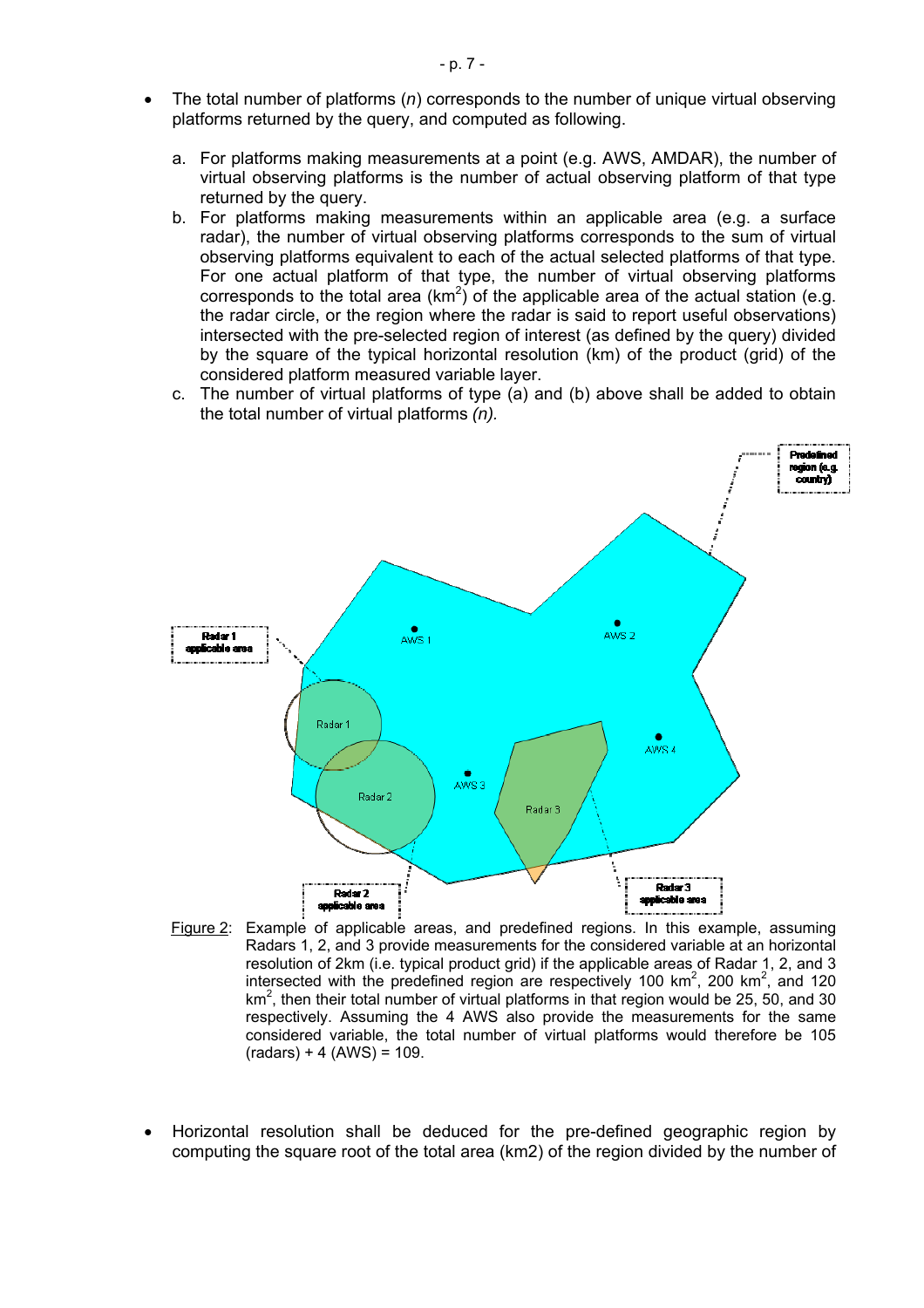virtual observing platforms meeting the selection criteriae within the region. Horizontal

resolution (km) = *n* Re *gion* \_ area

=

1

 $\frac{1}{i=1}$  /  $\mathbf{OC}_i$ *i*

*OC*

• Vertical Resolution (m): A sub-selection is made for measured variables making profiles observations only (field profile = true). Vertical resolution is computed as the average vertical resolution of all returned measured variables weighted by their number of observations per minute (i.e. 1 / OC), i.e. Vertical Resolution = ∑  $\sum_{i=1}$  $\left(n_i \times \text{Vertical } \_\text{resolution} \middle/ \text{OC}_i\right)$  $(n_i \times$ *r r*  $\frac{1}{i}$   $\vee$   $\vee$   $\vee$   $\vee$   $\vee$   $\vee$ *i i n OC n*<sub>i</sub> × *Vertical* \_ *resolution* 1 \_ .

Where  $n_i$  is the number of virtual observing platforms for each actual platform, and OC<sub>i</sub> is the observing cycle of the actual platforms returned by the query.

• Observing cycle (min) = inverse of the average number of observations per minute of all returned measured variables =  $\frac{n}{\sqrt{n}}$ *n*

$$
\sum_{i=1}^r \frac{n_i}{OC_i}
$$

- Timeliness = average of the timeliness of al returned virtual measured variables weighted by their number of observation per minute = ∑ ∑ = × *r i r*  $\sum_{i=1}$   $\sum_{i=1}^{n}$ *i i OC n OC n Timeliness* 1
- Uncertainty = average of the uncertainty of all returned measured variables weighted by *r*

=

1

 $\frac{1}{i=1}$  /  $\mathbf{C} \mathbf{C}_i$ 

their number of observation per minute = ∑ ∑ = = × *r*  $\frac{1}{i=1}$  /  $\mathbf{OC}_i$ *i*  $\frac{i}{i}$  /  $OC_i$  $i \wedge$   $\cup$  *i* $\cup$  *i*<sub>*i*</sub> *OC n OC*  $n_i \times Uncert$ 1 1

• Stability = average of the stability of all returned measured variables weighted by their number of observation per minute = ∑ ∑ = × *r i r*  $\sum_{i=1}$  /  $\sum_{i}$  $\sum_{i}$   $\sim$  *subully*<sub>*i*</sub> *OC n OC n Stability*  $\frac{1}{1}$   $\frac{1}{1}$ 

=

1

 $\overline{I_{i=1}}$  /  $\sigma$   $C_i$ 

#### **3.3) Requirements of the Capabilities Dataholding User Interface**

The database shall be organized in such a way to permit authorized focal points to enter information directly in the database through password protected access. Information is entered for individual platforms. Focal points could be national, or represent specific programmes in charge of specific types of observing platforms.

#### *Online editing*

Online editing of OSCAR/Surface content shall be possible for authorized users.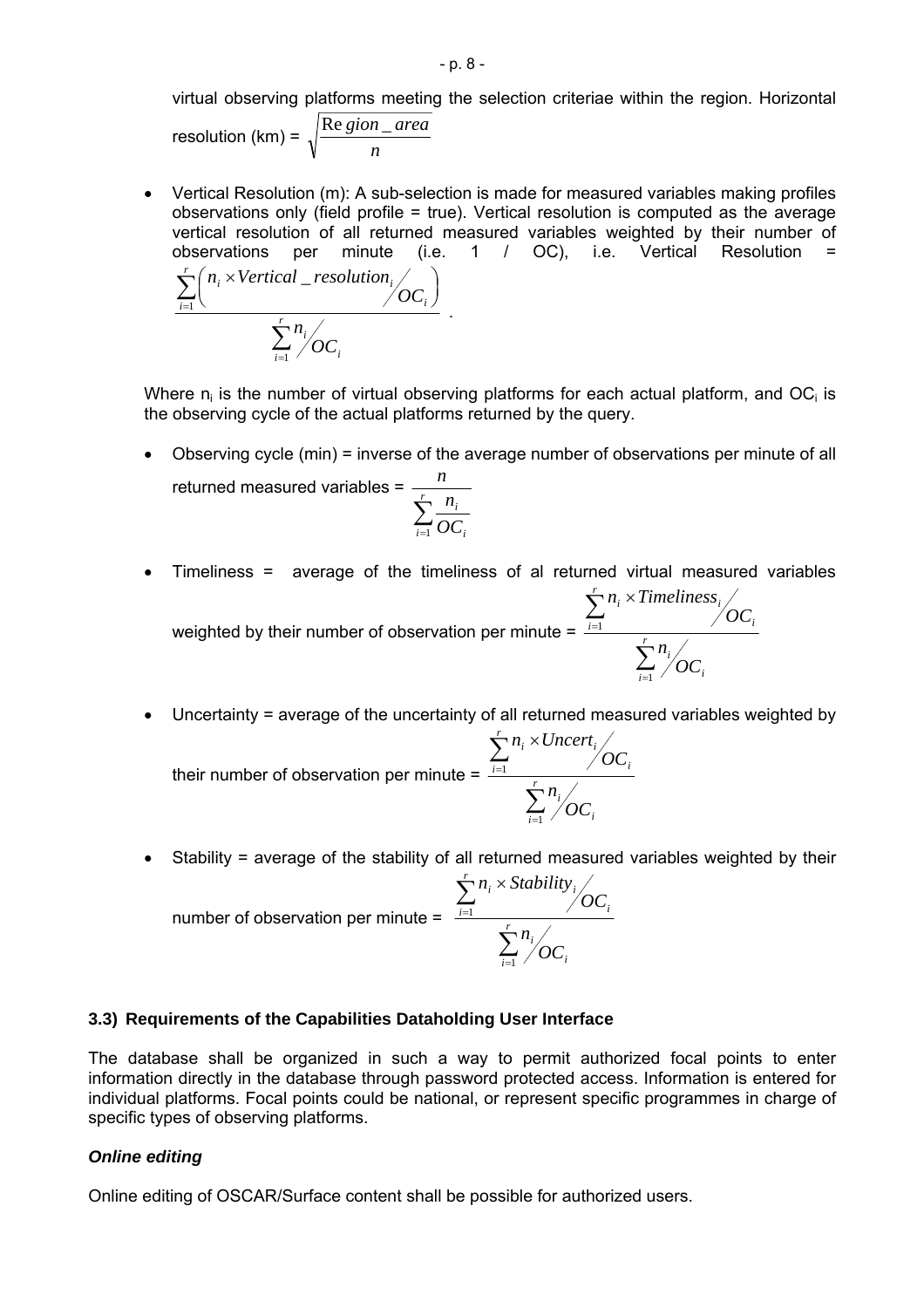Authorized users will be amongst the following:

- o National focal points nominated by their Permanent Representatives; access shall be restricted only to the platforms operated by the WMO Member of the focal point.
- o Nominated focal points for a particular programme; access shall be restricted only to the platform operated in the framework of the programme which the nominated person is responsible for.
- o Nominated focal points for specific platform types (see Appendix III); access shall be restricted only the specific platform types for which the nominated person is responsible.
- o Responsible person in the WMO Secretariat with full access to OSCAR/Surface.

Capabilities shall be entered in OSCAR/Surface by observing platform with their corresponding capabilities and metadata. In addition, all information from WMO No. 9, Volume A shall also be integrated in OSCAR/Surface with the description of each relevant platform. For mobile platforms, the last operational position at the time of reporting shall be given.

Editing shall be made possible in the following ways:

- o Query OSCAR/Surface and edit specific records
- o Add new records in OSCAR/Surface
- o Delete records from OSCAR/Surface
- o The authorized focal points shall also have the opportunity to make a bulk upload for a number of records in OSCAR/Surface using and semi-column delimited ASCII file.

Editing shall be possible for each individual platform, their sensors/instruments (measured variables), capabilities, and applicable areas (poly-shapes).

The editor shall be given the option to copy all characteristics of one platform and its measured variables (except identification fields, and location) into a newly created platform. Another option shall allow to copy all characteristics of one measured variable (except identification fields) into a newly created measured variable.

#### *Bulk upload*

There shall also be the possibility to allow a bulk upload of platform characteristics and capabilities into OSCAR/Surface. The format of the ASCII files to be used will be discussed at some later stage, once the developments have actually started.

#### *Frequency of updates*

In principle the content of database shall be updated on a semestrial basis by the users of the database authorized to manage content. That's particularly the case for the bulk updates. However, it will be possible to update the database more frequently (e.g. monthly) or whenever the status of a particular station is changed (through online editing).

#### *Avoiding duplication*

Mechanisms shall be put in place to avoid duplicate information to be entered in the database (e.g. a platform to be listed twice in the database. This shall be done by prioritizing things:

- Platform focal points can create/edit/delete any platform of the type they are responsible of;
- Programme focal points can create/edit/delete any platform of the type they are responsible of, except those platform types which have a focal point. When creating a platform the focal point shall be asked to indicate the platform type; if it is a platform type with a focal point, the creation shall be rejected, and the programme focal point invited to contact the platform type focal point.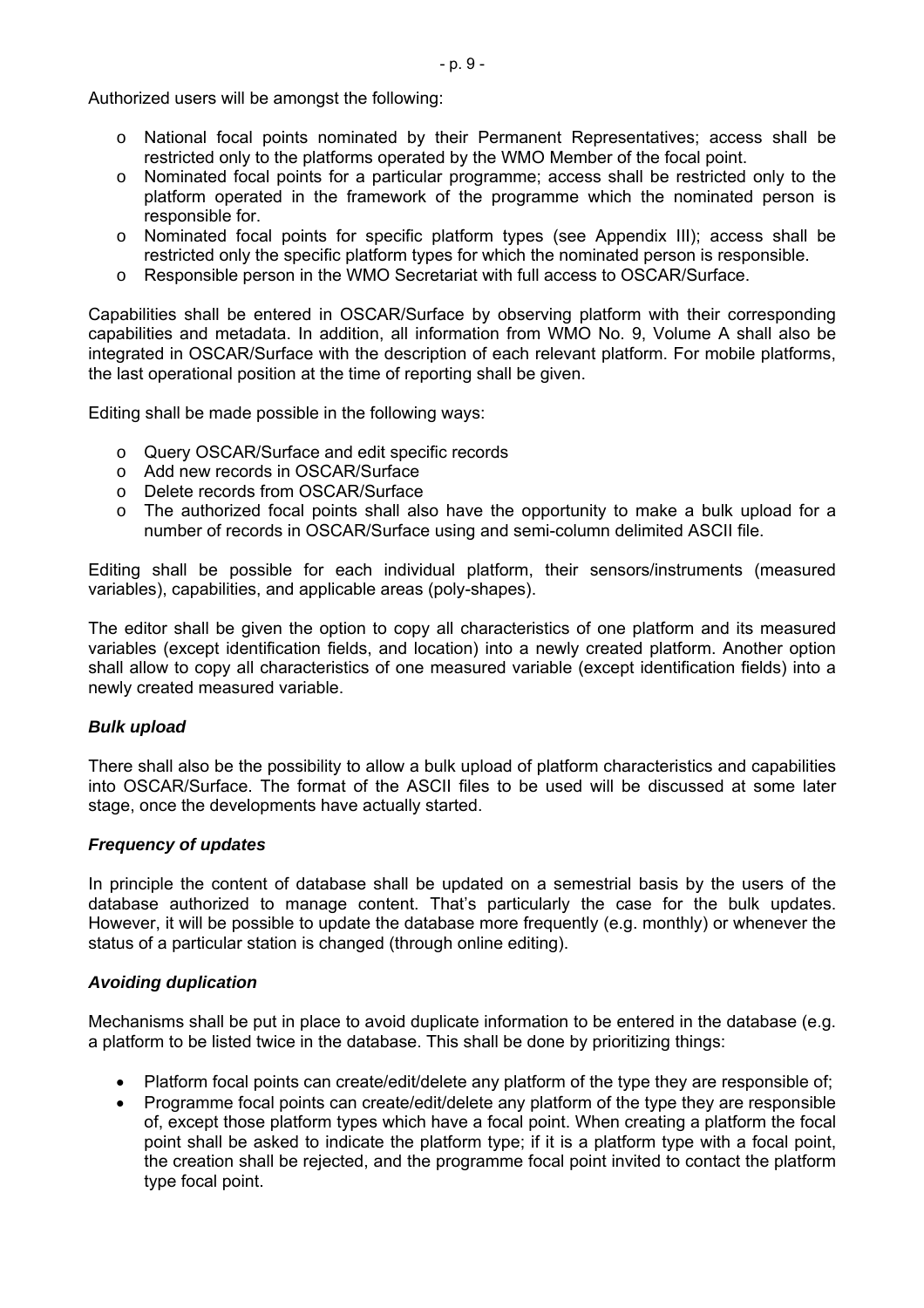National focal point can create/edit/delete any platform of their country, except those platforms belonging to a programme which has a focal point, or those platform types which have a focal point. When creating a platform the focal point shall be asked to indicate the programme and platform type; if there is a programme or platform type focal point, the creation shall be rejected, and the national focal point invited to contact the programme or platform type focal point as appropriate.

This implies that the platform types, programmes to which a platform belongs, and countries owning/operating the platforms shall be mandatory information to fill in.

#### *Automatic updates*

Initially, the information from WMO No. 9, Volume A shall be migrated to OSCAR/Surface. Then, based on the information on the capabilities of individual platforms, the generic capabilities (in predefined geographic region) shall be automatically computed on a semestrial basis based on algorithms described in section 3.2 above.

#### **3.4) Requirements of the Reporting and Statistics Module and User Interface**

It shall be possible to query the content of OSCAR/Surface to obtain the following information:

**List of observing stations** in the world, a Regional Association, a country, or predefined region. Optionally, the list could also be limited to a programme (i.e. stations belonging to a particular WMO programme or network), an application area (i.e. stations contributing to a particular application area), or to stations making specific measurements (1D, 2D, by variable) and conforming to specific criterias (observing cycle, timeliness, uncertainty of measurements, vertical resolution).

**Maps of observing stations** meeting specific criterias. Similar criterias could be used as for selecting lists of stations above. The maps could also be interactive in order to select a region of interest (e.g. a Lat/Lon box, pre-defined geographic region, country, or Regional Association).

**Statistics on the number of stations** meeting specific criterias. Similar criterias could be used as for selecting lists of stations above.

**Summary reports** for the world, Regional Associations, countries, predefined-regions. The statistics could also be provided in a summary form for the world, a Regional Association, a country, or predefined-region:

- Total number of stations
- Total number of stations belonging to particular networks
- Total number of stations contributing to particular application areas
- And in each of the categories above, providing the number of stations making specific measurements
- For each scale (world, Regional Association, Country, predefined-region), the report should include the global statistics, and all the statistics for the level below (i.e. word statistics plus statistics of all Regional Associations; or Regional Association statistics plus statistics of all the countries in that Regional Association; or a country statistics plus statistics of all predefined-regions in that country; or predefine-region statistics only).

#### **3.5) Requirements of the RRR Critical Review Module and User Interface**

The critical review consists of comparing the capabilities of both the surface-based and spacebased observing systems with the observations user requirements. The final objective is to provide a first-level analysis that is system-agnostic, i.e. a specific requirement for an observation is directly compared with capabilities of both space and surface based systems.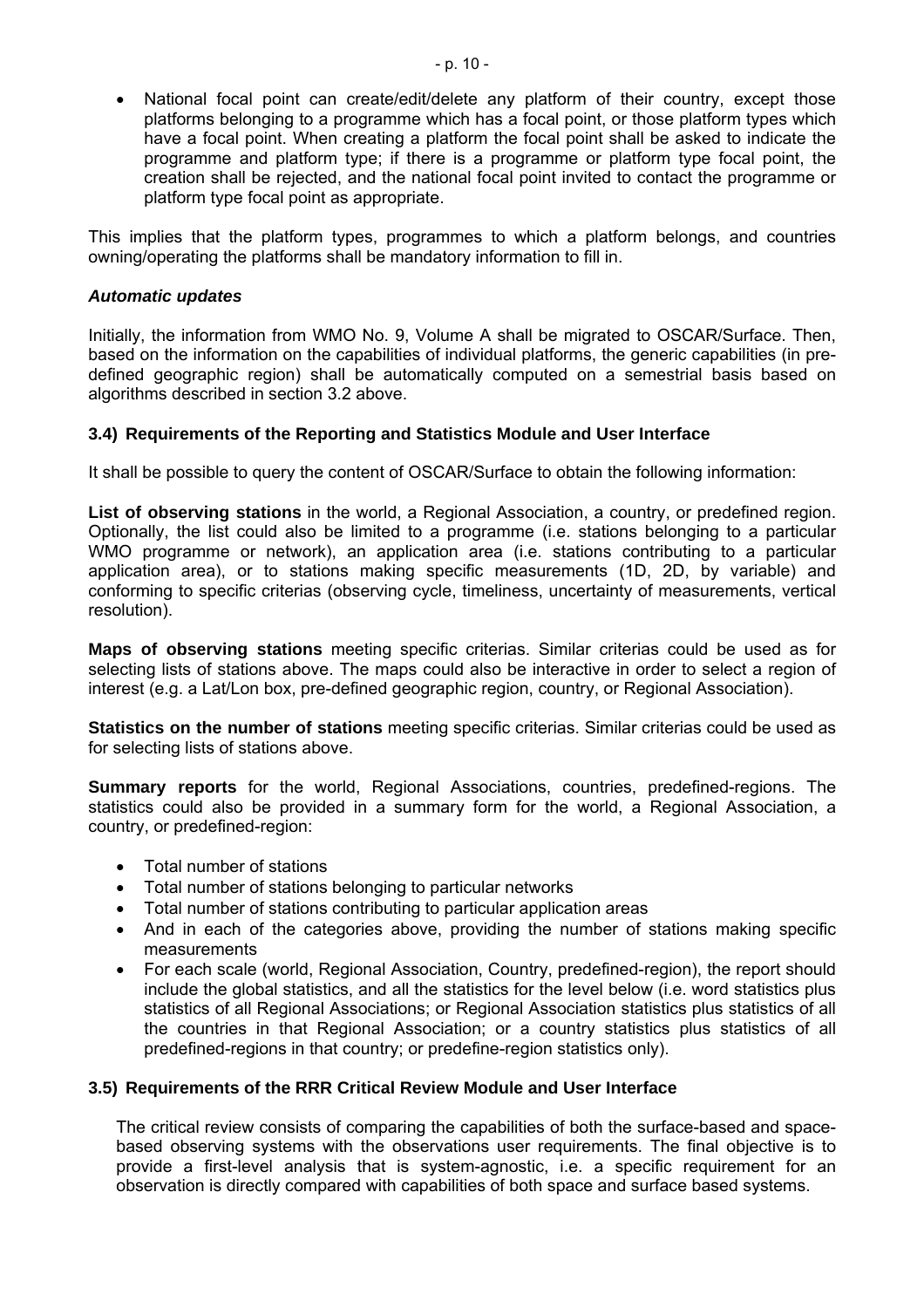As the critical review process is quite different in the space and surface segment, in a first version of OSCAR the critical reviews will be made available individually within the surface and space modules respectively.

For this, OSCAR/Surface needs to be interoperable with OSCAR/Requirements, where all requirements as well as variables and related information are described. The critical review for OSCAR/Surface shall be performed according to the following options:

#### Maps for a given application area, domain, layer, variable, and capability:

For a given application area, and selected domain(s) (all domains if not specified), layer(s) (all layers if not specified), variables (all variables if not specified), and capability, the query shall return for each variable, domain, and layer (i.e. as many maps as there are selected variables, domains, and layers), a map displaying the platform measured variables capabilities (i.e. either horizontal resolution, vertical resolution, observing cycle, timelines, or uncertainty depending on the selection) in each pre-defined geographic region on the map.

Color codes shall be used to indicate whether the obtained capabilities comply with the threshold, optimal, or goal values of the OSCAR/Requirements for the considered application area, domain, layer, variable, and capability:

| <b>Value range</b>            | <b>Color</b> | <b>Comment</b>        |
|-------------------------------|--------------|-----------------------|
| Value > Threshold             | White        | No impact             |
| Optimum < Value ≤ Threshold   | <b>Blue</b>  | Significant<br>impact |
| Goal < Value $\leq$ Optimum : | Green        | Optimal               |
| Value $\le$ Goal:             | <b>Red</b>   | Oversampled           |
| No requirements value         | Gray         | n/a                   |

Appropriate computation shall be made in order to deduce the capabilities in each pre-defined geographic region.

An example of map is provided in Appendix II (using 5° x 5° boxes as pre-defined regions although in reality poly-shapes will be used for the predefined regions).

#### Table(s) for a given region and application area

For a given region (Lat/Lon box, pre-defined geographic region, country, or Regional Association), and selected application area(s), domain(s) (all domains if not specified), layer(s) (all layers if not specified), and variables (all variables if not specified), the query shall return for each application area (i.e. as many tables as there are selected application areas), a table listing the results. For each row the table shall provide the following information for the capabilities:

- For each selected region and variable:
	- o Horizontal resolution (km)
	- o Vertical resolution (km)
	- o Observing Cycle (min)
	- o Timelines (min)
	- o Uncertainty (variable units)

Same color codes as above shall be used to indicate whether the obtained capabilities comply with the threshold, optimal, or goal values of the OSCAR/Requirements for the considered application area, domain, layer, variable, and capability.

An example of required output is given below: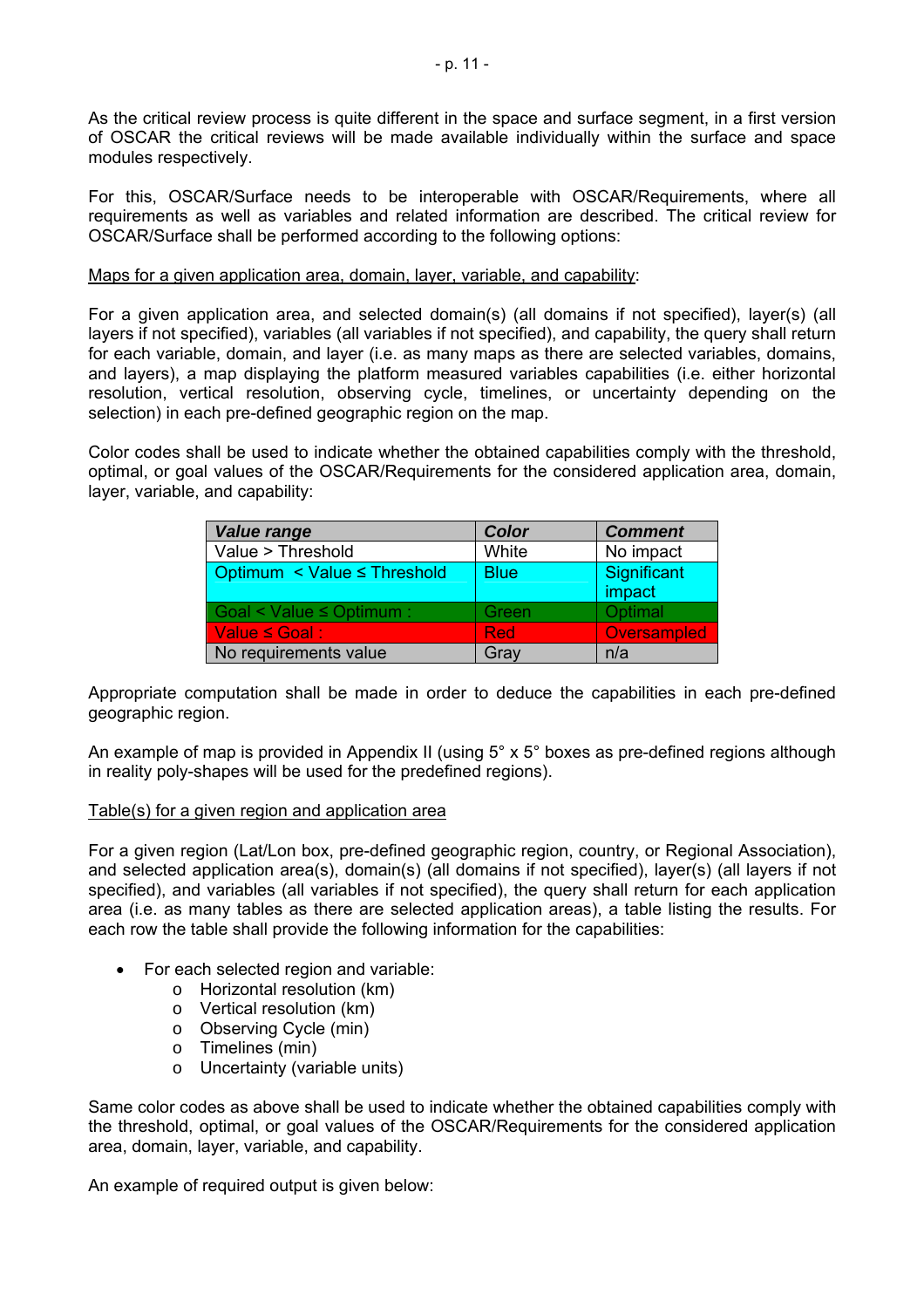|               | Capabilities compared to requirements for Global NWP in <region></region> |             |                       |           |                   |                       |                              |
|---------------|---------------------------------------------------------------------------|-------------|-----------------------|-----------|-------------------|-----------------------|------------------------------|
| <b>Domain</b> | <b>Variable</b>                                                           | Layer       | <b>HR</b>             | <b>VR</b> | OC                | <b>Timeli</b><br>ness | <b>Unce</b><br><b>rtaint</b> |
| Atmosphere    | Air pressure (at surface)                                                 | Surface     | 400k<br>m             | n/a       | 70 <sub>min</sub> | 25min                 | 0.4 <sub>h</sub> P<br>a      |
| Atmosphere    | Air temperature (at surface)                                              | Surface     | 240 <sub>k</sub><br>m | n/a       | 3h                | 25min                 | 2.5K                         |
|               |                                                                           |             |                       |           |                   |                       |                              |
| Atmosphere    | Air pressure (at surface)                                                 | Over<br>sea | 1200<br>km            | n/a       | 70 <sub>min</sub> | 25min                 | 0.4 <sub>h</sub> P<br>a      |

Appropriate computation shall be made in order to deduce the capabilities in each region.

#### Table(s) for a given region and variable

For a given region (Lat/Lon box, pre-defined geographic region, country, or Regional Association), and selected variable(s) (all variables if not specified), application areas (all application areas if not specified), domain(s) (all domains if not specified), and layer(s) (all layers if not specified), the query shall return for each variable (i.e. as many tables as there are selected variables) a table listing the results. For each row, the table shall provide the following information for the capabilities:

- For each selected region and variable:
	- o Horizontal resolution (km)
	- o Vertical resolution (km)
	- o Observing Cycle (min)
	- o Timelines (min)
	- o Uncertainty (variable units)

Same color codes as above shall be used to indicate whether the obtained capabilities comply with the threshold, optimal, or goal values of the OSCAR/Requirements for the considered application area, domain, layer, variable, and capability.

An example of required output is given below:

| Capabilities compared to requirements for Air Temperature (at surface) in <region></region> |                            |         |                       |           |           |                       |                              |
|---------------------------------------------------------------------------------------------|----------------------------|---------|-----------------------|-----------|-----------|-----------------------|------------------------------|
| <b>Domain</b>                                                                               | <b>Application Area</b>    | Layer   | HR                    | <b>VR</b> | <b>OC</b> | <b>Timeli</b><br>ness | <b>Unce</b><br><b>rtaint</b> |
| Atmosphere                                                                                  | Global NWP                 | Surface | 240 <sub>k</sub><br>m | n/a       | -3h       | 25 <sub>min</sub>     | 2.5K                         |
| Atmosphere                                                                                  | <b>High Resolution NWP</b> | Surface | 240k<br>m             | n/a       | 3h        | 25min                 | 2.5K                         |
|                                                                                             |                            |         |                       |           |           |                       |                              |

Appropriate computation shall be made in order to deduce the capabilities in each region.

#### **3.6) Historical capability management module**

OSCAR/Surface shall allow the management of historical capabilities. This includes both (i) the generic capabilities (i.e. by pre-defined geographic region), and (ii) platform capabilities. This will done by adding a field "Reference\_date" in the relevant table(s) (e.g. Platforms), initiated with the record creation date, and (i) automatically copying all records (i.e. all platforms, which have their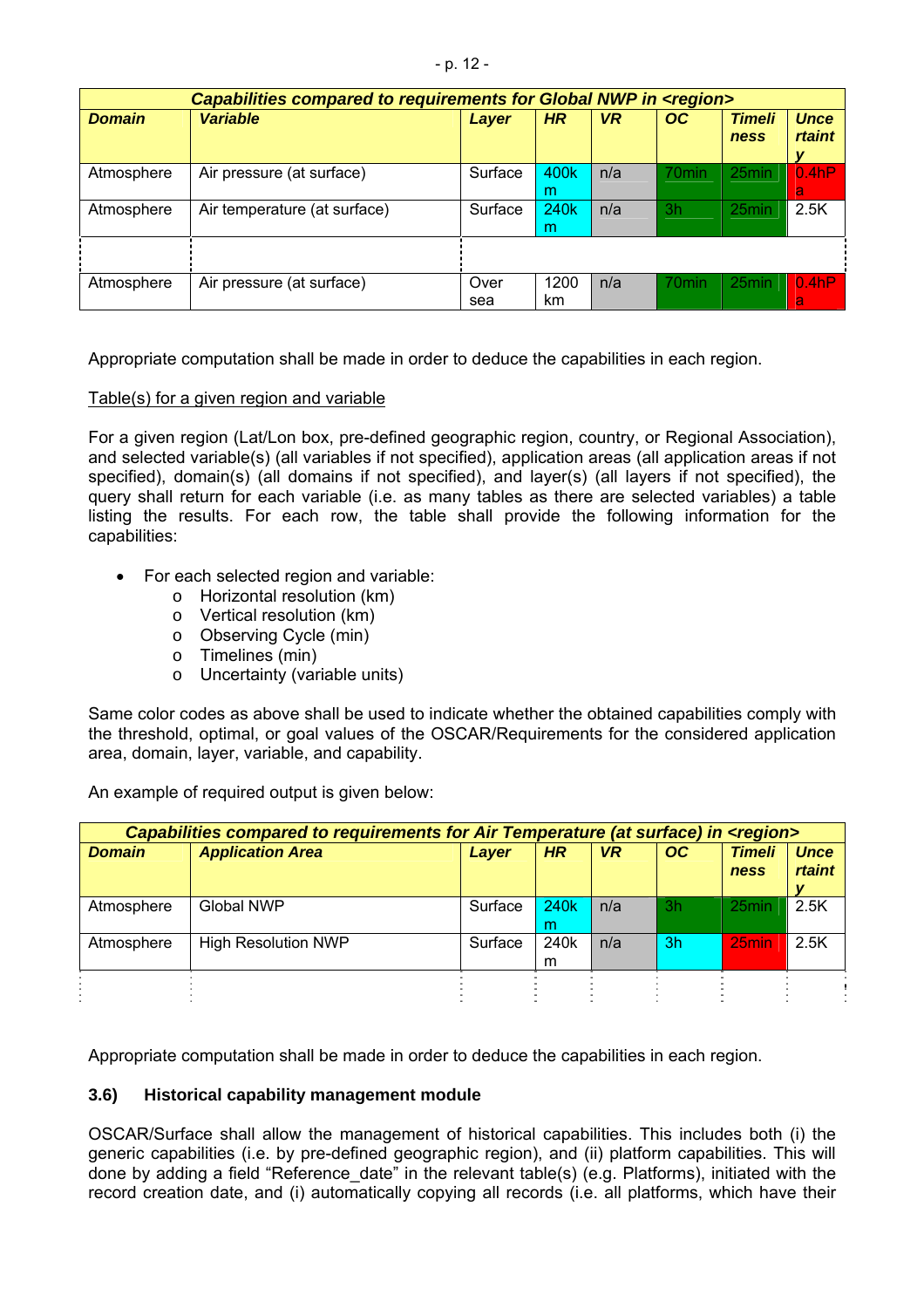operational status not set to "dead", and all surface capabilities) from those tables and associated tables on 1 January of each year to new records, and set this field to 1 January for the new record. That way, we would keep a year by year record of the capabilities.

The requirements described in the above sections for querying the database, obtaining statistics and reports, and managing content of the database shall be performed for a given year (current year by default, i.e. with Reference date between 1 January and 31 December of the current year).

In addition, the following additional tools shall be provided to monitor the evolution of the capabilities.

#### **1. The requirements described in sections 3.1 to 3.5 above shall be addressed for any given year.**

### **2. Evolution of the observing networks**

It shall be possible to monitor the evolution of the observing networks meeting specific criterias. Similar criterias could be used as for selecting lists of stations as described in section 3.4 above. The statistics could also be provided in a summary form for the world, a Regional Association, a country.

- Evolution of the total number of stations
- Evolution of the total number of stations belonging to particular networks
- Evolution of the total number of stations contributing to particular application areas
- And in each of the categories above, providing the number of stations making specific measurements

### **3. Evolution of how the requirements are met (evolution of gaps per critical review)**

For a given region (Lat/Lon box, pre-defined geographic region, country, or a Regional Association), selected variable, application area, domain, and layer, the query shall return a table listing the results, year by year. For each row (a year), the table shall provide the capabilities:

Same color codes as above shall be used to indicate whether the obtained capabilities comply with the threshold, optimal, or goal values of OSCAR/Requirements for the considered application area, domain, layer, variable, and capability.

| Capabilities compared to requirements for Air Temperature (at surface) in <region>,<br/><application area="">, <domain>, and <layer></layer></domain></application></region> |                   |     |     |                   |                    |
|------------------------------------------------------------------------------------------------------------------------------------------------------------------------------|-------------------|-----|-----|-------------------|--------------------|
| Year                                                                                                                                                                         | <b>HR</b>         | VR  | OC. | <b>Timeliness</b> | <b>Uncertainty</b> |
| 2011                                                                                                                                                                         | 240 <sub>km</sub> | n/a | 3h  | 25 <sub>min</sub> | 2.5K               |
| 2012                                                                                                                                                                         | 240km             | n/a | 3h  | 25min             | 2.5K               |
|                                                                                                                                                                              |                   |     |     |                   |                    |
|                                                                                                                                                                              |                   |     |     |                   |                    |

An example of required output is given below:

Appropriate computation shall be made in order to deduce the capabilities in each region.

# **3.7) Additional requirements**

OSCAR/Surface needs to comply with the following additional requirements: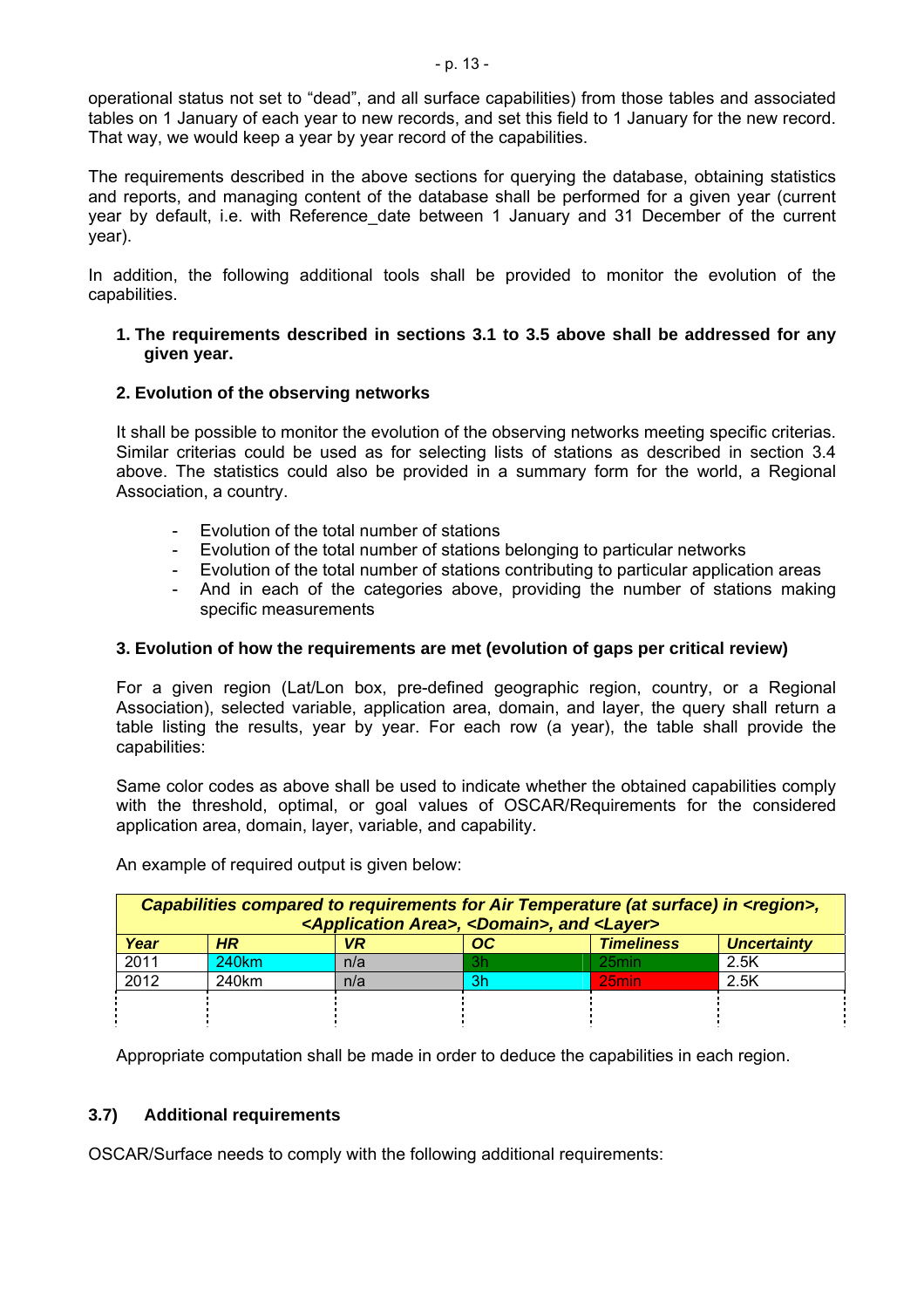- 1) OSCAR/Surface must be fully integrated with the User Requirements database, and the OSCAR/Space<sup>[3](#page-1-1)</sup> tool.
- 2) OSCAR/Surface is developed using open source software tools (PHP, MySQL) to avoid any lock-in effects and/or licensing issues, to facilitate easy migration and further development.
- 3) Development is based on a modular structure, which supports an evolutionary step-by step approach, allowing a standalone version of the requirements part before developing and populating the capabilities part or adding new functionality
- 4) OSCAR/Surface is fully available on-line via the web and users can query information from it based on standard query forms, and perform a critical review of how surface-based observing systems address the user requirements. Corresponding web pages shall be displayed as WMO pages with appropriate logo (and possibly using a "wmo.int" URL) to make it clear that this is a WMO application.
- 5) OSCAR/Surface includes a central user management, including specific access rights for different user groups, recognizing the different roles of agencies committed to maintain the different parts of it.
- 6) Each part of OSCAR/Surface provides tools for managing content, i.e. (i) on-line password protected interfaces are available which permit designated experts to edit OSCAR/Surface and make small changes as required, and (ii) import tools to permit substantial changes.
- 7) OSCAR/Surface is available 24h every day. Staff must be available to monitor OSCAR/Surface to make sure it is properly running and available to outside users. Contact point shall also be available to report on possible problems, and provide assistance as needed. This includes correction of bugs, software/hardware upgrades as needed.
- 8) OSCAR/Surface documentation is available on-line including rationale, technical specifications, description of OSCAR/Surface, user manual, and description of quality control procedures and processes.

 $\mathcal{L}_\text{max}$  , where  $\mathcal{L}_\text{max}$ 

Detailed specifications and the relational model are provided in Appendix I.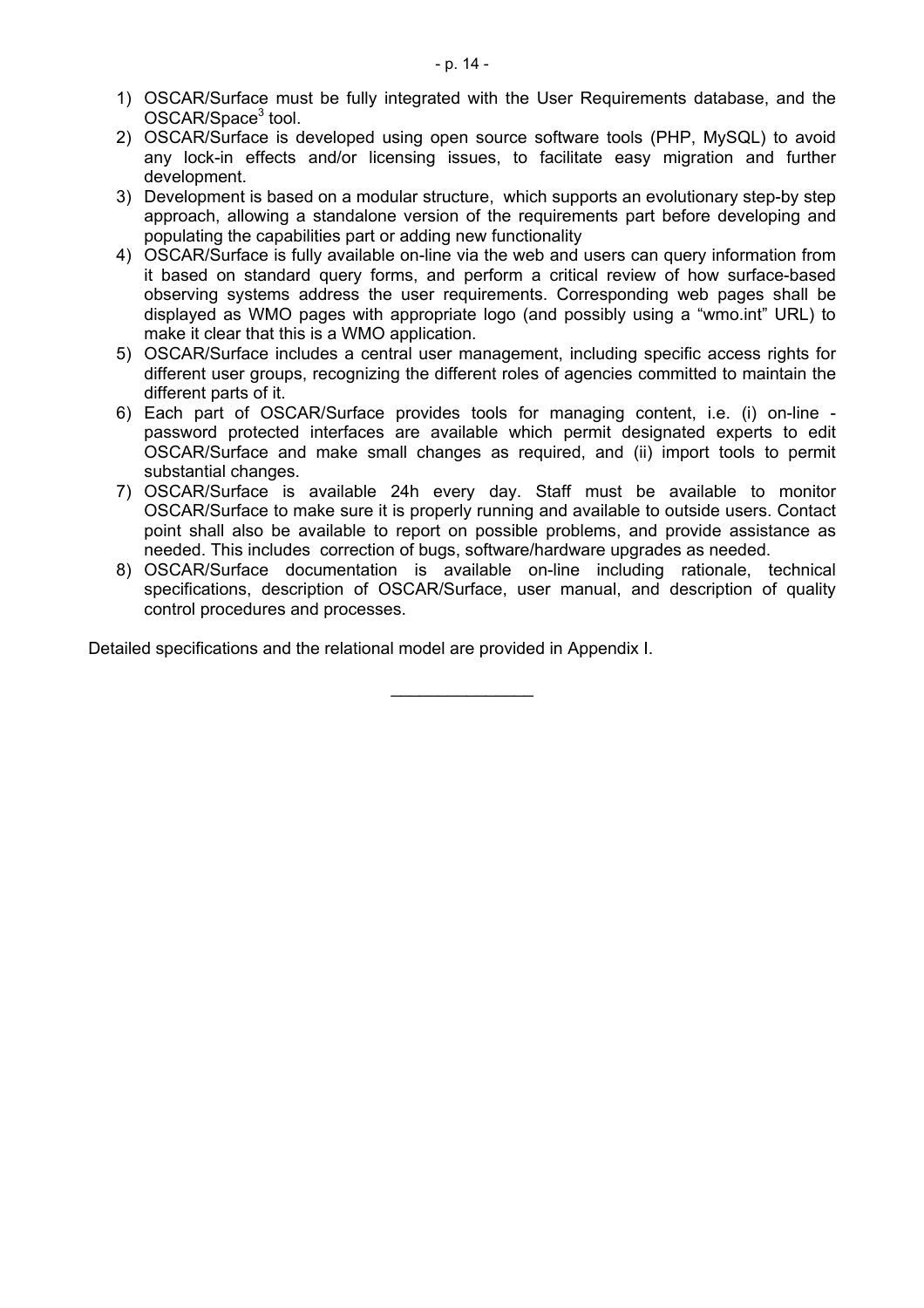- p. 15 -

#### **APPENDIX I RELATIONAL MODEL OF OSCAR/SURFACE**

Note: This is only a tentative and embryo relational model for OSCAR/Surface relational model, which will have to be adjusted according to actual requirements when developing the database.

#### **1) Relational model (entity-relationship diagram) – Requirements**

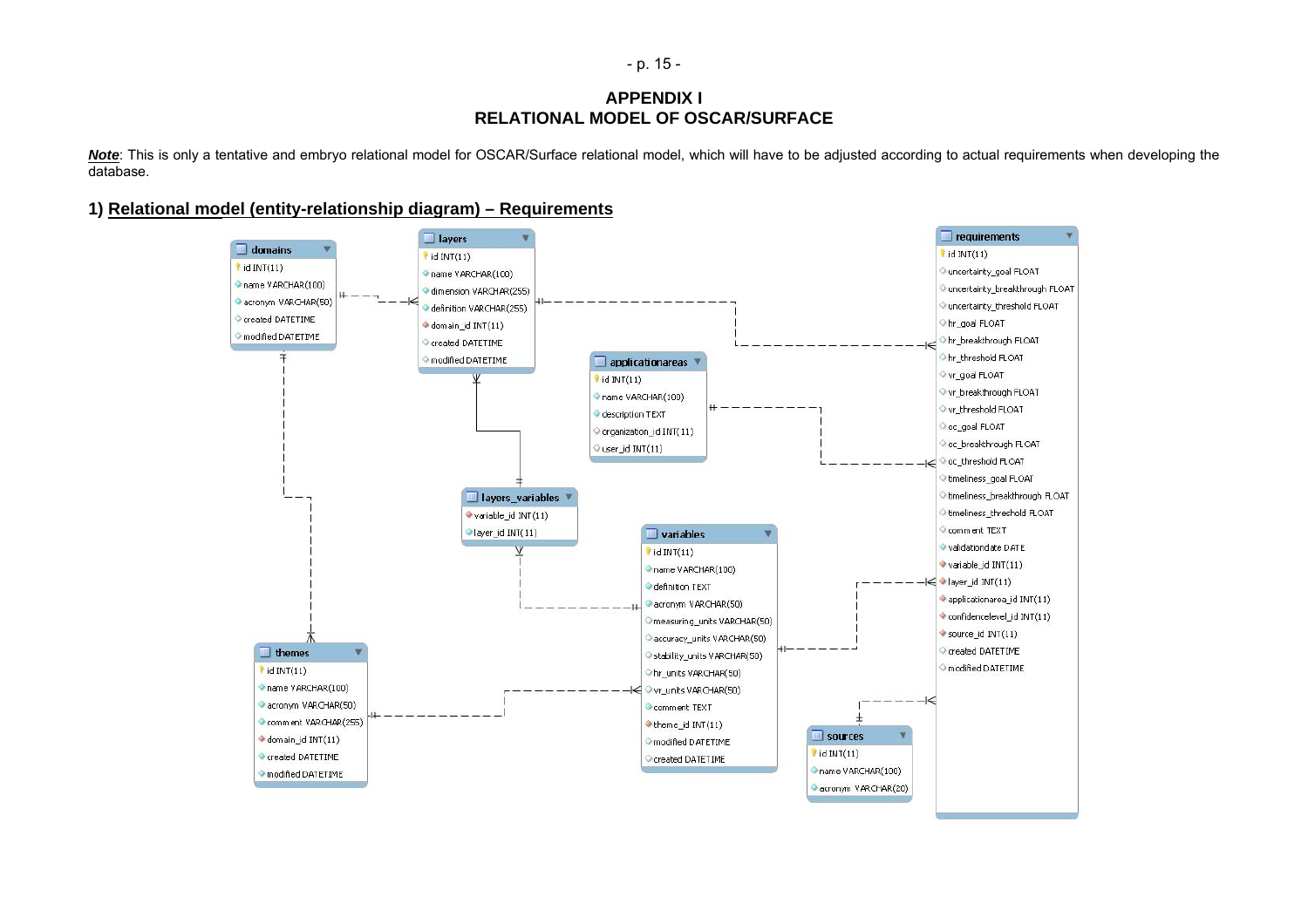- p. 16 -

**2) Relational model (entity-relationship diagram) - Platforms**

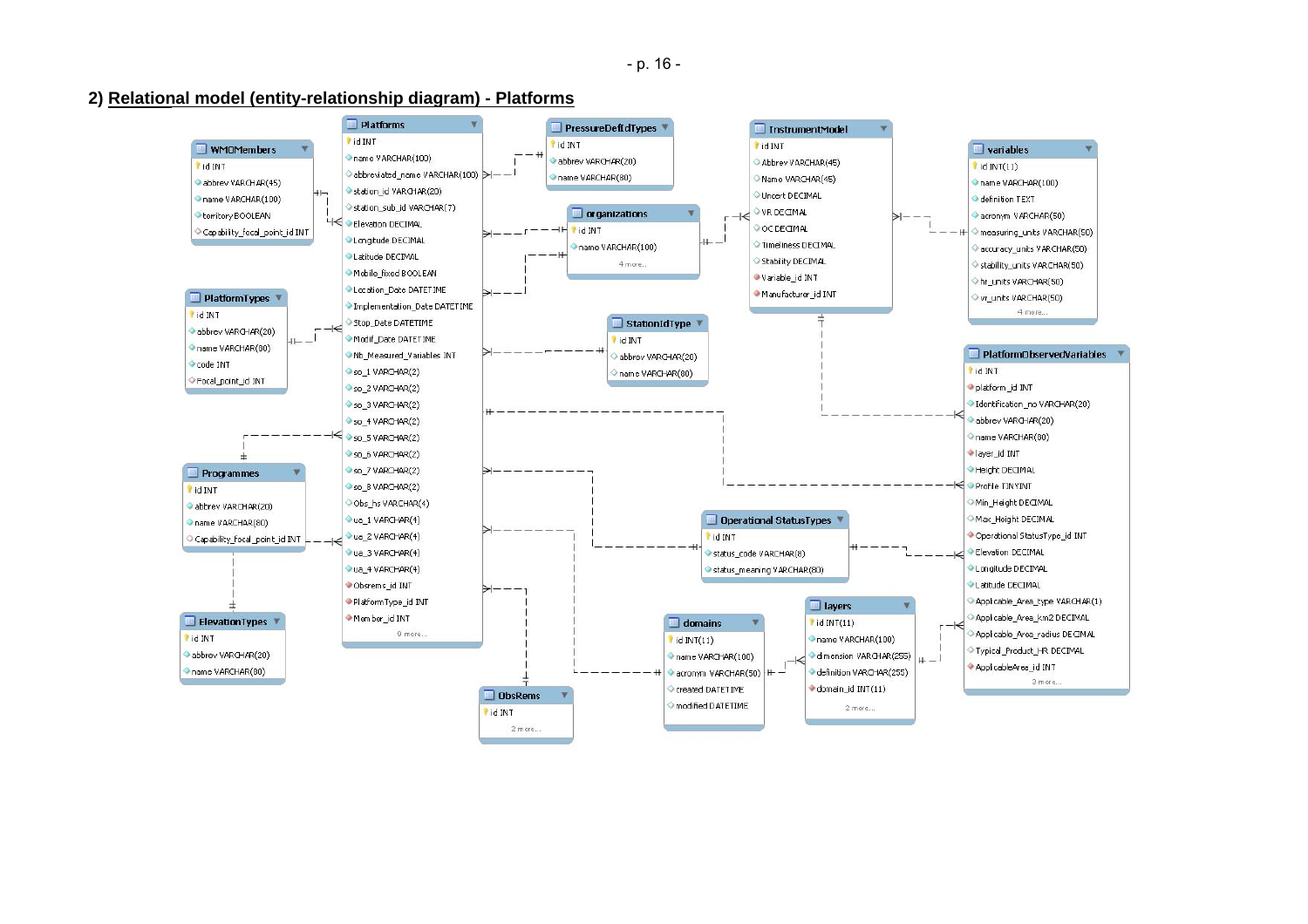#### **3) Relational model (entity-relationship diagram) - Capabilities**



- p. 17 -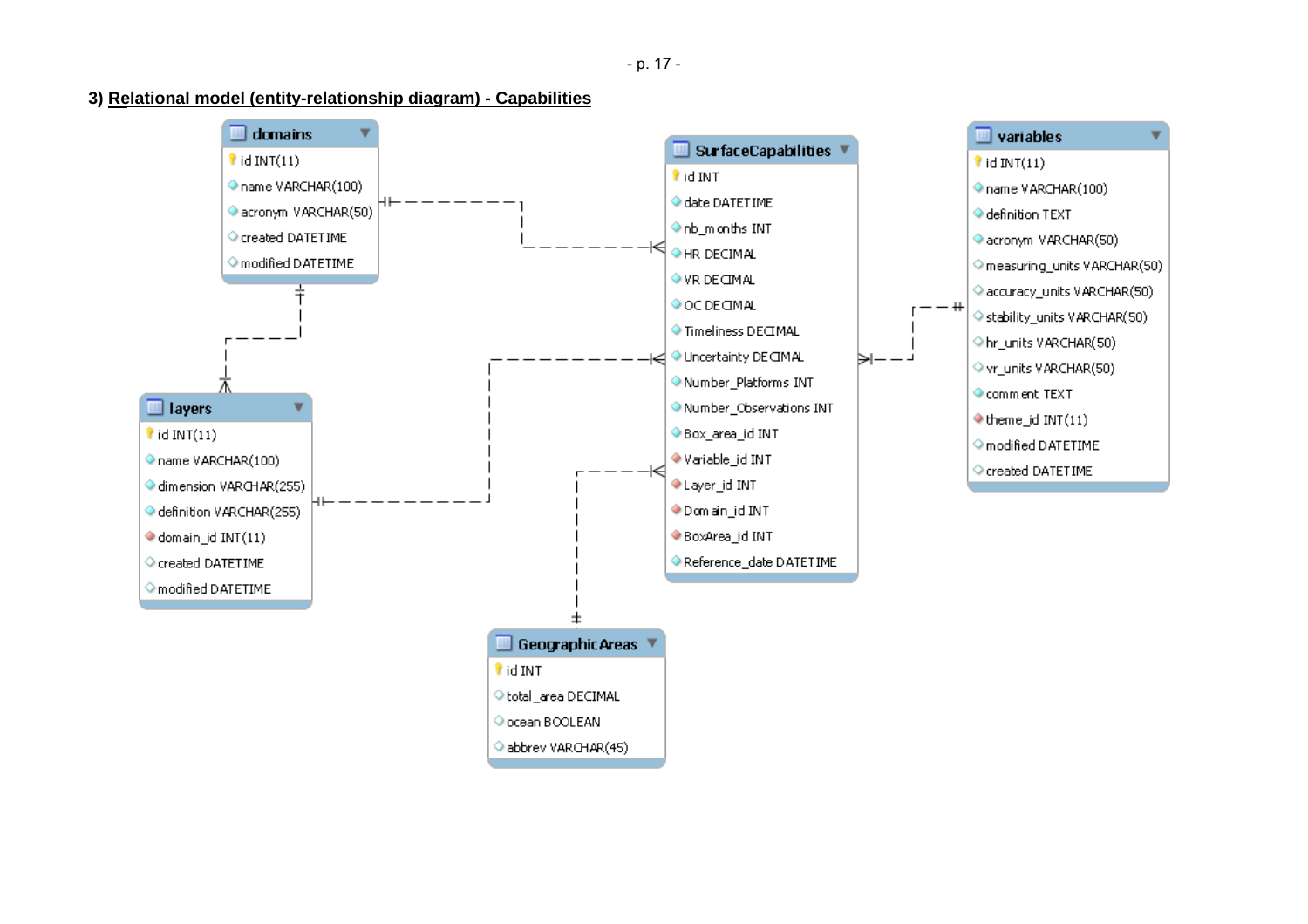- p. 18 -

#### **4) Relational model (entity-relationship diagram) – Geographic information**

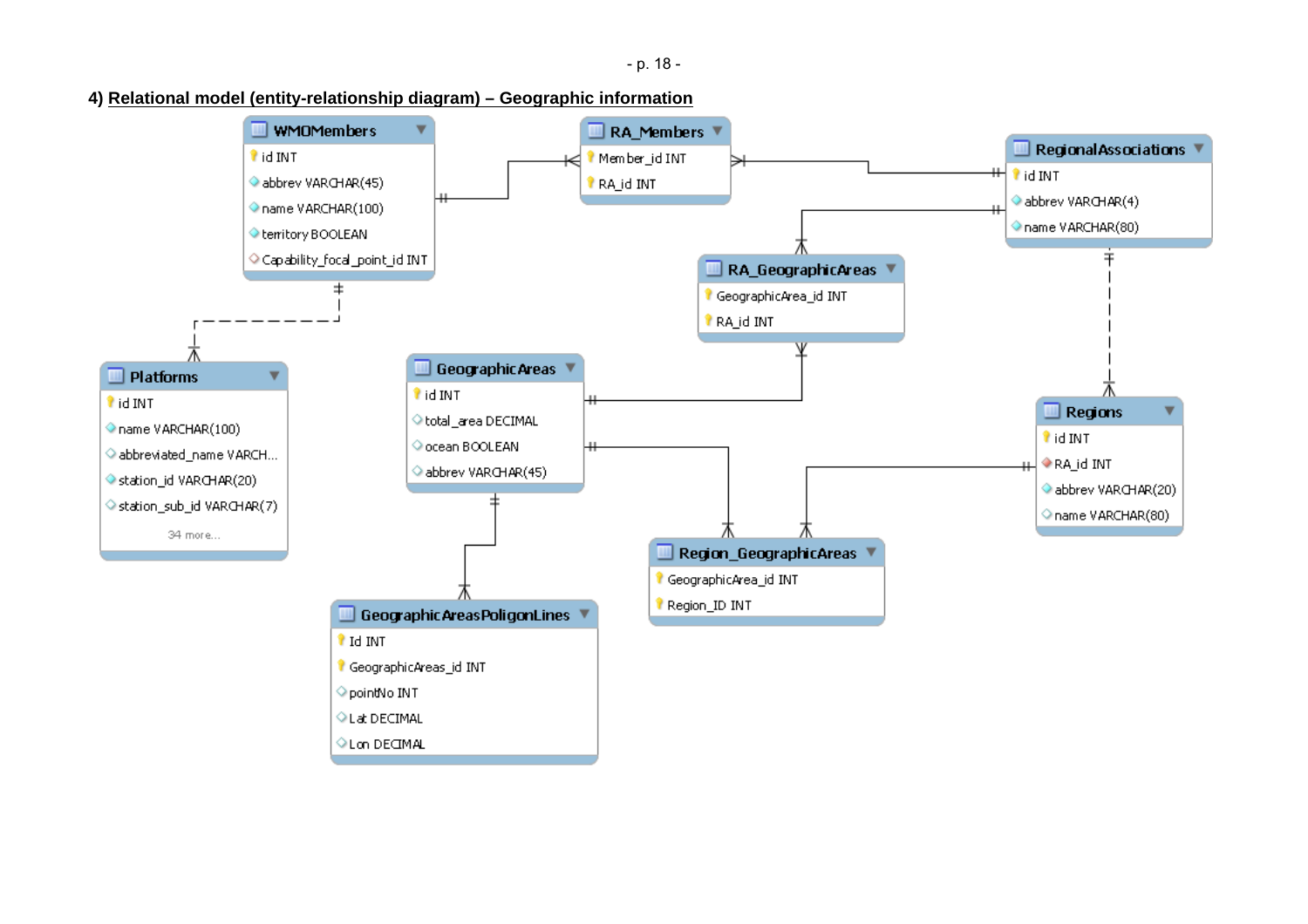#### **5) Relational model (entity-relationship diagram) - Users**

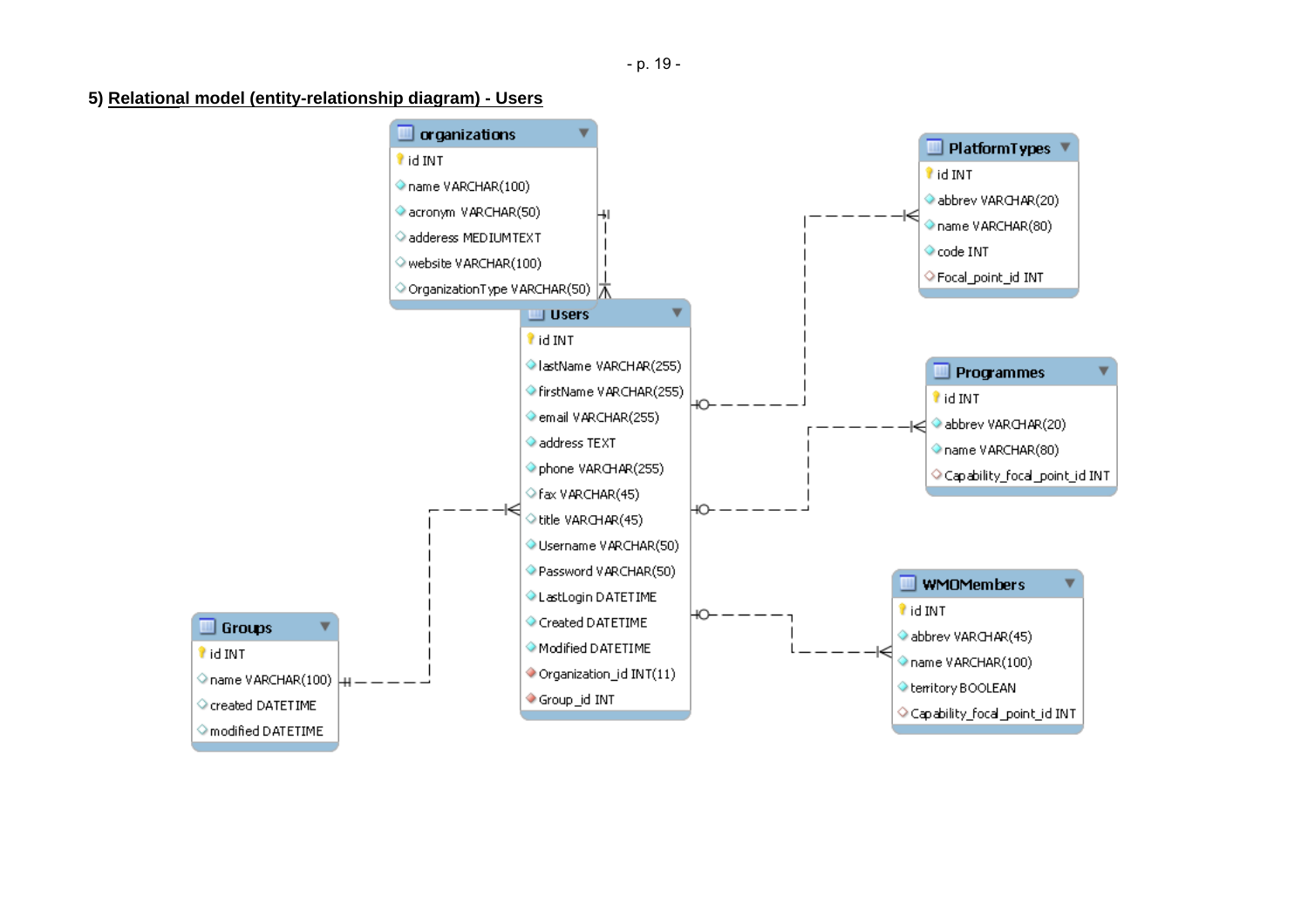#### **6) List of database tables**

Note: Tables are listed below in alphabetic order. Only the tables required for OSCAR/Surface are listed (i.e. other tables of the satellite capabilities database, and the user requirements database may not appear in the list).

| <b>Table name</b>           | <b>Description</b>                                                                                                                                                                                                                                | <b>Exists</b><br><b>In UR</b><br>$DB^{10}$ | <b>Display &amp;</b><br>Edition <sup>11</sup> | <b>Record</b><br>owner | <b>Access</b><br>rights<br>$P$ -O-Adm <sup>12</sup> |
|-----------------------------|---------------------------------------------------------------------------------------------------------------------------------------------------------------------------------------------------------------------------------------------------|--------------------------------------------|-----------------------------------------------|------------------------|-----------------------------------------------------|
| <b>ApplicationAreas</b>     | <b>WMO Application areas.</b>                                                                                                                                                                                                                     |                                            | List                                          | Admin                  | $r-r-w$                                             |
| GeographicAreas             | Definition of geographic areas (polygons)                                                                                                                                                                                                         | N                                          | Panel                                         | Admin                  | $r-r-w$                                             |
| GeographicAreasPolygonLines | List of polygon lines defining a geographic area                                                                                                                                                                                                  | N                                          | <b>GIS</b>                                    | Admin                  | r-r-w                                               |
| Domains                     | Applicable domains (i.e. Atmosphere, Ocean, Terrestrial, or<br>Space). Note:                                                                                                                                                                      | Y                                          | List                                          | Admin                  | $r-r-w$                                             |
| ElevationTypes              | Station elevation types (see WMO No. 9, Vol. A) - possible<br>values: Elev; Elev-approximate; H; HA; H-approximate; and HA-<br>approximate                                                                                                        | $\mathsf{N}$                               | List                                          | Admin                  | $r-r-w$                                             |
| Groups                      | Database user groups                                                                                                                                                                                                                              | $\checkmark$                               | List                                          | Admin                  | $r-r-w$                                             |
| InstrumentModel             | Manufacturer's model of instrument                                                                                                                                                                                                                | N                                          | Panel                                         | Admin                  | $r-r-w$                                             |
| Layers                      | Spatial domains.                                                                                                                                                                                                                                  | $\checkmark$                               | List                                          | Admin                  | $r-r-w$                                             |
| Layers_Variables            | Variables that can be measured in each layer.                                                                                                                                                                                                     | $\checkmark$                               | List                                          | Admin                  | $r-r-w$                                             |
| <b>ObsRems</b>              | Information on additional observations made at the station,<br>special types of stations, and additional information relating to<br>other fields in the data file is shown here (Code Table A of WMO<br>No. 9, Vol. A - Observations and Remarks) | $\mathsf{N}$                               | List                                          | Admin                  | $r-r-w$                                             |
| OperationalStatusTypes      | Types of Operational Status for a Platform or measured variable                                                                                                                                                                                   | N                                          | List                                          | Admin                  | $r-r-w$                                             |
| Organizations               | International Organizations                                                                                                                                                                                                                       | $\checkmark$                               | List                                          | Admin                  | $r-r-w$                                             |
| <b>Platforms</b>            | Table describing individual platforms                                                                                                                                                                                                             | N                                          | Panel(s)                                      | CFP <sup>13</sup>      | r-w-w                                               |
| PlatformMeasuredVariables   | Measured variables of an observing platform (or of a set of<br>consistent platforms)                                                                                                                                                              | $\mathsf{N}$                               | Panel(s)                                      | CFP <sup>13</sup>      | $r-W-W$                                             |
| PlatformTypes               | Types of surface-based platforms. See Appendix III for the list of<br>platform types.                                                                                                                                                             | $\mathsf{N}$                               | List, Panel                                   | Admin                  | $r-r-w$                                             |

<span id="page-19-4"></span><span id="page-19-0"></span><sup>10</sup> Indicates whether the table already exists in the User Requirements Database

<sup>11</sup> Type of screen used for editing or displaying content: List (list of records in the form of a table), Panel (box or panel), Panel(s) (one or more panels), Map (map, clickable for the edition)

<span id="page-19-2"></span><span id="page-19-1"></span><sup>12</sup> Access rights are indicated in the following order: Public, record Owner or authorized Focal Point(s), Administrator(s). For each actor, rights a granted for R (read), Write/Create/Delete (w), or are not granted / forbidden (f)

<span id="page-19-3"></span><sup>13</sup> Capability Focal Point, i.e. the contact associated by order of priority to the (1) platform type (provided field Coordinated Management of table PlatformTypes is set to true), (2) programme of the platform (provided field Coordinated\_Management of table Programmes is set to true), or (3) WMO Member (national contact)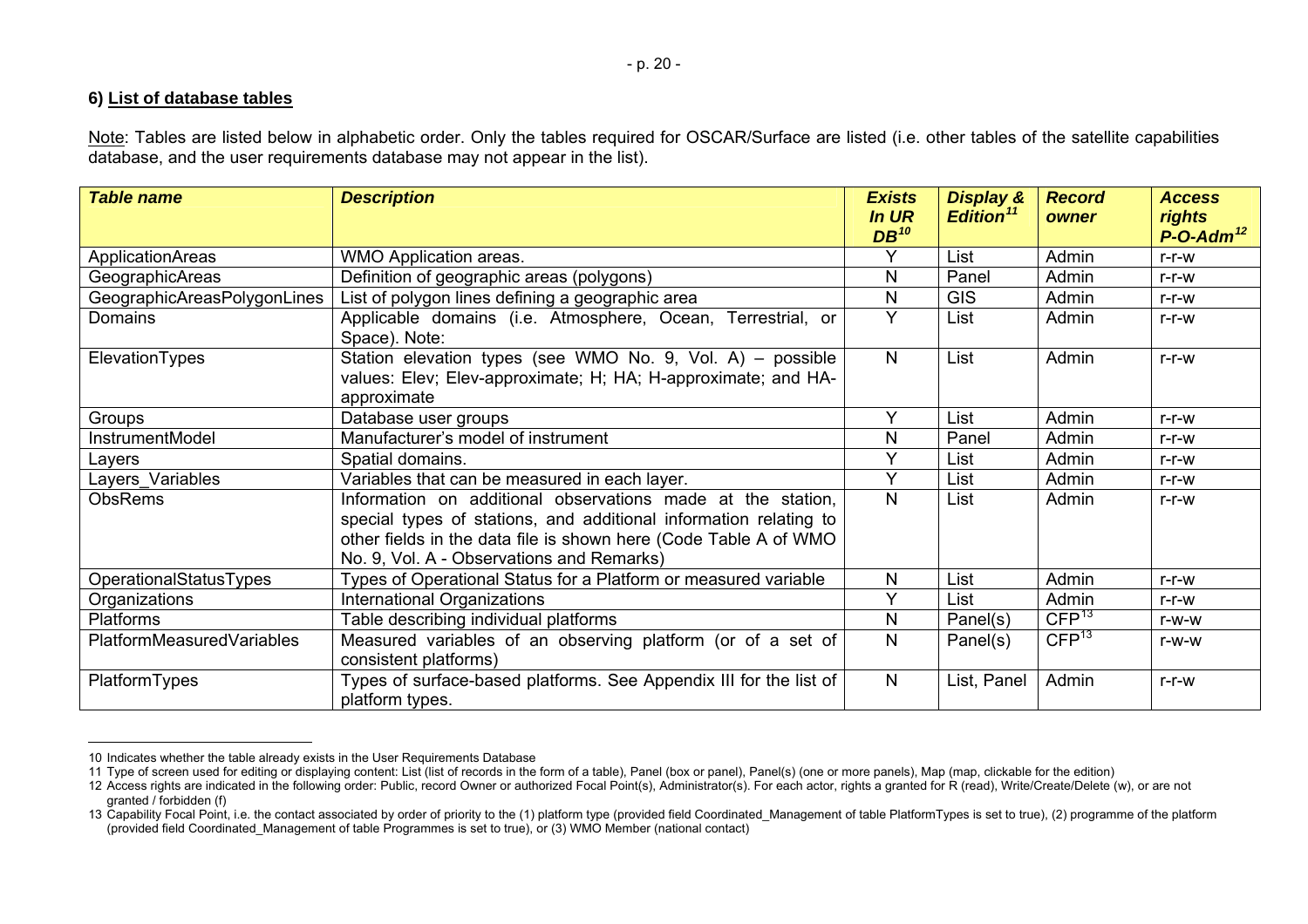| <b>Table name</b>          | <b>Description</b>                                                                                                                                                                                                                                      | <b>Exists</b><br>In UR<br>$DB^{10}$ | <b>Display &amp;</b><br>Edition <sup>11</sup> | <b>Record</b><br>owner     | <b>Access</b><br>rights<br>$P$ -O-Adm <sup>12</sup> |
|----------------------------|---------------------------------------------------------------------------------------------------------------------------------------------------------------------------------------------------------------------------------------------------------|-------------------------------------|-----------------------------------------------|----------------------------|-----------------------------------------------------|
| PressureDefIdTypes         | Information reported in lieu of group 4PPPP for stations which do<br>not indicate air pressure reduced to mean sea level in their<br>synoptic reports (group 4PPPP) (See corresponding field in<br>WMO No. 9, Vol. A for possible values of this field) | N                                   | List                                          | Admin                      | $r-r-w$                                             |
| Programmes                 | Observation Programme (for the purpose of collecting<br>information for the surface-based capabilities, or metadata, e.g.<br>AMDAR, SBRSO, DBCP, SOT, )                                                                                                 | N                                   | List                                          | Admin                      | $r-r-w$                                             |
| RA_GeographicAreas         | List of geographic areas describing a WMO Regional Association                                                                                                                                                                                          | N                                   | Map                                           | Admin                      | $r-r-w$                                             |
| RA Members                 | Table linking WMO Regional Associations and WMO Members<br>(i.e. to record the list of Members in each Regional Association,<br><b>WMO</b><br>website<br>see<br>at<br>http://www.wmo.int/pages/members/index_en.html)                                   | $\mathsf{N}$                        | Map                                           | Admin                      | $r-r-w$                                             |
| RegionalAssociations       | <b>WMO Regional Associations</b>                                                                                                                                                                                                                        | N                                   | List                                          | Admin                      | $r-r-w$                                             |
| Regions                    | Sub-Regions of WMO Regional Associations                                                                                                                                                                                                                | $\mathsf{N}$                        | List                                          | Admin                      | $r-r-w$                                             |
| Region_GeographicAreas     | List of geographic areas describing a Region                                                                                                                                                                                                            | N                                   | List (for a<br>region)                        | Admin                      | $r-r-w$                                             |
| Requirements               | User requirements for an application area, layer, and variable.                                                                                                                                                                                         | Y                                   | Panel                                         | RFP <sup>14</sup>          | r-w-w                                               |
| Sources                    | Sources of information for the database content.                                                                                                                                                                                                        | Y                                   | List                                          | Admin                      | $r-r-w$                                             |
| StationIDType              | Type of station identification number                                                                                                                                                                                                                   | $\mathsf{N}$                        | List                                          | Admin                      | r-r-w                                               |
| <b>SurfaceCapabilities</b> | Statistical capabilities of surface-based observing systems (for a<br>geographic area, period, variable, layer, and domain)                                                                                                                             | N                                   | Panel                                         | Admin                      | $r-r-w$                                             |
| <b>Themes</b>              | Themes (e.g. Basic atmospheric, Clouds and precipitations,<br>Aerosols and radiation, Ocean and sea ice, etc.).                                                                                                                                         | Y                                   | List                                          | Admin                      | $r-r-w$                                             |
| <b>Users</b>               | Contact points and database users                                                                                                                                                                                                                       | $\overline{Y}$                      | Panel                                         | The contact<br>him/herself | r-w-w                                               |
| Variables                  | Standard variable.                                                                                                                                                                                                                                      | Y                                   | List, Panel                                   | Admin                      | r-r-w                                               |
| <b>WMOMembers</b>          | WMO Members and territories. See list on the WMO website at:<br>http://www.wmo.int/pages/members/membership/index en.html                                                                                                                               | N                                   | List                                          | Admin                      | $r-r-w$                                             |

<span id="page-20-0"></span><sup>14</sup> User Requirements Focal Point (managed through the application dedicated to the edition of the User Requirements Database)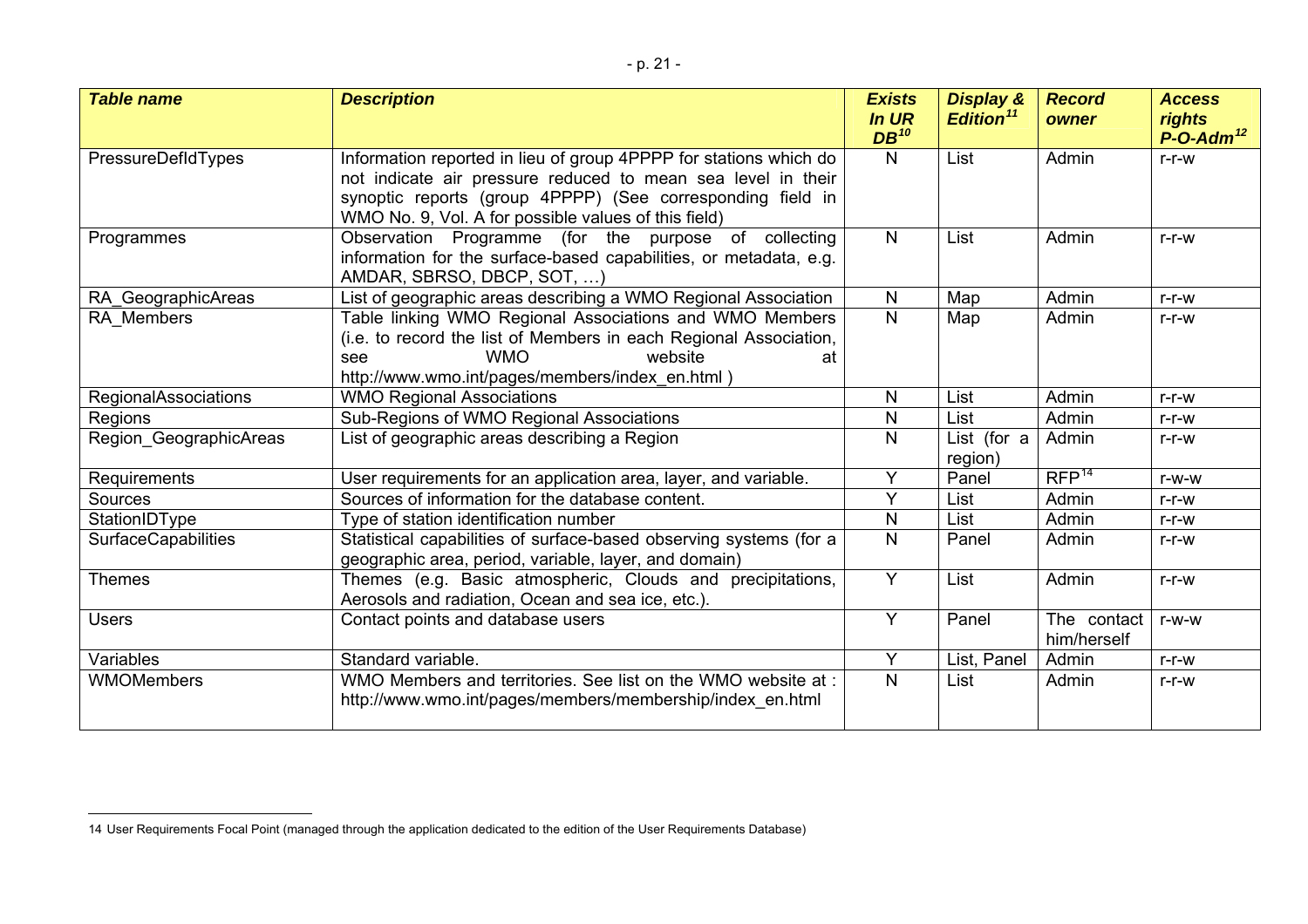# **4) Description of the tables**

Note: Tables are listed below in alphabetic order.

| <b>ApplicationAreas</b>                                   |              |                                                           |  |
|-----------------------------------------------------------|--------------|-----------------------------------------------------------|--|
| <b>WMO Application areas.</b>                             |              |                                                           |  |
| Note: This table already exists in the OSCAR/Requirements |              |                                                           |  |
| <b>Field</b>                                              | Type         | <b>Definition</b>                                         |  |
| Id                                                        | INT(11)      | Database ID of the record                                 |  |
| name                                                      | VARCHAR(100) | Name of the application area                              |  |
| description                                               | <b>TEXT</b>  | Description of the application area                       |  |
| organization id                                           | INT(11)      | Organization responsible for the application area (e.g.   |  |
|                                                           |              | WMO, GOOS, ) (foreign key to table Organizations)         |  |
| user id                                                   | INT(11)      | Focal point of the application area (foreign key to table |  |
|                                                           |              | Users)                                                    |  |

| <b>GeographicAreas</b>                    |                |                                                      |  |
|-------------------------------------------|----------------|------------------------------------------------------|--|
| Definition of geographic areas (polygons) |                |                                                      |  |
| <b>Field</b>                              | Type           | <b>Definition</b>                                    |  |
| ld                                        | INT            | Database ID of the record                            |  |
| total area                                | <b>DECIMAL</b> | Total area of the geographic area ( $km^2$ )         |  |
| ocean                                     | TINYINT(1)     | Boolean to indicate whether most of the geographic   |  |
|                                           |                | comprised of ocean<br>area is<br>sea<br>area<br>or   |  |
|                                           |                | (true=ocean/sea)                                     |  |
| Abbrev                                    | VARCHAR2(45)   | Abbreviation describing the geographic area<br>(e.g. |  |
|                                           |                | 5N/145E)                                             |  |

| <b>GeographicAreasPolygonLines</b> |                |                                                      |  |
|------------------------------------|----------------|------------------------------------------------------|--|
| Polygon lines of geographic areas  |                |                                                      |  |
| <b>Field</b>                       | Type           | <b>Definition</b>                                    |  |
| ld                                 | <b>INT</b>     | Database ID of the record                            |  |
| geographicArea_id                  | <b>INT</b>     | Geographic area to which this polygon line belongs   |  |
| pointNo                            | <b>INT</b>     | Point number (ordered points define the lines of the |  |
|                                    |                | polygon)                                             |  |
| lat                                | <b>DECIMAL</b> | Latitude of the point                                |  |
| lon                                | <b>DECIMAL</b> | Longitude of the point                               |  |

| <b>Domains</b>                                                     |                 |                               |  |  |
|--------------------------------------------------------------------|-----------------|-------------------------------|--|--|
| Applicable domains (i.e. Atmosphere, Ocean, Terrestrial, or Space) |                 |                               |  |  |
| Note: This table already exists in the OSCAR/Requirements          |                 |                               |  |  |
| <b>Field</b>                                                       | Type            | <b>Definition</b>             |  |  |
| id                                                                 | <b>INT</b>      | Database ID of the record     |  |  |
| name                                                               | VARCHAR(100)    | Name of the domain            |  |  |
| acronym                                                            | VARCHAR(50)     | Acronym of the domain         |  |  |
| created                                                            | <b>DATETIME</b> | Date this record was created  |  |  |
| modified                                                           | <b>DATETIME</b> | Date this record was modified |  |  |

| <b>ElevationTypes</b>                                                                             |             |                                        |
|---------------------------------------------------------------------------------------------------|-------------|----------------------------------------|
| Station elevation types (see WMO No. 9, Vol. A) – possible values: Elev; Elev-approximate; H; HA; |             |                                        |
| H-approximate; and HA-approximate                                                                 |             |                                        |
| <b>Field</b>                                                                                      | Type        | <b>Definition</b>                      |
| id                                                                                                | <b>INT</b>  | Database ID of the record              |
| abbrev                                                                                            | VARCHAR(20) | Abbreviation of the elevation type     |
| name                                                                                              | VARCHAR(80) | Full description of the elevation type |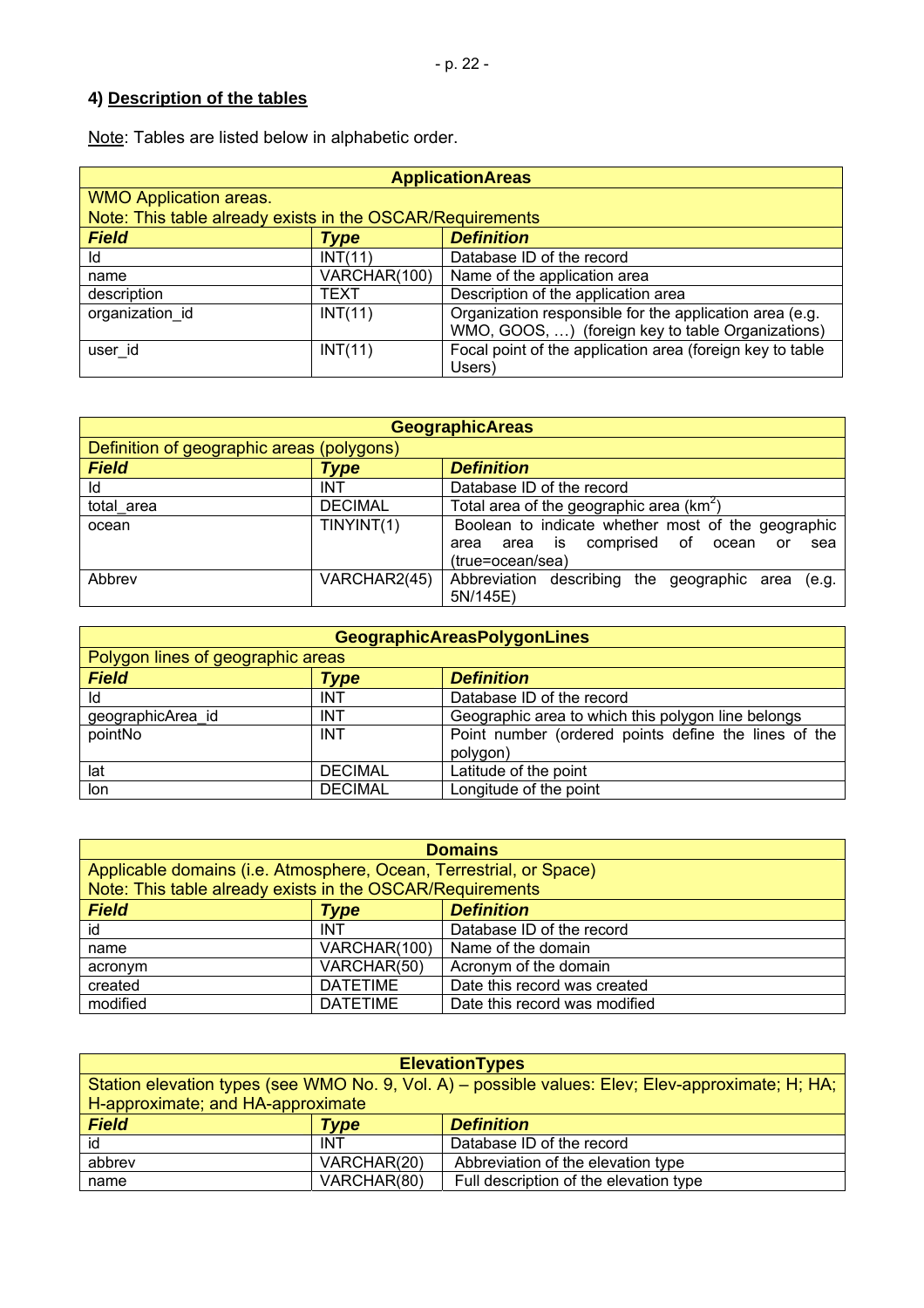| <b>Groups</b>                                                                                                                          |                                                                                                |                                                                      |
|----------------------------------------------------------------------------------------------------------------------------------------|------------------------------------------------------------------------------------------------|----------------------------------------------------------------------|
| Database user groups.                                                                                                                  |                                                                                                |                                                                      |
| Values:                                                                                                                                |                                                                                                |                                                                      |
| <b>Name</b>                                                                                                                            | <b>Role</b>                                                                                    |                                                                      |
| Administrator                                                                                                                          | Administrator of the database                                                                  |                                                                      |
| Editor                                                                                                                                 | Editor of the user requirements                                                                |                                                                      |
| <b>SatelliteEditor</b>                                                                                                                 | Editor of space-based capabilities                                                             |                                                                      |
| <b>NFP</b>                                                                                                                             |                                                                                                | National Focal Point (for editing of the surface-based capabilities) |
| ProgrammeEditor                                                                                                                        | Observing Platform Programme contact point (for editing of the surface-<br>based capabilities) |                                                                      |
| Contact point responsible for editing specific platform types (for editing of the<br>PlatformTypeEditor<br>surface-based capabilities) |                                                                                                |                                                                      |
| -- - -                                                                                                                                 | --                                                                                             | ---                                                                  |

| <b>Field</b> | Type         | <b>Definition</b>                         |
|--------------|--------------|-------------------------------------------|
| ld           | <b>INT</b>   | Database ID of the record                 |
| Name         | VARCHAR(100) | Name of the user group                    |
| Role         | VARCHAR(100) | Description of the role of the user group |
| Created      | DATETIME     | Date the user group was created           |
| Modified     | DATETIME     | Date the user group was modified          |

| <b>Layers</b>                                             |                 |                                                         |  |
|-----------------------------------------------------------|-----------------|---------------------------------------------------------|--|
| <b>Spatial domains</b>                                    |                 |                                                         |  |
| Note: This table already exists in the OSCAR/Requirements |                 |                                                         |  |
| <b>Field</b><br><b>Type</b>                               |                 | <b>Definition</b>                                       |  |
| ld                                                        | INT(11)         | Database ID of the record                               |  |
| name                                                      | VARCHAR(100)    | Name of the layer                                       |  |
| dimension                                                 | VARCHAR(255)    | Dimension of the layer (1D, 2D, 3D)                     |  |
| definition                                                | VARCHAR(255)    | Definition of the layer                                 |  |
| domain id                                                 | INT(11)         | Applicable domain of the layer (foreign key to<br>table |  |
|                                                           |                 | Domains)                                                |  |
| created                                                   | <b>DATETIME</b> | Date when this record was created                       |  |
| modified                                                  | <b>DATETIME</b> | Date when this record was modified                      |  |

| <b>Layers Variables</b>                                   |         |                                           |  |
|-----------------------------------------------------------|---------|-------------------------------------------|--|
| Variables that can be measured in each layer              |         |                                           |  |
| Note: This table already exists in the OSCAR/Requirements |         |                                           |  |
| <b>Field</b>                                              | Tvpe    | <b>Definition</b>                         |  |
| variable id                                               | INT(11) | Variable (foreign key to table Variables) |  |
| layer id                                                  | INT(11) | Layer (foreign key to table Layers)       |  |

| <b>ObsRems</b>                                                                                        |             |                            |  |
|-------------------------------------------------------------------------------------------------------|-------------|----------------------------|--|
| Information on additional observations made at the station, special types of stations, and additional |             |                            |  |
| information relating to other fields in the data file is shown here (Code Table A of WMO No. 9, Vol.  |             |                            |  |
| A - Observations and Remarks)                                                                         |             |                            |  |
| <b>Field</b><br><b>Definition</b><br>Type                                                             |             |                            |  |
| id                                                                                                    | <b>INT</b>  | Database ID of the record  |  |
| name                                                                                                  | VARCHAR(80) | Description of this ObsRem |  |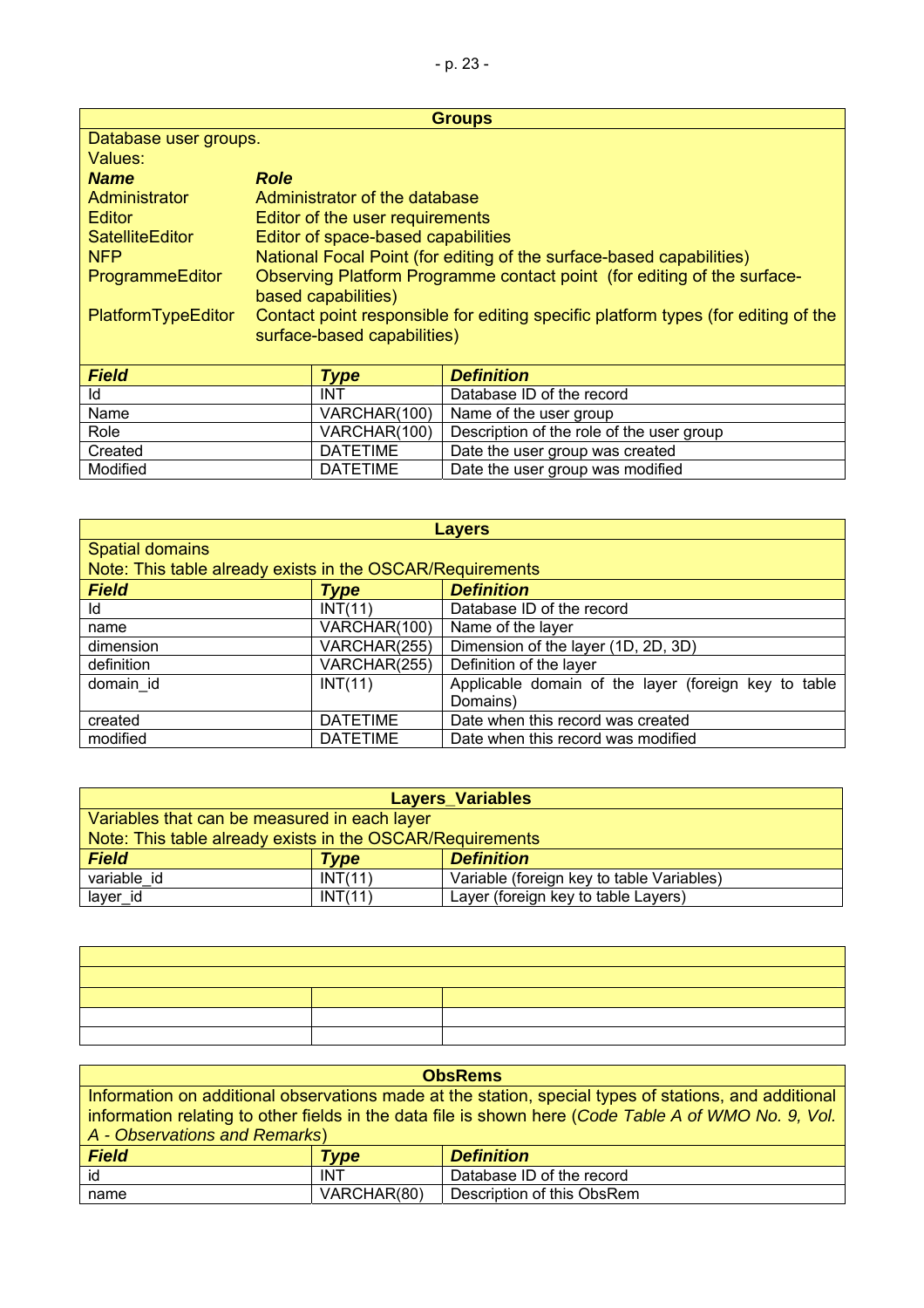| abbrev | VARCHAR(20) | Abbreviation used for this ObsRem |
|--------|-------------|-----------------------------------|

| <b>OperationalStatusTypes</b> |                                                                          |  |  |
|-------------------------------|--------------------------------------------------------------------------|--|--|
|                               | Types of Operational Status for a Platform or Measured variables         |  |  |
| Values:                       |                                                                          |  |  |
| Code                          | <b>Meaning</b>                                                           |  |  |
| <b>PLANNED</b>                | Installation of the platform or sensor is planned                        |  |  |
| <b>DEPL</b>                   | Platform or measured variable is under deployment                        |  |  |
| <b>TEST</b>                   | Platform or measured variable is under test (pre-operational)            |  |  |
| <b>OPER</b>                   | Platform or measured variable is operational                             |  |  |
| <b>SILENT</b>                 | Platform or measured variable is silent (can possibly resume operations) |  |  |
| <b>DEAD</b>                   | Platform or measured variable is dead (will not resume operations)       |  |  |
|                               |                                                                          |  |  |

| <b>Field</b>   | Type        | <b>Definition</b>                                                          |
|----------------|-------------|----------------------------------------------------------------------------|
| id             | <b>INT</b>  | Database ID of the record                                                  |
| Status code    | VARCHAR(8)  | Code for the platform or measured variable operational<br>status type      |
| Status meaning | VARCHAR(80) | Meaning of the platform or measured<br>variable<br>operational status type |

| <b>Organizations</b>                                                         |                   |                                                     |
|------------------------------------------------------------------------------|-------------------|-----------------------------------------------------|
| International Organizations or Programmes (WMO, GCOS, GOOS, WCRP, WMO-ISES). |                   |                                                     |
| Note: This table already exists in the OSCAR/Requirements                    |                   |                                                     |
| <b>Field</b><br><b>Type</b>                                                  |                   | <b>Definition</b>                                   |
| id                                                                           | <b>INT</b>        | Database ID of the record                           |
| name                                                                         | VARCHAR(100)      | Description of this organization                    |
| accronym                                                                     | VARCHAR(50)       | Abbreviation used for this organization             |
| address                                                                      | <b>MEDIUMTEXT</b> | Address of the Organization                         |
| website                                                                      | VARCHAR(100)      | URL of the Organization's website                   |
| OrganizationType                                                             | VARCHAR(50)       | Type of the organization (e.g. International, NMHS, |
|                                                                              |                   | University, Government Agency or Institute, Private |
|                                                                              |                   | company, Space Agency, )                            |

| <b>Platforms</b>                      |                 |                                                           |
|---------------------------------------|-----------------|-----------------------------------------------------------|
| Table describing individual platforms |                 |                                                           |
| <b>Field</b>                          | <b>Type</b>     | <b>Definition</b>                                         |
| id                                    | <b>INT</b>      | Database ID of the record                                 |
| Reference_Date                        | <b>DATETIME</b> | Reference date of the platform metadata<br>(for           |
|                                       |                 | management of historical records; i.e. date the record    |
|                                       |                 | was first created in the database, or 1 January of the    |
|                                       |                 | year for subsequent records concerning the platform)      |
| name                                  | VARCHAR(100)    | Name of the platform                                      |
| Abbreviated name                      | VARCHAR(100)    | Abbreviated name of the platform                          |
| Station id                            | VARCHAR(20)     | Station ID according to the Station ID type (e.g. WMO     |
|                                       |                 | Index number of the station)                              |
| Station sub id                        | VARCHAR(7)      | Station sub ID according to the Station ID type (e.g.     |
|                                       |                 | WMO Sub Index number of the Station)                      |
| Elevation                             | <b>DECIMAL</b>  | Elevation of the platform (metres, see Vol. A definition) |
| Longitude                             | <b>DECIMAL</b>  | Longitude of the platform                                 |
| Latitude                              | <b>DECIMAL</b>  | Latitude of the platform                                  |
| Mobile fixed                          | TINYINT(1)      | Indication whether the platform is fixed or mobile        |
| Location Date                         | <b>DATETIME</b> | Date of last location of mobile station                   |
| Implementation_Date                   | <b>DATETIME</b> | Date of implementation of the station                     |
| Stop_Date                             | <b>DATETIME</b> | Date of closure of the station (if not operational        |
|                                       |                 | anymore)                                                  |
| Modif Date                            | <b>DATETIME</b> | Date of modification of the platform status (to keep an   |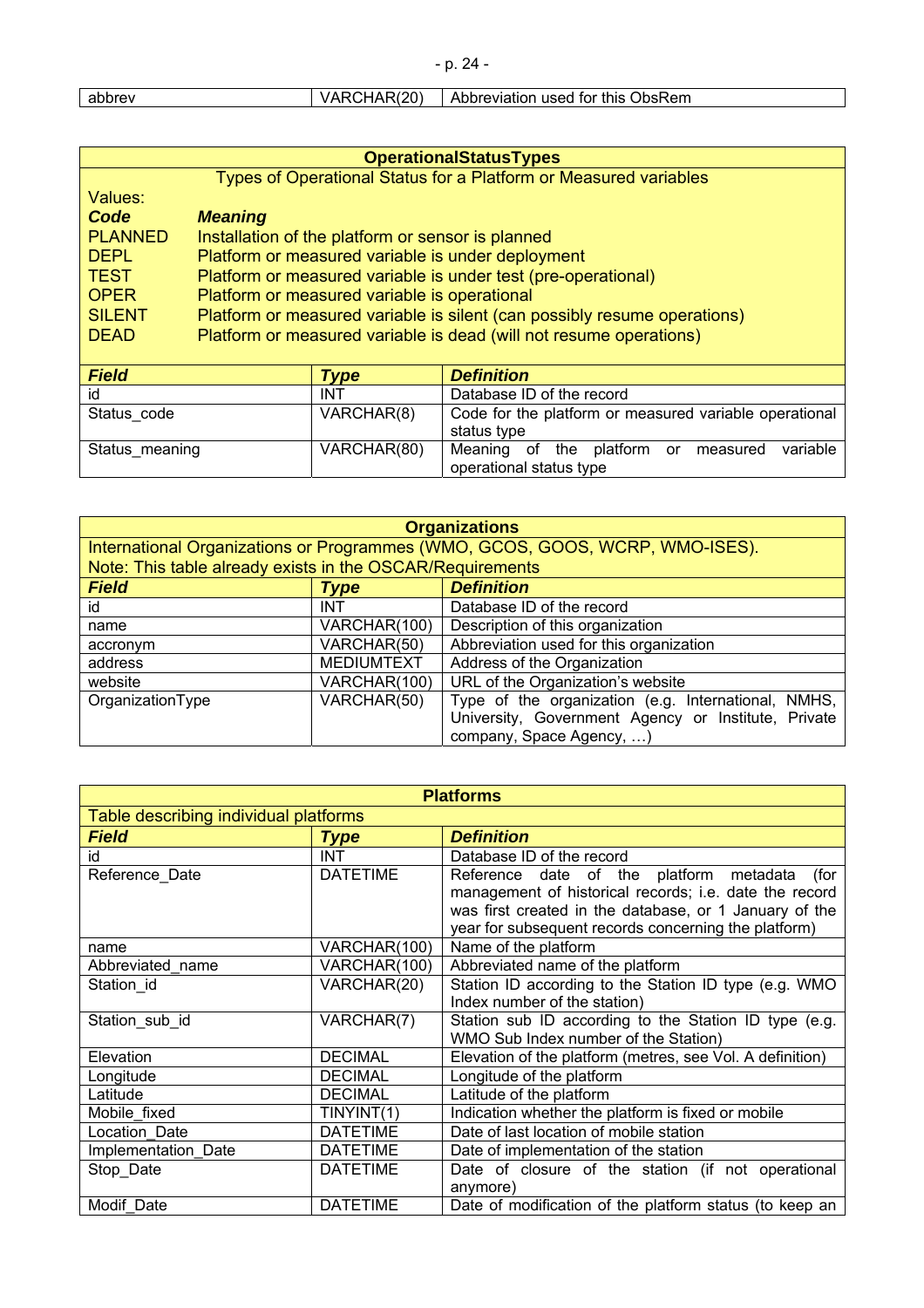|                          |                                | history of the evolution of the station; most recent     |
|--------------------------|--------------------------------|----------------------------------------------------------|
|                          |                                | record for a station is used for the display of          |
|                          |                                | capabilities)                                            |
| OperationalStatusType id | <b>INT</b>                     | Operational Status of the platform (foreign key to Table |
|                          |                                | OperationalStatusTypes)                                  |
| Nb Measured variables    | <b>INT</b>                     | Number of measured variable making measurements          |
|                          |                                | on the platform                                          |
| so $1$                   | VARCHAR(2)                     | SO-1 from Vol. A                                         |
| so $2$                   | VARCHAR(2)                     | SO-2 from Vol. A                                         |
| so <sub>3</sub>          | VARCHAR(2)                     | SO-3 from Vol. A                                         |
| so <sub>4</sub>          | VARCHAR(2)                     | SO-4 from Vol. A                                         |
| so <sub>5</sub>          | VARCHAR(2)                     | SO-5 from Vol. A                                         |
| so 6                     | VARCHAR(2)                     | SO-6 from Vol. A                                         |
| so 7                     | $\overline{\text{VARCHAR}}(2)$ | SO-7 from Vol. A                                         |
| so 8                     | VARCHAR(2)                     | SO-8 from Vol. A                                         |
| Obs hs                   | VARCHAR(4)                     | ObsHs from Vol. A                                        |
| ua 1                     | VARCHAR(4)                     | UA-1 from Vol. A                                         |
| ua <sub>2</sub>          | $\overline{\text{VARCHAR}}(4)$ | UA-2 from Vol. A                                         |
| ua <sub>3</sub>          | VARCHAR(4)                     | UA-3 from Vol. A                                         |
| ua <sub>4</sub>          | VARCHAR(4)                     | UA-4 from Vol. A                                         |
| Obsrems id               | <b>INT</b>                     | ObsRems (foreign key to Table ObsRems) - Other           |
|                          |                                | observations and remarks from Vol. A (code Table A)      |
| Station_id_type_id       | <b>INT</b>                     | Type of station ID (foreign key to table StationIdType)  |
| PlatformType_id          | <b>INT</b>                     | Platform type (foreign key to table PlatformTypes)       |
| Member id                | <b>INT</b>                     | Member (foreign key to table WMO_Members)                |
| Programme id             | <b>INT</b>                     | Programme (foreign key to table Programmes)              |
| Domain id                | <b>INT</b>                     | Domain (foreign key to table Domains)                    |
| ElevationType_id         | <b>INT</b>                     | Elevation type (Hp, H, Ha, approximate Hp, approx- H,    |
|                          |                                | approx. Ha) (foreign key to Table ElevationTypes)        |
| PressureDefIdType_id     | <b>INT</b>                     | PressureDefID fields on Vol. A (foreign key to Table     |
|                          |                                | PressureDefIDs)                                          |
| Manufacturer id          | <b>INT</b>                     | Manufacturer of the platform (foreign key to table       |
|                          |                                | Organizations)                                           |
| OwnerOrganization Id     | <b>INT</b>                     | Organization which is the owner of the platform (foreign |
|                          |                                | key to table Organizations)                              |

|                                       |             | <b>StationIdType</b>                                                                     |
|---------------------------------------|-------------|------------------------------------------------------------------------------------------|
| Type of station identification number |             |                                                                                          |
| <b>Field</b>                          | <b>Type</b> | <b>Definition</b>                                                                        |
| id                                    | <b>INT</b>  | Database ID of the record                                                                |
| abbrev                                | VARCHAR(20) | Abbreviation of the type of identification number (e.g.<br>WMO Index, WMO buoy number, ) |
| name                                  | VARCHAR(80) | Description of the type of identification number                                         |

| <b>PlatformMeasuredVariable</b> |                |                                                                                  |
|---------------------------------|----------------|----------------------------------------------------------------------------------|
|                                 |                | measured variable of an observing platform (or of a set of consistent platforms) |
| <b>Field</b>                    | <b>Type</b>    | <b>Definition</b>                                                                |
| id                              | <b>INT</b>     | Database ID of the record                                                        |
| platform_id                     | <b>INT</b>     | Platform hosting the sensor/instrument measuring the                             |
|                                 |                | variable (foreign key to table Platforms)                                        |
| Identification no               | VARCHAR(20)    | Identification number of the measured variable                                   |
| abbrev                          | VARCHAR(20)    | Abbreviation for the measured variable                                           |
| name                            | VARCHAR(80)    | Name of the measured variable                                                    |
| layer_id                        | <b>INT</b>     | applicable Layer (foreign key to table Layers)                                   |
| instrumentModel Id              | <b>INT</b>     | Mode of the instrument measuring the variable (foreign                           |
|                                 |                | key to table InstrumentModels)                                                   |
| Elevation                       | <b>DECIMAL</b> | Elevation of the base of the sensor measuring the                                |
|                                 |                | variable (metres, see Vol. A definition)                                         |
| Longitude                       | <b>DECIMAL</b> | Longitude of the sensor measuring the variable                                   |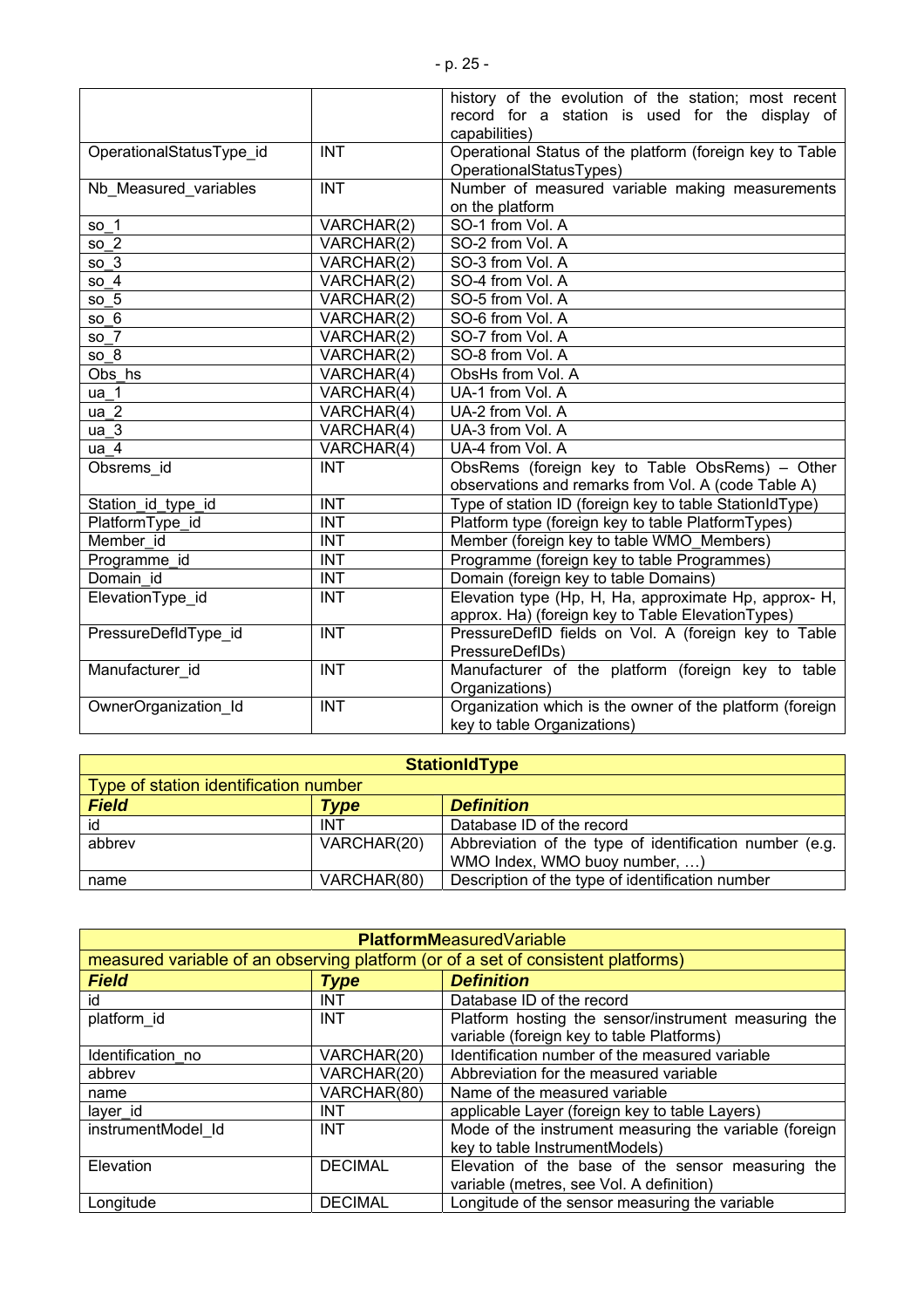| Latitude                 | <b>DECIMAL</b>  | Latitude of the sensor measuring the variable             |
|--------------------------|-----------------|-----------------------------------------------------------|
| Applicable_Area_type     | VARCHAR(1)      | Type of applicable area / geographic coverage             |
|                          |                 | (P=point, A=area, C=Circle) (e.g. area or circle for      |
|                          |                 | radars)                                                   |
| Applicable_Area_km2      | <b>DECIMAL</b>  | (km2) of the applicable<br>Total<br>(for<br>area<br>area  |
|                          |                 | Applicable_Area_Type=A or C; 0 otherwise)                 |
| Applicable_Area_Radius   | <b>DECIMAL</b>  | Radius<br>of<br>the<br>applicable<br>(for<br>area         |
|                          |                 | Applicable_Area_Type=C) (NIL of point or area)            |
| Typical_Product_HR       | <b>DECIMAL</b>  | Typical Horizontal Resolution of product (km) (used to    |
|                          |                 | derive the number of virtual point stations equivalent to |
|                          |                 | a radar) (for for Applicable Area Type=A or C; NIL        |
|                          |                 | otherwise)                                                |
| Applicable Area id       | <b>INT</b>      | Geographic area defining the applicable area (foreign     |
|                          |                 | table<br>GeographicAreas)<br>key<br>to<br>(for            |
|                          |                 | Applicable_Area_Type=A; NIL otherwise)                    |
| Height                   | <b>DECIMAL</b>  | Height/Depth of measurement (m) referring to<br>the       |
|                          |                 | sensor base                                               |
| Profile                  | TINYINT(1)      | Boolean to indicate that profile type measurements are    |
|                          |                 | made                                                      |
| Min Height               | <b>DECIMAL</b>  | Minimal Height/Depth of measurement (m) for profiles      |
| Max Height               | <b>DECIMAL</b>  | Maximal Height/Depth of measurement (m) for profiles      |
| OperationalStatusType id | INT             | Operational Status of the sensor/instrument measuring     |
|                          |                 | variable<br>Table<br>the<br>(foreign<br>key<br>to         |
|                          |                 | OperationalStatusTypes)                                   |
| Operating_Start_Date     | <b>DATETIME</b> | Date when the platform measured variable was              |
|                          |                 | implemented operationally                                 |
| Operating_End_Date       | <b>DATETIME</b> | Date when the platform measured variable ceased           |
|                          |                 | operating                                                 |

| <b>InstrumentModel</b>             |                |                                                          |
|------------------------------------|----------------|----------------------------------------------------------|
| Manufacturer's model of instrument |                |                                                          |
| <b>Field</b>                       | <b>Type</b>    | <b>Definition</b>                                        |
| id                                 | <b>INT</b>     | Database ID of the record                                |
| abbrev                             | VARCHAR(20)    | Abbreviation of instrument model                         |
| name                               | VARCHAR(80)    | Name of the instrument model                             |
| variable id                        | <b>INT</b>     | Variable measured (foreign key to table Variables)       |
| Uncert                             | <b>DECIMAL</b> | Uncertainty (in the units of the variable measured)      |
| VR.                                | <b>DECIMAL</b> | Vertical resolution (m)                                  |
| <b>OC</b>                          | <b>DECIMAL</b> | Observing cycle (min)                                    |
| <b>Timeliness</b>                  | <b>DECIMAL</b> | Timeliness (min)                                         |
| Stability                          | <b>DECIMAL</b> | Stability of the measurement in units per decade for the |
|                                    |                | considered variable, geographical area and domain        |
| Manufacturer id                    | <b>INT</b>     | Manufacturer of the sensor measuring the variable        |
|                                    |                | (foreign key to table Organizations)                     |

|                                                  |             | <b>PlatformTypes</b>                                       |
|--------------------------------------------------|-------------|------------------------------------------------------------|
| Types of surface-based platforms                 |             |                                                            |
| See Appendix III for the list of platform types. |             |                                                            |
| <b>Field</b>                                     | <b>Type</b> | <b>Definition</b>                                          |
| id                                               | <b>INT</b>  | Database ID of the record                                  |
| abbrev                                           | VARCHAR(20) | Abbreviation of surface-based platform                     |
| name                                             | VARCHAR(80) | Name of surface-based platform                             |
| code                                             | <b>INT</b>  | Code of surface-based platform                             |
| coordinated_management                           | TINYINT(1)  | Boolean to indicate whether all platforms of this type are |
|                                                  |             | managed by the Platform type focal point                   |
| Focal point id                                   | <b>INT</b>  | Platform type focal point (foreign key to table Contacts)  |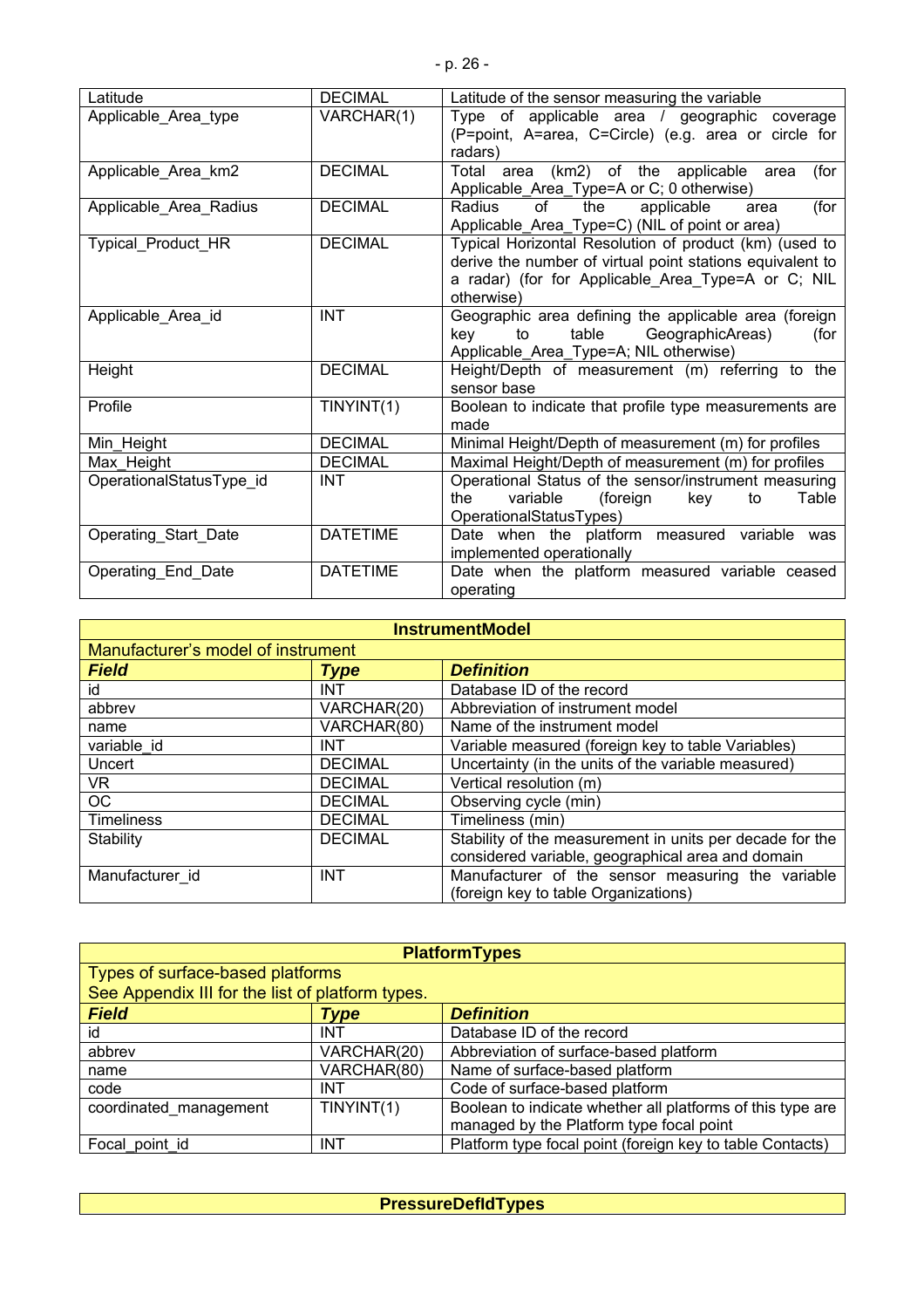- p. 27 -

Information reported in lieu of group 4PPPP for stations which do not indicate air pressure reduced to mean sea level in their synoptic reports (group 4PPPP) *(See corresponding field in WMO No. 9, Vol. A for possible values of this field)*

| <b>Field</b> | <b>Type</b> | <b>Definition</b>                            |
|--------------|-------------|----------------------------------------------|
| id           | <b>INT</b>  | Database ID of the record                    |
| abbrev       | VARCHAR(20) | Abbreviation used for this PressureDefldType |
| name         | VARCHAR(80) | Decription of the PressureDefIdType          |

|                                                            |             | <b>Programmes</b>                                                                      |
|------------------------------------------------------------|-------------|----------------------------------------------------------------------------------------|
|                                                            |             | Observation Programme (for the purpose of collecting information for the surface-based |
| capabilities, or metadata, e.g. AMDAR, SBRSO, DBCP, SOT, ) |             |                                                                                        |
| <b>Field</b>                                               | <b>Type</b> | <b>Definition</b>                                                                      |
| id                                                         | <b>INT</b>  | Database ID of the record                                                              |
| abbrev                                                     | VARCHAR(20) | Abbreviation of the observation programme                                              |
| name                                                       | VARCHAR(80) | Full name of the observation programme                                                 |
| coordinated management                                     | TINYINT(1)  | Boolean to indicate whether all platforms of this                                      |
|                                                            |             | programme are managed by the programme focal point                                     |
| Capability focal point id                                  | <b>INT</b>  | Programme focal point for capabilities (foreign key to                                 |
|                                                            |             | table Contacts)                                                                        |

|                                                                |            | <b>RA_GeographicAreas</b>                                                           |
|----------------------------------------------------------------|------------|-------------------------------------------------------------------------------------|
| List of geographic areas describing a WMO Regional Association |            |                                                                                     |
| <b>Field</b>                                                   | Type       | <b>Definition</b>                                                                   |
| Geographic Area id                                             | <b>INT</b> | table<br>Geographic<br>(foreign<br>kev<br>Area<br>to<br>GeographicAreas)            |
| RA id                                                          | <b>INT</b> | table<br>(foreign<br>Regional<br>Association<br>kev<br>to<br>Regional Associations) |

|                                                 |            | <b>RA Members</b>                                                                              |
|-------------------------------------------------|------------|------------------------------------------------------------------------------------------------|
|                                                 |            | Table linking WMO Regional Associations and WMO Members (i.e. to record the list of Members in |
| each Regional Association, see WMO website at   |            |                                                                                                |
| http://www.wmo.int/pages/members/index en.html) |            |                                                                                                |
| <b>Field</b>                                    | Type       | <b>Definition</b>                                                                              |
| Member id                                       | <b>INT</b> | WMO Member (foreign key to table WMOMembers)                                                   |
| RA id                                           | <b>INT</b> | Regional Association (foreign<br>key to to<br>table                                            |
|                                                 |            | RegionalAssociations)                                                                          |

|              |                                                  |             | <b>RegionalAssociations</b>                        |
|--------------|--------------------------------------------------|-------------|----------------------------------------------------|
|              | <b>WMO Regional Associations</b>                 |             |                                                    |
| RA-I         | Africa                                           |             |                                                    |
| RA-II        | Asia                                             |             |                                                    |
| RA-III       | South America                                    |             |                                                    |
| <b>RA-IV</b> | North America, Central America and the Caribbean |             |                                                    |
| RA-V         | <b>South-West Pacific</b>                        |             |                                                    |
| <b>RA-VI</b> | Europe                                           |             |                                                    |
| <b>Field</b> |                                                  | <b>Type</b> | <b>Definition</b>                                  |
| id           |                                                  | INT         | Database ID of the record                          |
| abbrev       |                                                  | VARCHAR(4)  | Abbreviation of the WMO Regional Association (e.g. |
|              |                                                  |             | RA-I)                                              |
| name         |                                                  | VARCHAR(80) | Full name of the WMO Regional Association          |

| aions                                                                         |
|-------------------------------------------------------------------------------|
| <b>Sub-Regions of</b><br><b>WMC</b><br>Regional<br>ASSOCIATIONS<br><b>DUN</b> |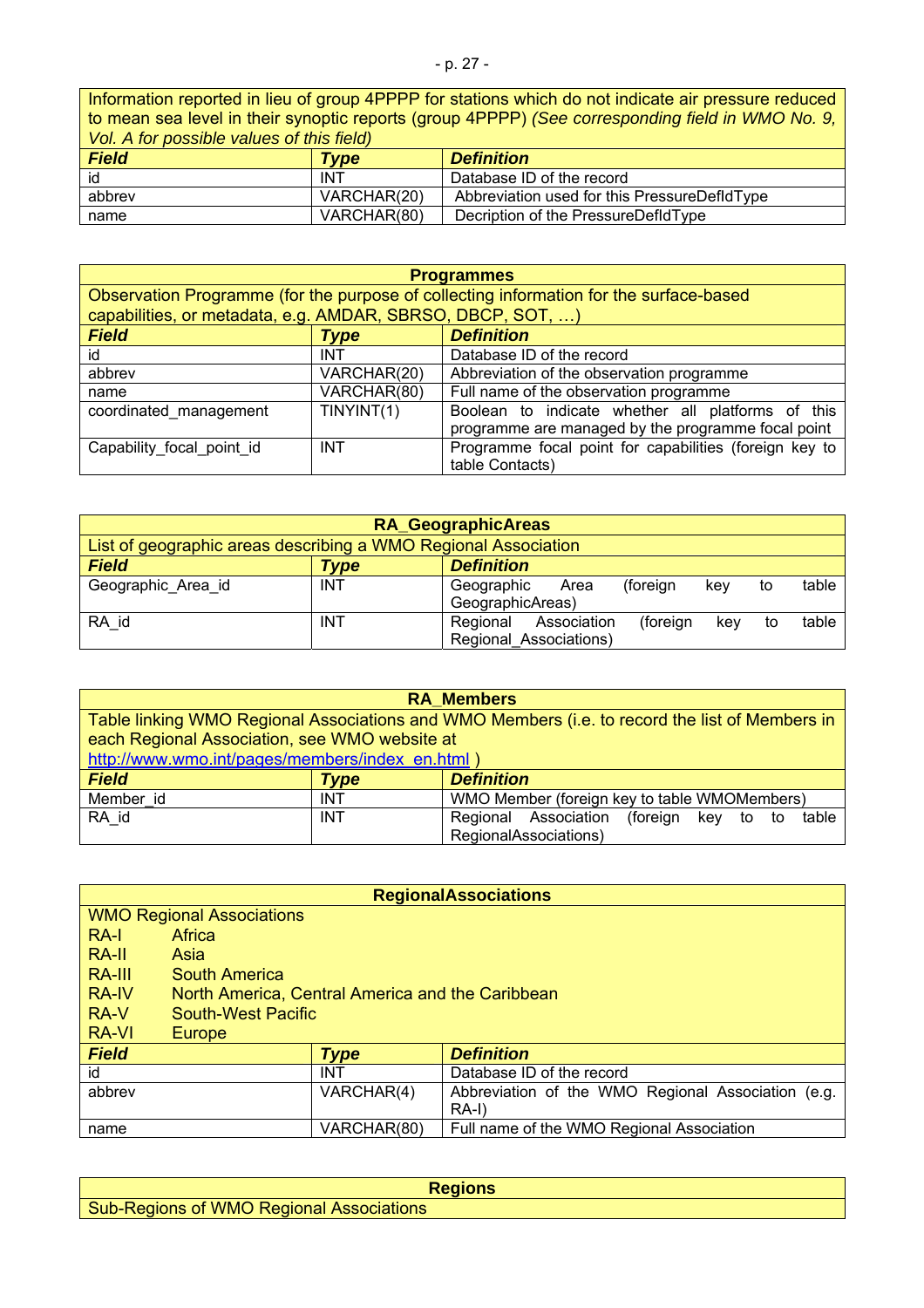|  | I |  |
|--|---|--|
|--|---|--|

| <b>Field</b> | Type        | <b>Definition</b>                                                                                    |
|--------------|-------------|------------------------------------------------------------------------------------------------------|
| id           | <b>INT</b>  | Database ID of the record                                                                            |
| RA id        | <b>INT</b>  | Regional association to which this sub-region belongs<br>(foreign key to table RegionalAssociations) |
| abbrev       | VARCHAR(4)  | Abbreviation of the Region                                                                           |
| name         | VARCHAR(80) | Full name of the Region                                                                              |

| <b>Region_GeographicAreas</b>                |            |                                       |      |          |     |    |       |
|----------------------------------------------|------------|---------------------------------------|------|----------|-----|----|-------|
| List of geographic areas describing a Region |            |                                       |      |          |     |    |       |
| <b>Field</b>                                 | Type       | <b>Definition</b>                     |      |          |     |    |       |
| Geographic Area id                           | <b>INT</b> | Geographic                            | Area | (foreign | kev | to | table |
|                                              |            | GeographicAreas)                      |      |          |     |    |       |
| Region id                                    | INT        | Region (foreign key to table Regions) |      |          |     |    |       |

| <b>Requirements</b>                                            |              |                                                                                                                  |  |
|----------------------------------------------------------------|--------------|------------------------------------------------------------------------------------------------------------------|--|
| User requirements for an application area, layer, and variable |              |                                                                                                                  |  |
| Note: This table already exists in the OSCAR/Requirements      |              |                                                                                                                  |  |
| <b>Field</b>                                                   | <b>Type</b>  | <b>Definition</b>                                                                                                |  |
| id                                                             | INT(11)      | Database ID of the record                                                                                        |  |
| uncertainty_goal                                               | <b>FLOAT</b> | Goal value of the uncertainty requirement                                                                        |  |
| uncertainty breakthrough                                       | <b>FLOAT</b> | breakthrough value of the uncertainty requirement                                                                |  |
| uncertainty threshold                                          | <b>FLOAT</b> | threshold value of the uncertainty requirement                                                                   |  |
| hr_goal                                                        | <b>FLOAT</b> | Goal value of the horizontal resolution requirement,                                                             |  |
|                                                                |              | given in the units indicated with the corresponding                                                              |  |
|                                                                |              | variable                                                                                                         |  |
| hr_breakthrough                                                | <b>FLOAT</b> | Breakthrough value of the horizontal resolution                                                                  |  |
|                                                                |              | requirement, given in the units indicated with the                                                               |  |
|                                                                |              | corresponding variable                                                                                           |  |
| hr threshold                                                   | <b>FLOAT</b> | Threshold value of the horizontal resolution                                                                     |  |
|                                                                |              | requirement, given in the units indicated with the                                                               |  |
|                                                                |              | corresponding variable                                                                                           |  |
| vr_goal                                                        | <b>FLOAT</b> | Goal value of the vertical resolution requirement, given                                                         |  |
| vr_breakthrough                                                | <b>FLOAT</b> | in the units indicated with the corresponding variable<br>Breakthrough value of the vertical resolution          |  |
|                                                                |              | requirement, given in the units indicated with the                                                               |  |
|                                                                |              | corresponding variable                                                                                           |  |
| vr threshold                                                   | <b>FLOAT</b> | Threshold value of the vertical resolution requirement,                                                          |  |
|                                                                |              | given in the units indicated with the corresponding                                                              |  |
|                                                                |              | variable                                                                                                         |  |
| oc_goal                                                        | <b>FLOAT</b> | Goal value of the observing cycle requirement, given in                                                          |  |
|                                                                |              | the units indicated with the corresponding variable                                                              |  |
| oc breakthrough                                                | <b>FLOAT</b> | Breakthrough value of the observing cycle requirement,                                                           |  |
|                                                                |              | given in the units indicated with the corresponding                                                              |  |
|                                                                |              | variable                                                                                                         |  |
| oc_threshold                                                   | <b>FLOAT</b> | Threshold value of the observing cycle requirement,                                                              |  |
|                                                                |              | given in the units indicated with the corresponding                                                              |  |
|                                                                |              | variable                                                                                                         |  |
| timeliness_goal                                                | <b>FLOAT</b> | Goal value of the timeliness requirement, given in the                                                           |  |
|                                                                |              | units indicated with the corresponding variable                                                                  |  |
| timeliness_breakthrough                                        | <b>FLOAT</b> | Breakthrough value of the timeliness requirement,                                                                |  |
|                                                                |              | given in the units indicated with the corresponding                                                              |  |
| timeliness threshold                                           | <b>FLOAT</b> | variable<br>Threshold value of the timeliness requirement, given in                                              |  |
|                                                                |              |                                                                                                                  |  |
| stability_goal                                                 | <b>FLOAT</b> | the units indicated with the corresponding variable<br>Goal value of the stability, given in the units indicated |  |
|                                                                |              | with the corresponding variable                                                                                  |  |
| Stability_breakthrough                                         | <b>FLOAT</b> | Breakthrough value of the stability, given in the units                                                          |  |
|                                                                |              | indicated with the corresponding variable                                                                        |  |
|                                                                |              |                                                                                                                  |  |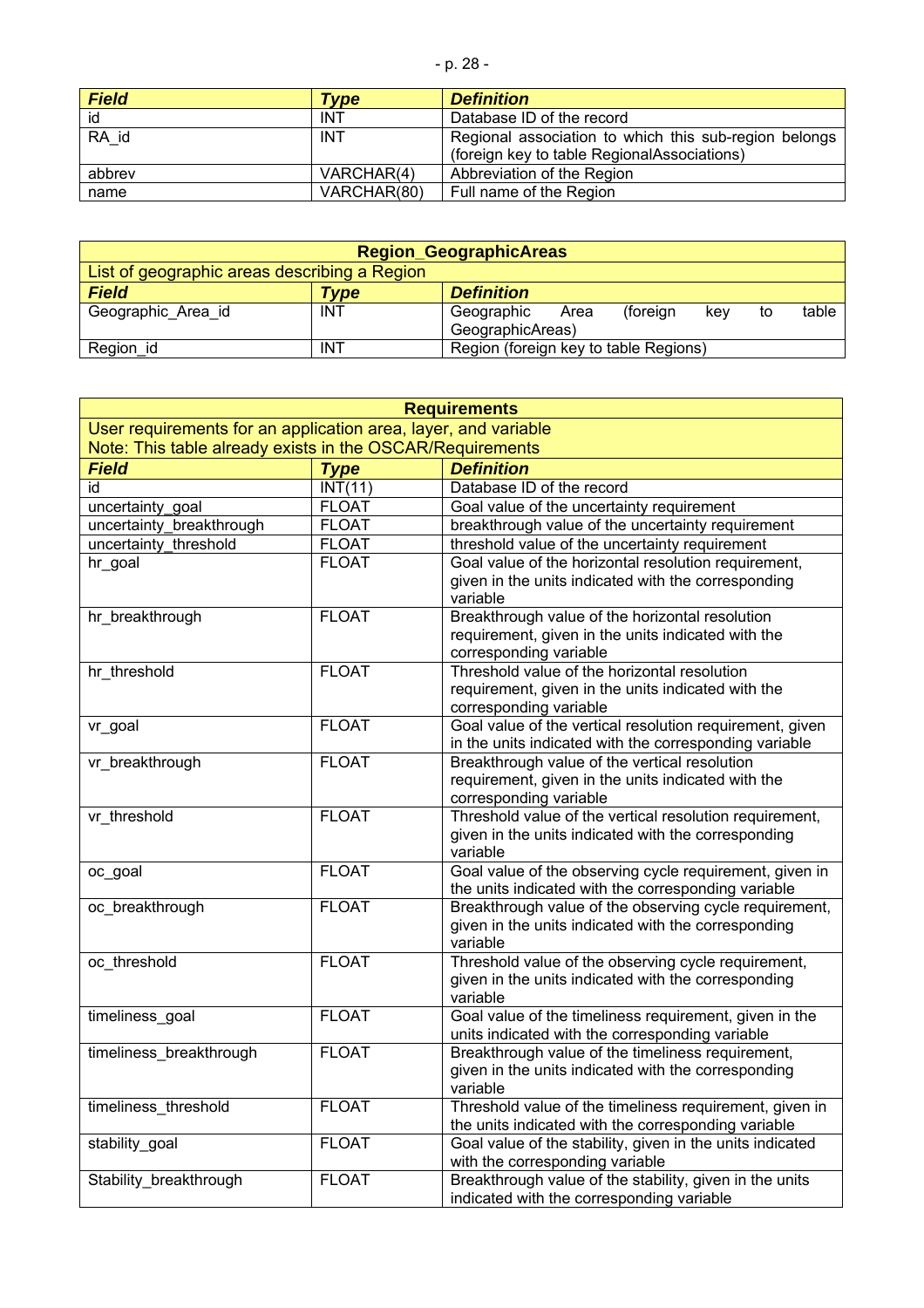| Stability threshold | <b>FLOAT</b>    | Threshold value of the stability, given in the units                           |
|---------------------|-----------------|--------------------------------------------------------------------------------|
|                     |                 | indicated with the corresponding variable                                      |
| comment             | <b>TEXT</b>     | Comment regarding this requirement                                             |
| validationdate      | <b>DATE</b>     | Date when this requirement was validated                                       |
| variable id         | INT(11)         | Variable of the requirement (foreign key to table                              |
|                     |                 | Variables)                                                                     |
| layer id            | INT(11)         | Layer of the requirement (foreign key to table Layers)                         |
| applicationarea id  | INT(11)         | Application area of the requirement (foreign key to table<br>ApplicationAreas) |
| confidencelevel id  | INT(11)         | Level of confidence of this requirements (foreign key to                       |
|                     |                 | table ConfidenceLevels)                                                        |
| source id           | INT(11)         | Source of this requirement (foreign key to table                               |
|                     |                 | Sources)                                                                       |
| created             | <b>DATETIME</b> | Date when this requirement was created                                         |
| modified            | <b>DATETIME</b> | Date when this requirement was modified                                        |

| <b>Sources</b>                                            |              |                             |  |
|-----------------------------------------------------------|--------------|-----------------------------|--|
| Sources of information for the database content           |              |                             |  |
| Note: This table already exists in the OSCAR/Requirements |              |                             |  |
| <b>Field</b>                                              | Type         | <b>Definition</b>           |  |
| id                                                        | INT(11)      | Database ID of the record   |  |
| name                                                      | VARCHAR(100) | Full name of the source     |  |
| acronym                                                   | VARCHAR(20)  | Abbreviation of the sources |  |

| <b>SurfaceCapabilities</b>                                                                            |                 |                                                          |
|-------------------------------------------------------------------------------------------------------|-----------------|----------------------------------------------------------|
| Statistical capabilities of surface-based observing systems (for a geographic area, period, variable, |                 |                                                          |
| layer, and domain)                                                                                    |                 |                                                          |
| <b>Field</b>                                                                                          | <b>Type</b>     | <b>Definition</b>                                        |
| id                                                                                                    | <b>INT</b>      | Database ID of the record                                |
| Reference_date                                                                                        | <b>DATETIME</b> | Date of the capabilities record (start of the considered |
|                                                                                                       |                 | period; 1 January of the year in principle)              |
| nb months                                                                                             | <b>INT</b>      | Number of months considered to derive the capabilities   |
| HR.                                                                                                   | <b>DECIMAL</b>  | Horizontal Resolution capability ( $km2$ )               |
| VR.                                                                                                   | <b>DECIMAL</b>  | Vertical Resolution capability (m)                       |
| <b>OC</b>                                                                                             | <b>DECIMAL</b>  | Observing Cycle capability (min.)                        |
| <b>Timeliness</b>                                                                                     | <b>DECIMAL</b>  | Timelines capability (min.)                              |
| Uncertainty                                                                                           | <b>DECIMAL</b>  | Uncertainty capability (in units of the corresponding    |
|                                                                                                       |                 | variable)                                                |
| Number_platforms                                                                                      | <b>INT</b>      | Number of platforms (or estimate) that contributed to    |
|                                                                                                       |                 | the computation of this capability                       |
| Number_observations                                                                                   | <b>INT</b>      | Number of observations (or estimate) that contributed to |
|                                                                                                       |                 | the computation of this capability                       |
| GeographicArea id                                                                                     | <b>INT</b>      | Geographic area of the capability record (foreign key to |
|                                                                                                       |                 | table GeographicAreas)                                   |
| Variable id                                                                                           | <b>INT</b>      | Variable of the capability record (foreign key to table  |
|                                                                                                       |                 | Variables)                                               |
| Layer_id                                                                                              | <b>INT</b>      | Layer of the capability record (foreign key to table     |
|                                                                                                       |                 | Layers)                                                  |
| Domain_id                                                                                             | <b>INT</b>      | Domain of the capability record (foreign key to table    |
|                                                                                                       |                 | Domains)                                                 |

| <b>Themes</b>                                                                                |             |                   |  |
|----------------------------------------------------------------------------------------------|-------------|-------------------|--|
| Themes (e.g. Basic atmospheric, Clouds and precipitations, Aerosols and radiation, Ocean and |             |                   |  |
| sea ice, etc.)                                                                               |             |                   |  |
| Note: This table already exists in the OSCAR/Requirements                                    |             |                   |  |
| <b>Field</b>                                                                                 | <b>Type</b> | <b>Definition</b> |  |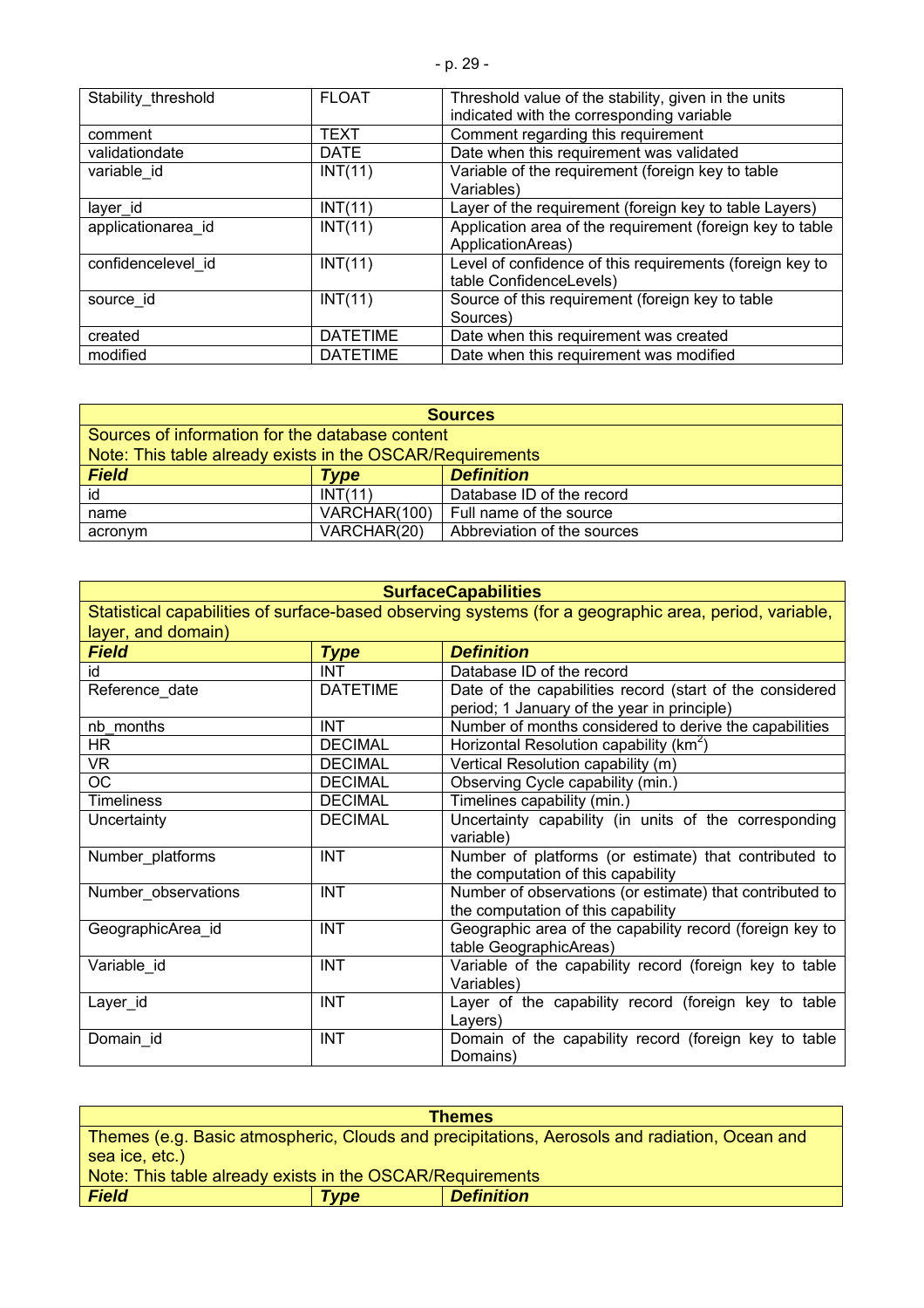| id        | INT(11)         | Database ID of the record                                                                                                |
|-----------|-----------------|--------------------------------------------------------------------------------------------------------------------------|
| name      | VARCHAR(100)    | Name of the theme                                                                                                        |
| acronym   | VARCHAR(50)     | Acronym for the theme                                                                                                    |
| comment   | VARCHAR(255)    | Comment                                                                                                                  |
| domain id | INT(11)         | Domain to which this theme belongs (foreign key to<br>table Domains)                                                     |
| created   | <b>DATETIME</b> | Date when this record was created<br>Note: This field has the type $INT(11)$ in the User<br><b>Requirements Database</b> |
| modified  | <b>DATETIME</b> | Date when this record was modified<br>Note: This field has the type INT(11) in<br><b>OSCAR/Requirements</b>              |

| <b>Users</b>                                              |                 |                                                          |
|-----------------------------------------------------------|-----------------|----------------------------------------------------------|
| Contact points and database users                         |                 |                                                          |
| Note: This table already exists in the OSCAR/Requirements |                 |                                                          |
| <b>Field</b>                                              | <b>Type</b>     | <b>Definition</b>                                        |
| ld                                                        | <b>INT</b>      | Database ID of the record                                |
| Username                                                  | VARCHAR(50)     | User name                                                |
| Password                                                  | VARCHAR(50)     | Password                                                 |
| Firstname                                                 | VARCHAR(255)    | First name                                               |
| Lastname                                                  | VARCHAR(255)    | Last name                                                |
| Organization id                                           | <b>INT</b>      | Organization to which the contact belongs (foreign key   |
|                                                           |                 | to table Organizations)                                  |
| Group id                                                  | <b>INT</b>      | Group to which the contact belongs (foreign key to table |
|                                                           |                 | Groups)                                                  |
| address                                                   | TEXT            | Address                                                  |
| email                                                     | VARCHAR(255)    | E-mail address                                           |
| phone                                                     | VARCHAR(255)    | Telephone number                                         |
| lastlogin                                                 | <b>DATETIME</b> | Date of last login in the database                       |
| created                                                   | <b>DATETIME</b> | Date the record was created                              |
| modified                                                  | <b>DATETIME</b> | Date the record was last updated                         |
| title                                                     | VARCHAR(45)     | Title (Mr, Ms, Dr, Prof., …)                             |

| <b>Variables</b>                                          |                 |                                                                   |  |
|-----------------------------------------------------------|-----------------|-------------------------------------------------------------------|--|
| Standard variable                                         |                 |                                                                   |  |
| Note: This table already exists in the OSCAR/Requirements |                 |                                                                   |  |
| <b>Field</b>                                              | <b>Type</b>     | <b>Definition</b>                                                 |  |
| ld                                                        | INT(11)         | Database ID of the record                                         |  |
| Name                                                      | VARCHAR(100)    | Name of variable                                                  |  |
| <b>Definition</b>                                         | TEXT            | Definition of the variable                                        |  |
| Acronym                                                   | VARCHAR(50)     | Acronym of the variable                                           |  |
| measuring units                                           | VARCHAR(50)     | Measuring units of the variable                                   |  |
| accuracy units                                            | VARCHAR(50)     | Units used for reporting accuracy of the variable                 |  |
| stability_units                                           | VARCHAR(50)     | Units used for reporting stability of the variable                |  |
| hr units                                                  | VARCHAR(50)     | Units used for reporting horizontal resolution of the<br>variable |  |
| vr units                                                  | VARCHAR(50)     | Units used for reporting vertical resolution of the<br>variable   |  |
| comment                                                   | <b>TEXT</b>     | Comment                                                           |  |
| Theme id                                                  | INT(11)         | Theme (foreign key to table Themes)                               |  |
| modified                                                  | <b>DATETIME</b> | Date when this record was modified                                |  |
| created                                                   | <b>DATETIME</b> | Date when this record was created                                 |  |

WMO Members and territories

**WMOMembers**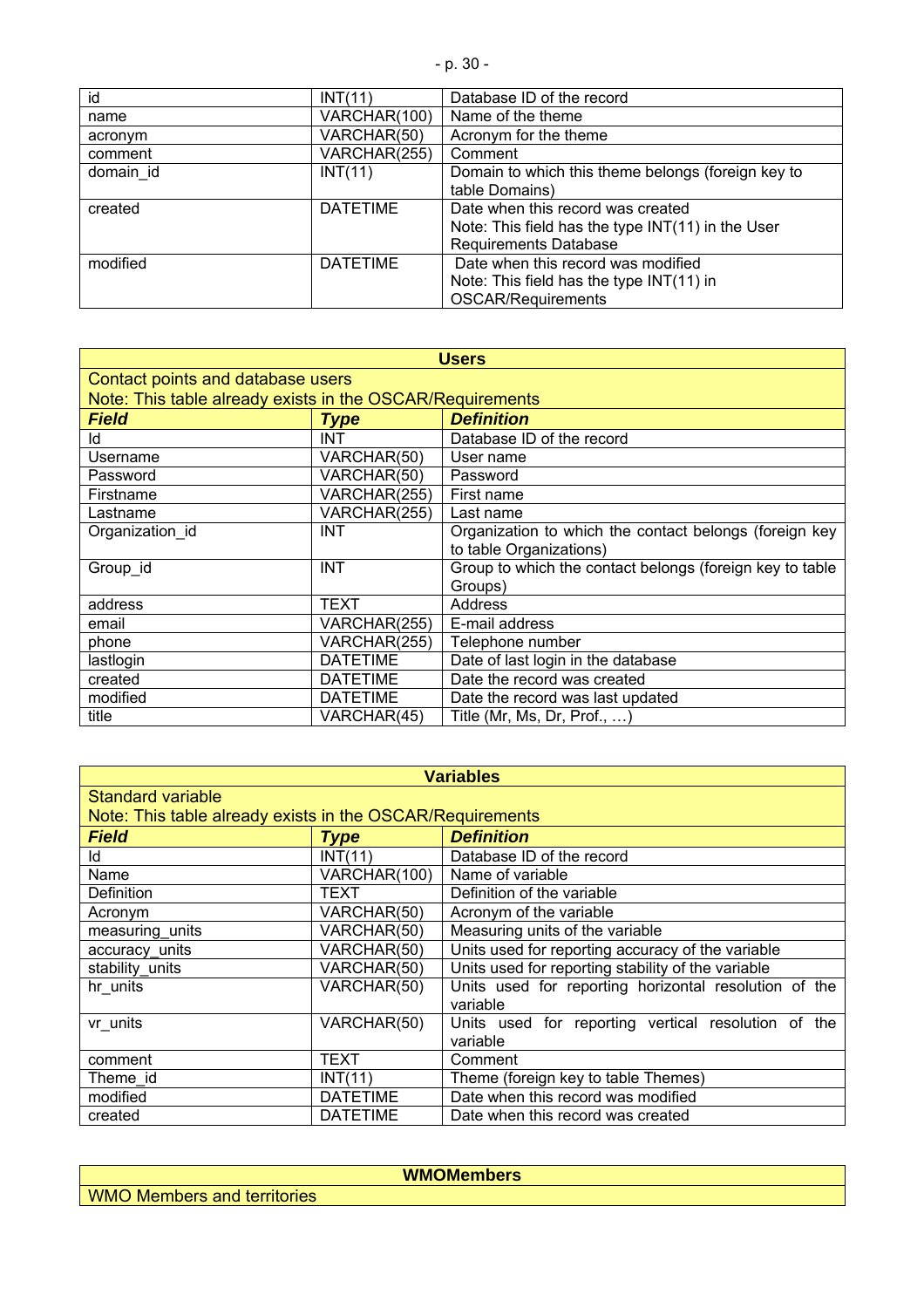| See list on the WMO website at: http://www.wmo.int/pages/members/membership/index en.html |              |                                                           |
|-------------------------------------------------------------------------------------------|--------------|-----------------------------------------------------------|
| <b>Field</b>                                                                              | Type         | <b>Definition</b>                                         |
| ld                                                                                        | <b>INT</b>   | Database ID of the record                                 |
| abbrev                                                                                    | VARCHAR(45)  | Abbreviation of the WMO Member or Territory               |
| name                                                                                      | VARCHAR(100) | Full name of the WMO Member or Territory                  |
| territory                                                                                 | TINYINT(1)   | Boolean to indicate whether this record corresponds to    |
|                                                                                           |              | a territory (true=territory)                              |
| Capability_focal_point_id                                                                 | <b>INT</b>   | National focal point for the capabilities (foreign key to |
|                                                                                           |              | table Contacts)                                           |

 $\mathcal{L}_\text{max}$  , where  $\mathcal{L}_\text{max}$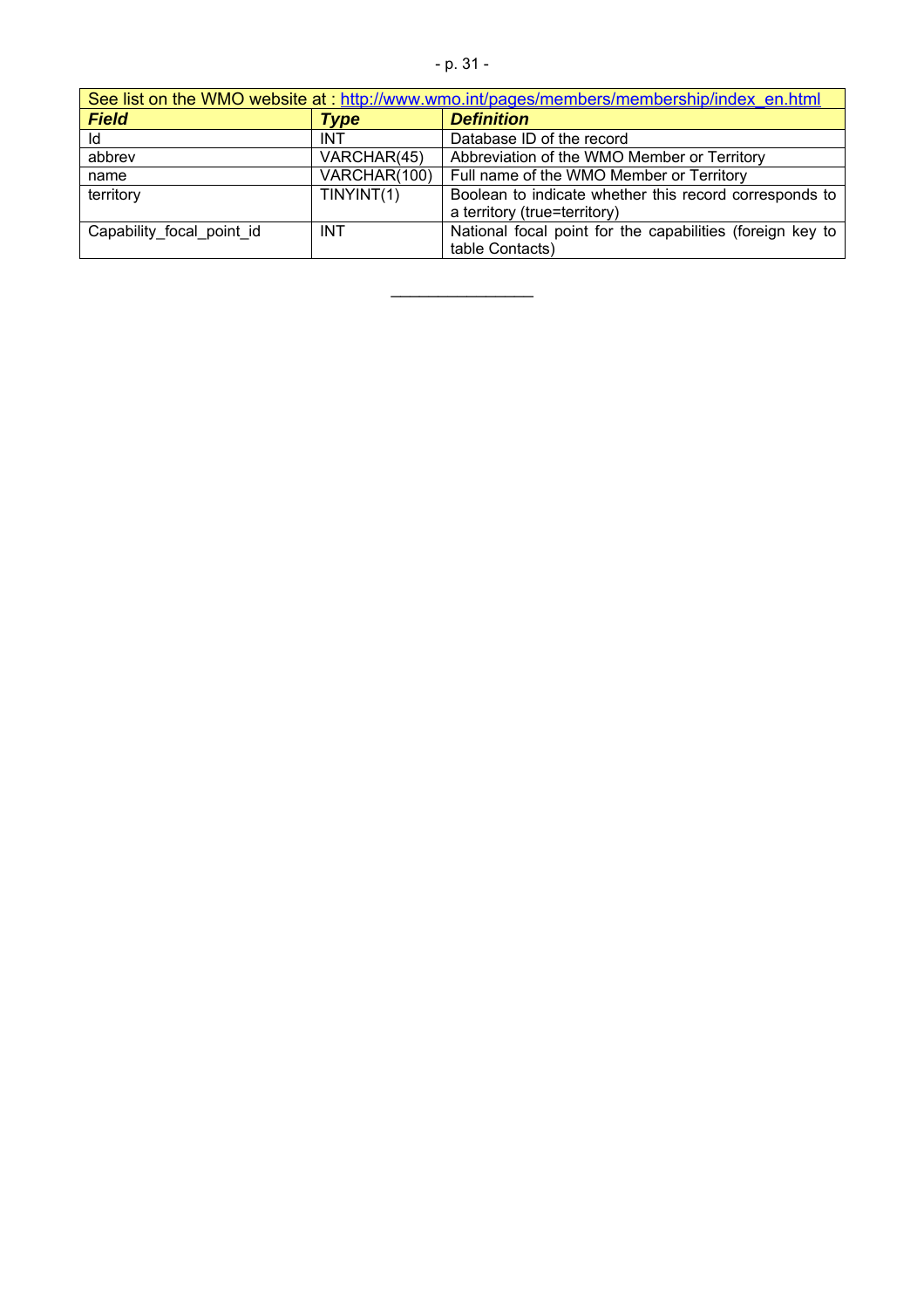|             |              |         |                   |                                         |          |               |                   |      |                                                                            |           |           | APPENDIA II - EAAMPLE OF GRITIGAL REVIEW MAP FOR GLODAL NWP, SURFAGE LATER, AIR PRESSURE<br>(while information is presented in $5^{\circ}$ x $5^{\circ}$ boxes in this example, the purpose will be to display information in predefined geographic regions instead) |                                  |              |                                |     |                                                      |                      |                |             |          |                |                |                                                    |          |                                                   |                      |                                            |                                                                                              |               |                                   |          |         |           |                                   |          |      |  |                                                                                                                                                                  |           |      |                |               |                                             |  |
|-------------|--------------|---------|-------------------|-----------------------------------------|----------|---------------|-------------------|------|----------------------------------------------------------------------------|-----------|-----------|----------------------------------------------------------------------------------------------------------------------------------------------------------------------------------------------------------------------------------------------------------------------|----------------------------------|--------------|--------------------------------|-----|------------------------------------------------------|----------------------|----------------|-------------|----------|----------------|----------------|----------------------------------------------------|----------|---------------------------------------------------|----------------------|--------------------------------------------|----------------------------------------------------------------------------------------------|---------------|-----------------------------------|----------|---------|-----------|-----------------------------------|----------|------|--|------------------------------------------------------------------------------------------------------------------------------------------------------------------|-----------|------|----------------|---------------|---------------------------------------------|--|
|             |              |         |                   |                                         |          |               |                   |      |                                                                            |           |           |                                                                                                                                                                                                                                                                      |                                  |              |                                | dow |                                                      |                      | 200            |             |          | 0E             |                | 10E                                                | 20E      | 30E                                               | 40E                  | 50E                                        | 60E                                                                                          | 70E           | 80E                               |          | 90E     | 100E      |                                   |          | 120E |  |                                                                                                                                                                  |           |      |                |               |                                             |  |
| 90N         |              |         |                   |                                         |          |               |                   |      |                                                                            |           |           |                                                                                                                                                                                                                                                                      |                                  |              |                                |     |                                                      |                      |                |             |          |                |                |                                                    |          |                                                   |                      |                                            |                                                                                              |               |                                   |          |         |           |                                   |          |      |  |                                                                                                                                                                  |           |      |                |               |                                             |  |
| 85N         |              |         |                   |                                         |          |               |                   |      |                                                                            |           |           |                                                                                                                                                                                                                                                                      |                                  |              |                                |     |                                                      | <b>State College</b> |                |             |          |                |                |                                                    |          |                                                   |                      |                                            | 215                                                                                          |               |                                   |          |         |           |                                   |          |      |  |                                                                                                                                                                  |           |      |                |               |                                             |  |
| 80N         |              |         |                   |                                         |          |               |                   |      |                                                                            |           |           |                                                                                                                                                                                                                                                                      |                                  |              |                                |     |                                                      |                      |                |             |          |                |                |                                                    |          | 127 86 422 143 731                                |                      |                                            |                                                                                              |               |                                   |          |         |           |                                   |          |      |  |                                                                                                                                                                  |           |      |                |               |                                             |  |
| 75N         |              |         |                   |                                         |          |               |                   |      |                                                                            |           |           | <b>245</b> 2451 431 245 249                                                                                                                                                                                                                                          |                                  |              | <b>157 8455</b>                |     | 610                                                  |                      |                |             |          |                |                |                                                    |          |                                                   | 500                  |                                            | 862 352 305 305 336 34                                                                       |               |                                   |          |         |           |                                   |          |      |  |                                                                                                                                                                  |           |      |                |               |                                             |  |
|             |              |         |                   |                                         |          |               |                   |      | 70N 33 268 344 344 486 486 344 229 270 243 172 562 281 486 308 344 344 287 |           |           |                                                                                                                                                                                                                                                                      | <b>CPSRS</b>                     |              |                                |     | $133 - 264$                                          |                      | 121 148 160    |             |          |                |                | 243                                                |          |                                                   |                      |                                            | 48 43 149 154 142 243 243 199 243 243 244                                                    |               |                                   |          |         |           |                                   |          |      |  |                                                                                                                                                                  |           |      |                |               | 199 562 199 344 251 34                      |  |
|             |              |         |                   |                                         |          |               |                   |      |                                                                            |           |           | 534 378 478 161 198 267 218 378 202 239 218 378 308 378 396 534 306 376 356 286                                                                                                                                                                                      |                                  |              |                                |     | 181 131 135 1068 1068 1068 156 252 338 186           |                      |                |             |          |                |                |                                                    |          |                                                   |                      |                                            |                                                                                              |               |                                   |          |         |           |                                   |          |      |  |                                                                                                                                                                  |           |      |                |               |                                             |  |
| 60N         |              |         |                   |                                         |          |               |                   |      |                                                                            |           |           | 1152 815 315 200 201 157 407 192 364 576 407 226 240 258 235 407 407 526 576 576 407 230 364 1152 665 815 815 815 815 816 816                                                                                                                                        |                                  |              |                                |     |                                                      |                      |                |             |          | <b>ALCOHOL</b> |                |                                                    |          |                                                   |                      |                                            | 135 121 116                                                                                  |               |                                   |          |         |           |                                   |          |      |  |                                                                                                                                                                  |           |      | 815 407 248 40 |               |                                             |  |
|             |              |         |                   | 236 708 708 708 549 164                 |          |               |                   |      |                                                                            |           |           | 108 139 123 121 131 146 220 256 354 613 281 340 214 155 409 1227 1227 867 867 708 708 232 224 324 33                                                                                                                                                                 |                                  |              |                                |     |                                                      |                      |                |             |          |                |                |                                                    | $39 - 5$ |                                                   |                      |                                            | 128 128 129 141 112 115 145 250 153 153 131 118 153 164 250 145 145 128                      |               |                                   |          |         |           |                                   |          |      |  | 136 7149 125 164 185 88 1227                                                                                                                                     |           |      |                |               |                                             |  |
|             |              |         | 1292 1292 1292    |                                         |          |               |                   |      |                                                                            |           |           | 1242 1242 314 178 153 134 215 323 187 244 204 264 264 173 143 73 144 144 154 282 457 488 488 488 528 232 215 156                                                                                                                                                     |                                  |              |                                |     |                                                      |                      |                |             |          |                |                | <b>A MARK</b>                                      |          |                                                   |                      |                                            | 1. 131 132 153 202 254 228 264 264 323 228 207 207 187 228 152 204 189 173 176 148           |               |                                   |          |         |           |                                   |          |      |  |                                                                                                                                                                  |           |      |                |               | 117 162 183 409 578 746 1292 1292 1292 1292 |  |
|             | 45N 350 1350 |         |                   |                                         |          |               |                   |      | 1350 1350 1350 1350 1350 270 355 246 38 338 330 330                        |           |           | $302 - 11 = 24$                                                                                                                                                                                                                                                      |                                  |              |                                |     | 94 78 166 165 199 604 551 477 390 477 477 477 551 15 |                      |                |             |          |                |                |                                                    |          |                                                   |                      |                                            | 178-159 18 10 200-215 180                                                                    |               |                                   |          |         |           |                                   |          |      |  | 144-138 170-219 216 288 219 202-131 154 127 142 109 140 407 146 235 355 1350 1350                                                                                |           |      |                |               |                                             |  |
|             |              |         |                   |                                         |          |               |                   |      |                                                                            |           |           |                                                                                                                                                                                                                                                                      |                                  |              |                                |     |                                                      |                      |                |             |          |                |                |                                                    |          |                                                   |                      |                                            |                                                                                              |               |                                   |          |         |           |                                   |          |      |  | 237 38 216 809 990 1400                                                                                                                                          |           |      |                |               |                                             |  |
|             |              |         |                   |                                         |          |               |                   |      |                                                                            |           |           |                                                                                                                                                                                                                                                                      |                                  |              |                                |     |                                                      |                      | 1481 280 25 20 |             |          |                |                |                                                    |          |                                                   |                      |                                            |                                                                                              |               |                                   |          |         |           |                                   |          |      |  | 605 266 175 340 280 185 164 189 170 180 202 200 223 487 223 210 146 157 136 127 170 323 343 1481 468 1481 1481 1481 1481 1481 1481                               |           |      |                |               |                                             |  |
| 30N         |              |         |                   |                                         |          |               |                   |      | 1481 1481 1047 855 855 1047 1047 1481 1047 233 231 250 160                 |           |           | 111 128 138 125 266 740 230 740 662 560 855 1481 1481                                                                                                                                                                                                                |                                  |              |                                |     |                                                      |                      |                |             |          |                |                | $302$ 524 427                                      |          |                                                   |                      |                                            |                                                                                              |               |                                   |          |         |           |                                   |          |      |  | 756 - 000 251 267 534 - 134 419 756 218 239 271 192 114 200 34 100 100 197 485 1511 1009 1511 1009 573 617 1009 1511 1009                                        |           |      |                |               |                                             |  |
|             |              |         |                   | 25N 511 1511 1511 302 662 267 1069 1511 |          |               |                   | 1511 | 873                                                                        |           |           | 330 185 178 271 252 122 35 236 225 281 286 756 1511<br>535 535 372 469 200 211 263 372 243 166 113 296 313 1535                                                                                                                                                      |                                  |              |                                |     |                                                      |                      | 1069 356       |             |          |                |                | 1535-372 240-290 384 362 580 426 580               |          |                                                   |                      |                                            | 463 560 201 843 267 768 1086 1086 243 195 249                                                |               |                                   |          |         | 463 Ab 17 |                                   |          |      |  | 46 252 512 108 1535 1086 1535 1535 687 1535                                                                                                                      |           |      |                |               |                                             |  |
|             | 20N 535 1535 |         |                   | 313 307 35:                             |          |               |                   | 1535 |                                                                            |           |           |                                                                                                                                                                                                                                                                      |                                  |              |                                |     |                                                      |                      |                |             |          |                |                |                                                    |          |                                                   |                      |                                            | 1099 837 252 240 388 171 223 252 234 549 635 549 366 448 388 431 549 837 777 777 347 179 240 |               |                                   |          |         |           | 415 24 5 267 324 431 268 208 1099 |          |      |  |                                                                                                                                                                  |           |      |                |               | 1535                                        |  |
| 15N         |              |         |                   |                                         |          |               |                   |      |                                                                            |           |           | 1554 587 333 331 377 228 490 224 448 1554 317<br>1544 452 350 220 231 700 683 231 1544                                                                                                                                                                               |                                  |              |                                |     |                                                      |                      |                |             |          |                |                | 1544 304 1544 1107 554 281 292 114 472 454 404 353 |          |                                                   | 434 700              |                                            | 1566                                                                                         |               | 380 334 37 554 522                |          |         |           |                                   |          |      |  |                                                                                                                                                                  | $837$ 634 |      |                | 1554 1554     |                                             |  |
| 10N<br>5N   |              |         | 1566<br>1572 1572 |                                         |          |               |                   |      |                                                                            |           | 1566 1566 | 572 307 642 703 262 534 36 0 366 0 372 111 572 572 307                                                                                                                                                                                                               |                                  |              |                                |     |                                                      |                      |                |             |          |                |                | 1572 487 907 907 454 --- 377                       |          |                                                   | 1572 436 278 134     |                                            | 1572                                                                                         |               |                                   |          | 111 307 | 250       |                                   |          |      |  | 167 330 313 404 258 257 248 783 700 1107 304 700 532 1107<br>307   111   111   102   103   128   129   129   129   129   129   129   129   129   129   129   129 |           |      |                |               | 328 534                                     |  |
| 0N          |              |         |                   |                                         |          |               |                   |      |                                                                            | 1572 1572 |           | 1572 642 292 214 454 0542                                                                                                                                                                                                                                            |                                  |              |                                |     | 594 556 370 314 420 642 1572                         |                      |                |             | 1572     |                |                | 556 870 556                                        |          |                                                   | 307 258 454 524 1572 |                                            | 556                                                                                          |               | 786                               | 1111 307 |         |           |                                   |          |      |  | 257 ETO 021 254 201 060 232 258 DOL 370 324                                                                                                                      |           |      |                |               |                                             |  |
|             |              | 1566    |                   |                                         |          | 554           |                   |      | 1566 1566 1566                                                             |           |           |                                                                                                                                                                                                                                                                      | 1107 236 435 783 435 304         |              |                                |     | 522 452 320 334                                      |                      |                |             |          |                | 1566           |                                                    |          |                                                   | 265 554 1566         |                                            |                                                                                              |               | 1566 1107 1107                    |          | 1566    |           |                                   |          |      |  | 1544 170 137 049 054 522 418 154 057 021 783 331 31                                                                                                              |           |      |                |               |                                             |  |
| $10S$ $bss$ |              |         |                   |                                         | 1554 518 |               | 1554 1554         |      |                                                                            | 1554 1554 |           |                                                                                                                                                                                                                                                                      | 341 377 275 349 518 634 448 339  |              |                                |     | 897                                                  |                      | 1554           |             | 1554 897 |                |                | 1554 1554 1554                                     |          |                                                   |                      | 1504 634 777 468 415 28 468                |                                                                                              |               | 1554 1099 1099                    |          |         | 1554 518  |                                   |          |      |  | 1099 431 218 119 187 191 266 635 1099 1554 415                                                                                                                   |           |      |                |               |                                             |  |
|             |              | 126 887 |                   | 443 443 384 36                          |          |               |                   |      | 1535 1535                                                                  |           |           |                                                                                                                                                                                                                                                                      | 1535 426 249 224 230 384 267 313 |              |                                |     |                                                      | 887                  |                |             |          |                | 1086 1535 1535 |                                                    |          |                                                   |                      |                                            | 1086 410 372 507 252 512 362 301 627 372 1086 1086 1535                                      |               |                                   |          | 1535    |           | 1535 1535 768                     |          |      |  | 132 188 137 252                                                                                                                                                  |           |      |                |               | 136 231 307 512 260 512 240                 |  |
|             | 20S 34 571   |         |                   |                                         | 571      |               | 478 504 1511 1511 |      |                                                                            |           |           |                                                                                                                                                                                                                                                                      |                                  |              | 756 28 223 135 286 413 211 873 |     |                                                      |                      | 1511           |             |          |                |                |                                                    |          |                                                   |                      |                                            | 1069 1069 873 302 413 216 230 534 456 281 756 286 1511                                       |               |                                   |          |         |           |                                   | 1511 245 |      |  | 175 239 308 223 239 157                                                                                                                                          |           |      |                |               |                                             |  |
| 25S   324   |              |         |                   |                                         |          | 494 1481 1481 |                   |      |                                                                            | 524       |           |                                                                                                                                                                                                                                                                      |                                  |              | 340 549 309 151 247 302 1481   |     |                                                      |                      | 1481           |             |          |                |                |                                                    |          |                                                   |                      | 1481 855 286 243 157, 151 855 740 740 1481 |                                                                                              |               | 1481                              |          |         |           |                                   |          |      |  | 345 173 205 524 396 185 194 172                                                                                                                                  |           |      | 855 1047       |               |                                             |  |
|             |              |         |                   | 1444 1444 1444 1444 1444                |          |               |                   |      |                                                                            |           |           |                                                                                                                                                                                                                                                                      | 511 273 234 162 174 273 1444     |              |                                |     |                                                      |                      |                | 1444        |          |                |                |                                                    |          | 1444 1444 1444 1444 17 130 185 373 1021 1444 1444 |                      |                                            |                                                                                              | 1444          |                                   |          |         |           |                                   |          |      |  | 175 226 244 22 139 103 67                                                                                                                                        |           |      |                | 340 1021 1021 | 315 1021                                    |  |
|             | 35S 400 1400 |         |                   |                                         |          |               |                   |      |                                                                            |           |           |                                                                                                                                                                                                                                                                      |                                  |              | 35 435 286 244 1400            |     |                                                      |                      |                | 809 990 495 |          |                |                |                                                    |          | 1400 1400                                         |                      |                                            |                                                                                              |               |                                   |          |         |           |                                   |          |      |  | 330 330 330 330 211 24-45 174 1400 1400 1400                                                                                                                     |           |      |                |               |                                             |  |
| 40S 127     |              |         |                   |                                         |          |               |                   |      |                                                                            |           |           |                                                                                                                                                                                                                                                                      |                                  |              | 1350 1350                      |     |                                                      |                      |                |             |          |                |                |                                                    |          |                                                   |                      |                                            |                                                                                              |               | 1350 1350 1350 1350               |          |         |           |                                   |          |      |  |                                                                                                                                                                  |           |      | 1350 1350 355  |               |                                             |  |
| 45S         |              |         |                   |                                         |          |               |                   |      |                                                                            |           |           |                                                                                                                                                                                                                                                                      | 1292 235 358 1292 1292 1292      |              |                                |     | 646                                                  |                      |                | 1292        |          |                |                |                                                    |          |                                                   |                      |                                            |                                                                                              |               | 276 1292 314 746 243 314 314 1292 |          |         |           |                                   |          |      |  |                                                                                                                                                                  |           |      |                |               |                                             |  |
| <b>50S</b>  |              |         |                   |                                         |          |               |                   |      |                                                                            |           |           |                                                                                                                                                                                                                                                                      |                                  |              | 2021238 256 135 708 409        |     | 192 1227 1227 1227 1227 317                          |                      |                |             |          |                |                |                                                    |          |                                                   |                      |                                            |                                                                                              | 1227 1227 179 |                                   |          |         |           |                                   |          |      |  |                                                                                                                                                                  | 867       |      |                |               |                                             |  |
| <b>55S</b>  |              |         |                   |                                         |          |               |                   |      |                                                                            |           |           |                                                                                                                                                                                                                                                                      |                                  |              | 576 665 815 815 1152 1152      |     |                                                      | 1152 320             |                |             |          |                |                |                                                    |          |                                                   |                      |                                            |                                                                                              |               |                                   |          |         |           |                                   |          |      |  |                                                                                                                                                                  | 815       | 1152 |                |               |                                             |  |
| 60S         |              |         |                   |                                         |          |               |                   |      |                                                                            |           |           |                                                                                                                                                                                                                                                                      |                                  | $38 - 81$    |                                |     |                                                      |                      | 1068           |             |          |                |                |                                                    |          |                                                   |                      |                                            |                                                                                              |               |                                   |          |         |           |                                   |          |      |  |                                                                                                                                                                  | 755       |      |                |               |                                             |  |
| <b>65S</b>  |              |         |                   |                                         |          |               |                   |      |                                                                            |           | 973       |                                                                                                                                                                                                                                                                      |                                  | <b>Sexus</b> |                                |     |                                                      |                      |                | 373         |          |                |                |                                                    |          |                                                   |                      |                                            |                                                                                              |               |                                   | 200 373  | 486     |           | 212                               |          |      |  | 293 191                                                                                                                                                          |           |      |                |               |                                             |  |
| 70S         |              |         |                   |                                         |          |               |                   |      |                                                                            |           |           |                                                                                                                                                                                                                                                                      |                                  |              |                                |     |                                                      | 862 352 862          |                |             |          |                |                | 163 157 305 127                                    |          |                                                   |                      |                                            |                                                                                              |               |                                   |          |         |           |                                   |          |      |  |                                                                                                                                                                  |           |      |                |               |                                             |  |
| <b>75S</b>  |              |         |                   |                                         |          |               |                   |      |                                                                            |           |           |                                                                                                                                                                                                                                                                      |                                  |              |                                |     | $221 - 12$                                           |                      |                |             |          |                |                |                                                    |          |                                                   |                      |                                            |                                                                                              |               |                                   |          |         |           |                                   |          |      |  |                                                                                                                                                                  |           |      |                |               |                                             |  |
|             |              |         |                   |                                         |          |               |                   |      |                                                                            |           |           |                                                                                                                                                                                                                                                                      |                                  |              |                                |     |                                                      |                      |                |             |          |                |                |                                                    |          |                                                   |                      |                                            |                                                                                              |               |                                   |          |         |           |                                   |          |      |  |                                                                                                                                                                  |           |      |                |               |                                             |  |
|             |              |         |                   |                                         |          |               |                   |      |                                                                            |           |           |                                                                                                                                                                                                                                                                      |                                  |              |                                |     |                                                      |                      |                |             |          |                |                |                                                    |          |                                                   |                      |                                            |                                                                                              |               |                                   |          |         |           |                                   |          |      |  |                                                                                                                                                                  |           |      |                |               |                                             |  |

#### Colour codes:

| 1/2<br>ua ranga<br>value range | Color | Comment                         | Value range           | Color       | Comment |
|--------------------------------|-------|---------------------------------|-----------------------|-------------|---------|
| >> Threshold<br>Value -        | White | impact ו<br>טוי                 | uiuu -<br>$\sim$ uar  | <b>Red.</b> | $ -$    |
| Optim.<br>hreshold.<br>Value:  | Blue  | ≩iαnificant⊹<br>impact<br>чыань | No requirements value | Grav        | n/a     |
|                                | שוטע. |                                 |                       |             |         |

# **APPENDIX II - EXAMPLE OF CRITICAL REVIEW MAP FOR GLOBAL NWP, SURFACE LAYER, AIR PRESSURE[15](#page-31-0)**

<span id="page-31-0"></span><sup>15</sup> Map extrapolated from ECMWF monitoring statistics, February 2012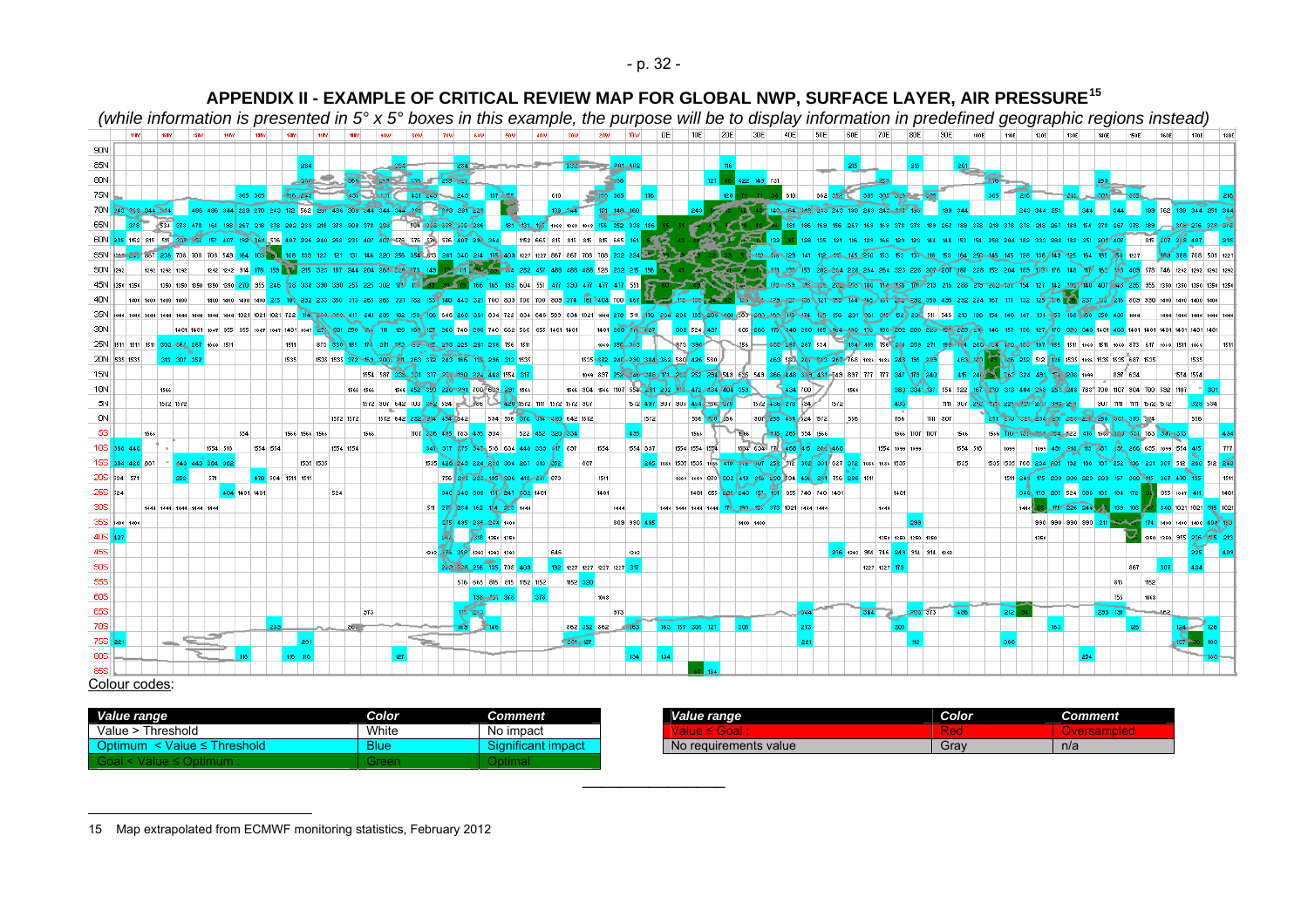# **APPENDIX III**

# **Types of observing platforms forOSCAR/Surface[16](#page-32-0)**

<span id="page-32-0"></span>

| <b>Abbrev</b> | <b>Name of Platform Type</b>                       | <b>Code</b> | <b>Information provided by</b> |
|---------------|----------------------------------------------------|-------------|--------------------------------|
| Syn           | Surface synoptic station                           | 0001        | Members, EUMETNET              |
| Clim          | Surface climatological station                     | 0002        | <b>EUMETNET</b><br>Members,    |
|               |                                                    |             | (potentially)                  |
| <b>AWS</b>    | <b>Automatic Weather Station</b>                   | 0003        | Members, EUMETNET              |
| Radiation     | Radiation station                                  | 0050        | Members, and possibly<br>other |
|               |                                                    |             | groups                         |
| <b>UA</b>     | Upper-air synoptic and reference<br>station        | 0100        | Members, EUMETNET              |
| <b>ASAP</b>   | Automated Shipboard Aerological<br>Profiler (ASAP) | 0110        | Members, EUMETNET              |
| <b>WP</b>     | Wind profiler                                      | 0150        | Members, EUMETNET              |
| <b>RSPS</b>   | Remote sensing profiling station                   | 0101        | <b>EUMETNET</b><br>Members,    |
|               |                                                    |             | (potentially)                  |
| Aircraft      | Aircraft meteorological station                    | 0200        | Members, EUMETNET              |
| <b>GAW</b>    | Global Atmospheric Watch station                   | 0300        | <b>TBD</b>                     |
| Lightning     | Lightning detection system station                 | 0400        | <b>Members</b>                 |
| Hydro         | <b>Hydrological station</b>                        | 0500        | <b>TBD</b>                     |
| Ground_hyd    | Ground water station                               | 0501        | <b>TBD</b>                     |
| W Radar       | Weather radar station                              | 0600        | Members, EUMETNET              |
| RW Radar      | Road weather station                               | 0700        | <b>Members</b>                 |
| Aero          | Aeronautical meteorological station                | 0800        | Members                        |
| Agro          | Agricultural meteorological station                | 0900        | <b>TDB</b>                     |
| Urban         | Urban meteorological station                       | 1000        | Members,                       |
| DB            | Drifting buoy station                              | 2000        | <b>JCOMMOPS</b>                |
| <b>MB</b>     | Moored buoy station                                | 2010        | <b>JCOMMOPS</b>                |
| Ship          | Ship station                                       | 2020        | <b>JCOMMOPS</b>                |
| <b>Rigs</b>   | Ocean rigs and other fixed platform                | 2030        | <b>JCOMMOPS</b>                |
|               | station                                            |             |                                |
| <b>ASS</b>    | Automatic sea station (fixed and                   | 2040        | <b>JCOMMOPS</b>                |
|               | mobile)                                            |             |                                |
| Float         | Profiling float                                    | 2050        | <b>JCOMMOPS</b>                |
| Prof Glider   | Ocean sub-surface glider                           | 2060        | <b>JCOMMOPS</b>                |
| Surf Glider   | Ocean surface glider                               | 2070        | <b>JCOMMOPS</b>                |
| Tide_gauge    | Tide gauge station                                 | 2080        | <b>JCOMMOPS</b>                |
| Tsunameter    | Tsunameter                                         | 2090        | <b>JCOMMOPS</b>                |

 $\mathcal{L}_\text{max}$  , where  $\mathcal{L}_\text{max}$